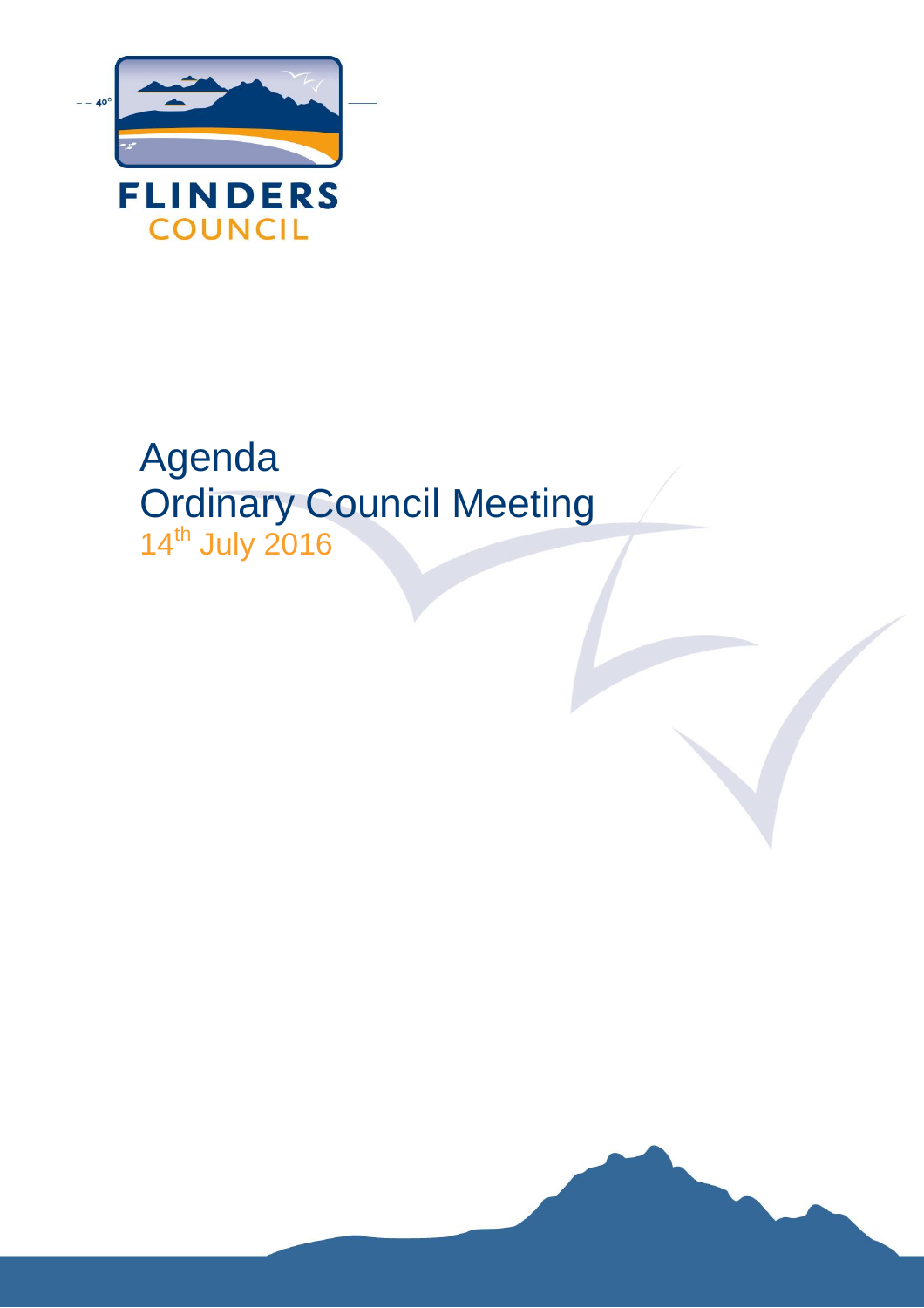#### **CERTIFICATION**

"I certify that with respect to all advice, information or recommendation provided to Council with this agenda:

- 1. The advice, information or recommendation is given by a person who has the qualifications or experience necessary to give such advice, information or recommendation, and;
- 2. Where any advice is given directly to Council by a person who does not have the required qualifications or experience that person has obtained and taken into account in that person's general advice the advice from an appropriately qualified or experienced person.
- Note: S65(1) of the *Local Government Act 1993* requires the General Manager to ensure that any advice, information or recommendation given to the Council (or a Council Committee) is given by a person who has the qualifications or experience necessary to give such advice, information or recommendation. S65(2) forbids Council from deciding any matter which requires the advice of a qualified person without considering that advice."

Dated this 8<sup>th</sup> day of July 2016.

Sophie Pitchford ACTING GENERAL MANAGER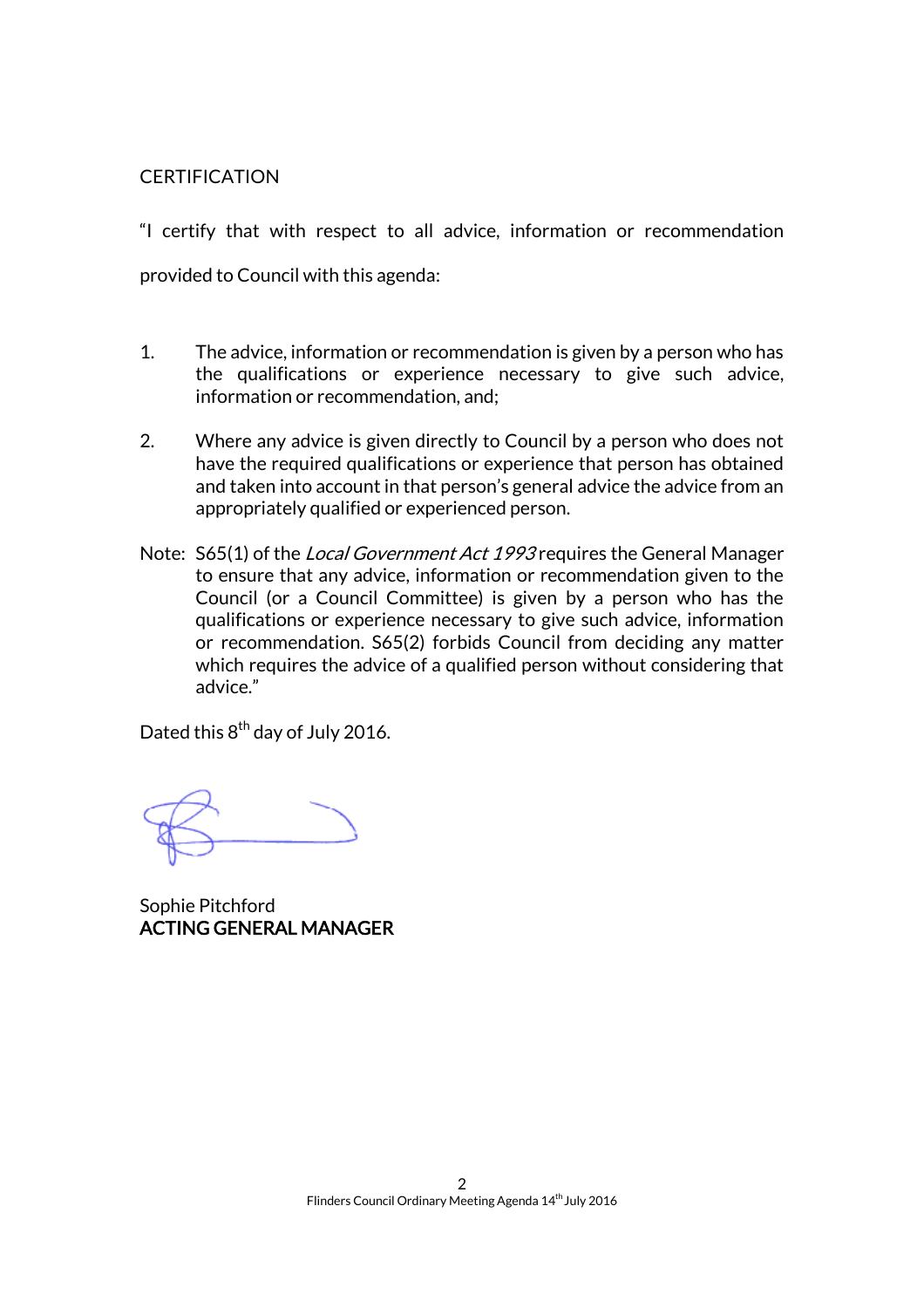# FLINDERS COUNCIL ORDINARY MEETING

# AGENDA

| DATE:              | Thursday 14 <sup>th</sup> July 2016               |
|--------------------|---------------------------------------------------|
| <b>VENUE:</b>      | Furneaux Arts and Entertainment Centre, Whitemark |
| <b>COMMENCING:</b> | 1.00 pm                                           |

#### PRESENT

| Mayor Carol Cox          |
|--------------------------|
| Deputy Mayor Marc Cobham |
| <b>Cr Chris Rhodes</b>   |
| Cr Peter Rhodes          |
| Cr Ken Stockton          |
| Cr David Williams        |
| Cr Gerald Willis         |
|                          |

# APOLOGIES

Nil

#### STAFF IN ATTENDANCE

Sophie Pitchford - Acting General Manager Jacci Viney - Development Services Coordinator Robyn Cox - Strategic Planner Vicki Warden - Executive Officer

#### CONFIRMATION OF MINUTES

That the Minutes from the Ordinary and Closed Council Meetings held on the 16<sup>th</sup> June 2016 and the Minutes from the Special Ordinary and Closed Meetings held on the  $27<sup>th</sup>$  June 2016 be confirmed.

#### PUBLIC QUESTION TIME

In accordance with Section 31  $(1)$  of the Local Government (Meeting Procedures) Regulations 2015 and the Flinders Council Policy the following procedures be adhered to at public question time:-

It is the policy of the Flinders Council to allow a 'Question Time' at Ordinary Council Meetings, during which members of the public may ask questions of the Council relating to Flinders Council matters.

The basis on which questions may be asked is:

1. All questions will be addressed through the Chair (being the Mayor in normal circumstances) who will answer them as she/he sees fit. Under no circumstances will members of the gallery be permitted to address or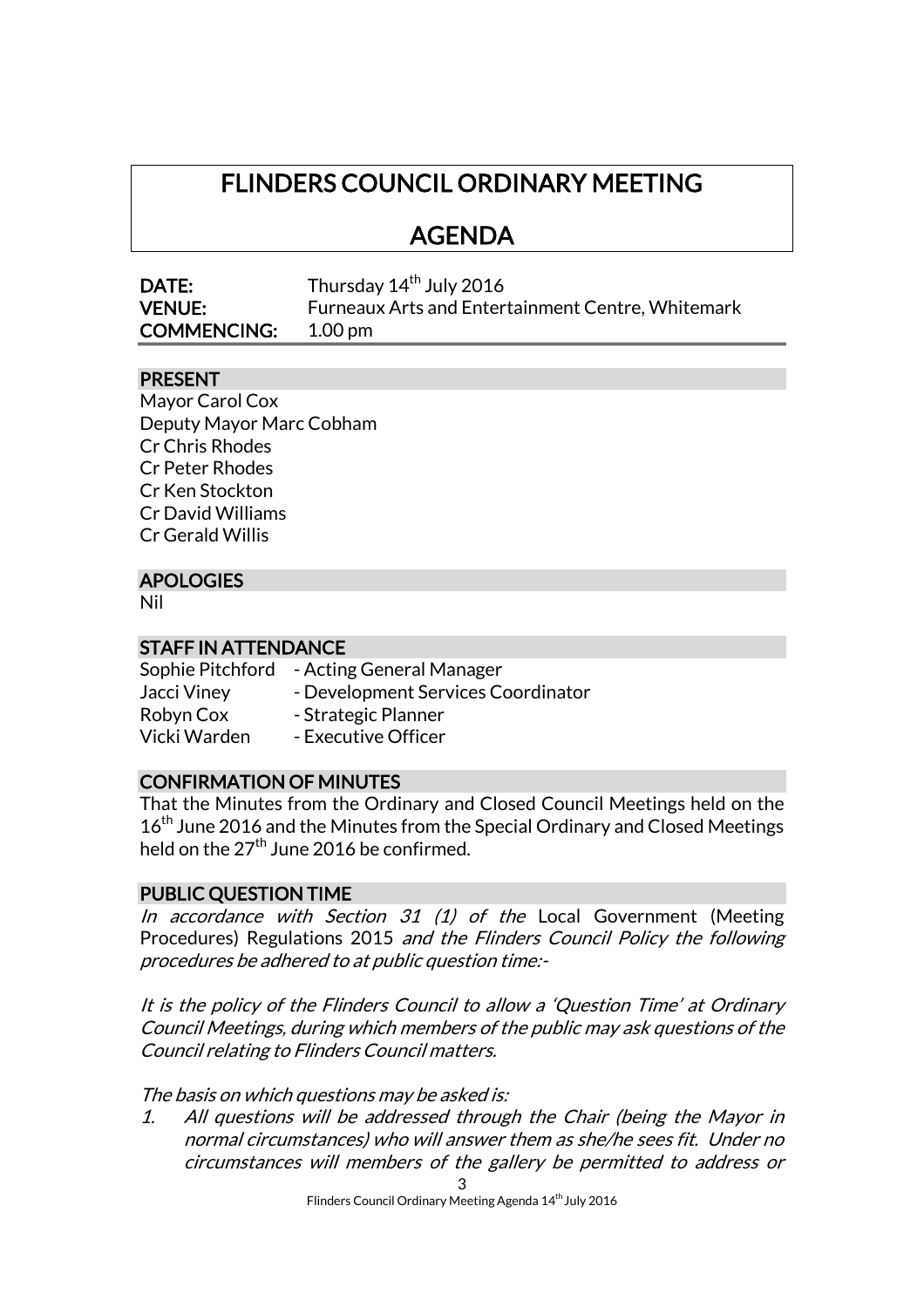question either elected members or officers of the Council. The Chair may delegate answers to the appropriate Councillor or staff member if appropriate.

- 2. Persons addressing the Chair must pay the respect due to that office. Failure to do so may mean their address is terminated without notice.
- 3. Where the answer cannot be provided immediately, it will be provided in writing within 14 days and tabled at the following Ordinary Council Meeting.
- 4. All questioners are encouraged to register their intent to question with the General Manager before the meeting. Preference will be given to those who have so registered.
- 5. Question time shall not extend longer than 30 minutes and may be divided into two 15 minute sessions.
- 6. The actual timing of the session(s) is to be immediately after the opening of the meeting and advertised with the notice of meeting.

### RESPONSE TO PUBLIC QUESTIONS 16<sup>th</sup> June 2016 Council Meeting

# Question 1: Deputy Mayor M Cobham on behalf of Michael Buck

Is the Council aware of the potential risks to pregnant and breast feeding women from eating honey that has come from the flower of Paterson's Curse that creates v pyrrolizidine alkaloids toxins? There being a higher risk for unborn babies of organ damage from the toxins. What action can the Council take to rid the Island of Paterson's curse in the Emita area?

#### Mayor's Response:

Regarding the toxins, Council's Environmental Health Officer has provided the following information:

"Some types of honey contain high levels of naturally occurring plant toxins, known as pyrrolizidine alkaloids (PAs), which may cause adverse health effects. PAs are found in many foods and are naturally produced in more than 600 plants. The toxins may get into the honey when bees forage on the flowers that are rich in pyrrolizidine alkaloids such asPaterson's Curse, also known as Salvation Jane.

Many years ago, Food Standards Australia and New Zealand (FSANZ) established a safe level of intake for these alkaloids of one microgram per kilogram bodyweight per day based on the known toxicity in humans. FSANZ has not established a regulatory level because there is no evidence of harm from normal consumption.

For people who normally eat honey derived from flowers other than Paterson's curse, the levels of pyrrolizidine alkaloids would not bea cause for concern. Itis recommended that anyone, including pregnant or breast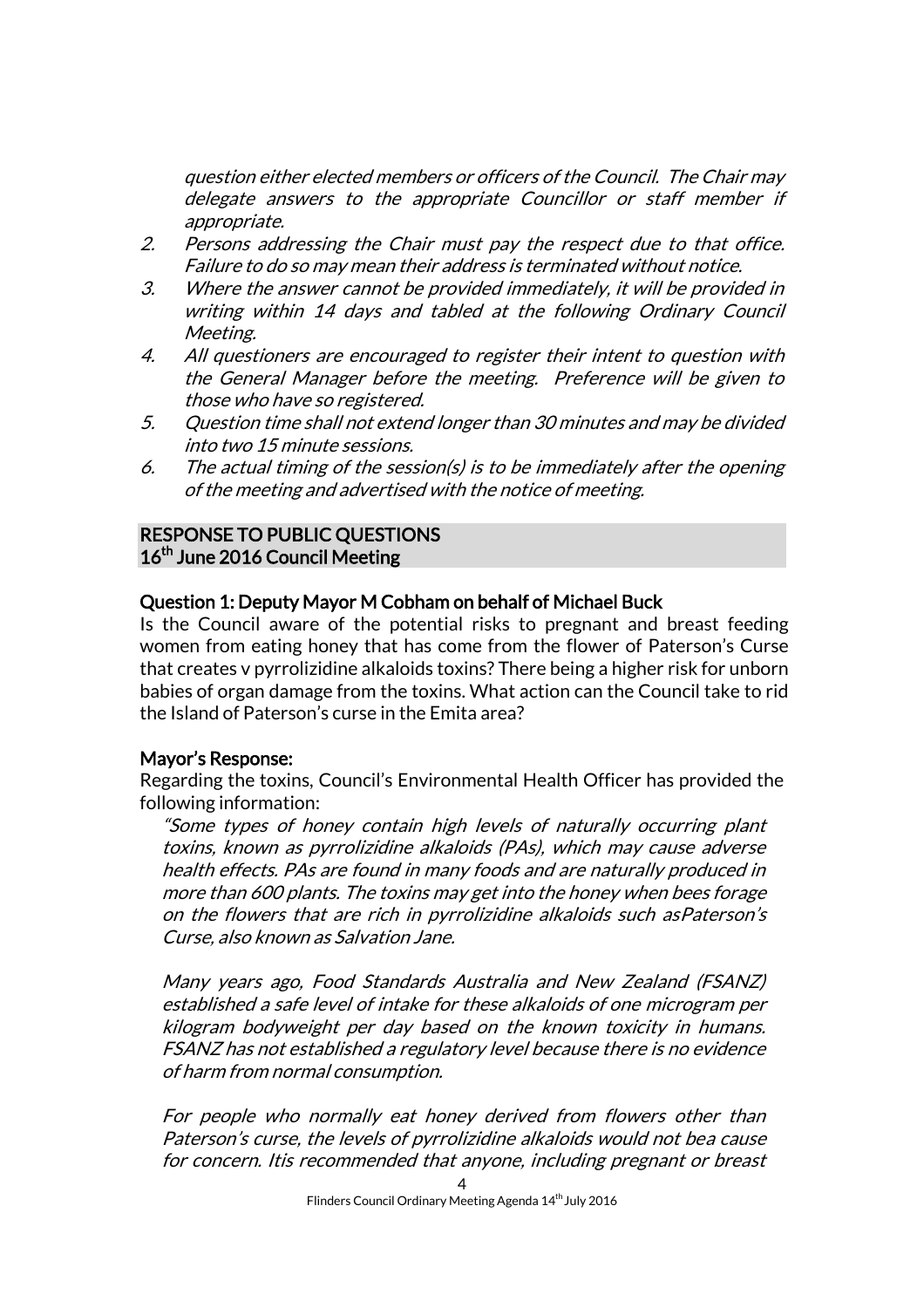feeding women,who consumes more than two tablespoons of honey a day, doesn't eat Paterson's Curse honey exclusively. Pure Paterson's Curse honey is relatively uncommon and is usually bought from specialty markets and online distributors. Most honey processors blend their Paterson's Curse honey with other honey to reduce the pyrrolizidine alkaloids to a safe level.

FSANZ is aware of the recent reports on total PA levels in Australian and New Zealand honey. However, based on the type of PA present andhoney consumption levels in Australia and New Zealand, they are unlikely to pose a health risk.

Further to acceptable standards, it is understood that the honey sourced from Flinders Island is indeed a blend and Paterson's Curse is not the primary plant source of any of the Flinders Island Honey varieties."

I can further confirm that Paterson's Curse (*Echium plantagineum* L.) is a Declared Weed, and property managers are required by law to control declared weeds. Biosecurity Tasmania is the body that is charged with weed control in Tasmania and concerns about non control of this or any other weed should be directed to:

#### Weed Enquiries

Biosecurity Tasmania Phone: [03 6165 3777](tel:03%206165%203777) Email[: Weed.Enquiries@dpipwe.tas.gov.au](mailto:Weed.Enquiries@dpipwe.tas.gov.au)

#### LATE AGENDA ITEMS

Nil

#### DECLARATION OF PECUNIARY INTEREST

In accordance with Part 2 Regulation  $8$  (7) of the Local Government (Meeting Procedures) Regulations 2015, the Chairman of a meeting is to request Councillors to indicate whether they have, or are likely to have, a pecuniary interest in any item on the agenda.

Accordingly, Councillors are requested to advise of a pecuniary interest they may have in respect to any matter appearing on the agenda, or any supplementary item to the agenda, which the Council has resolved to deal with, in accordance with Part 2 Regulation 8 (6) of the Local Government (Meeting Procedures) Regulations 2015.

#### LEAVE OF ABSENCE

Nil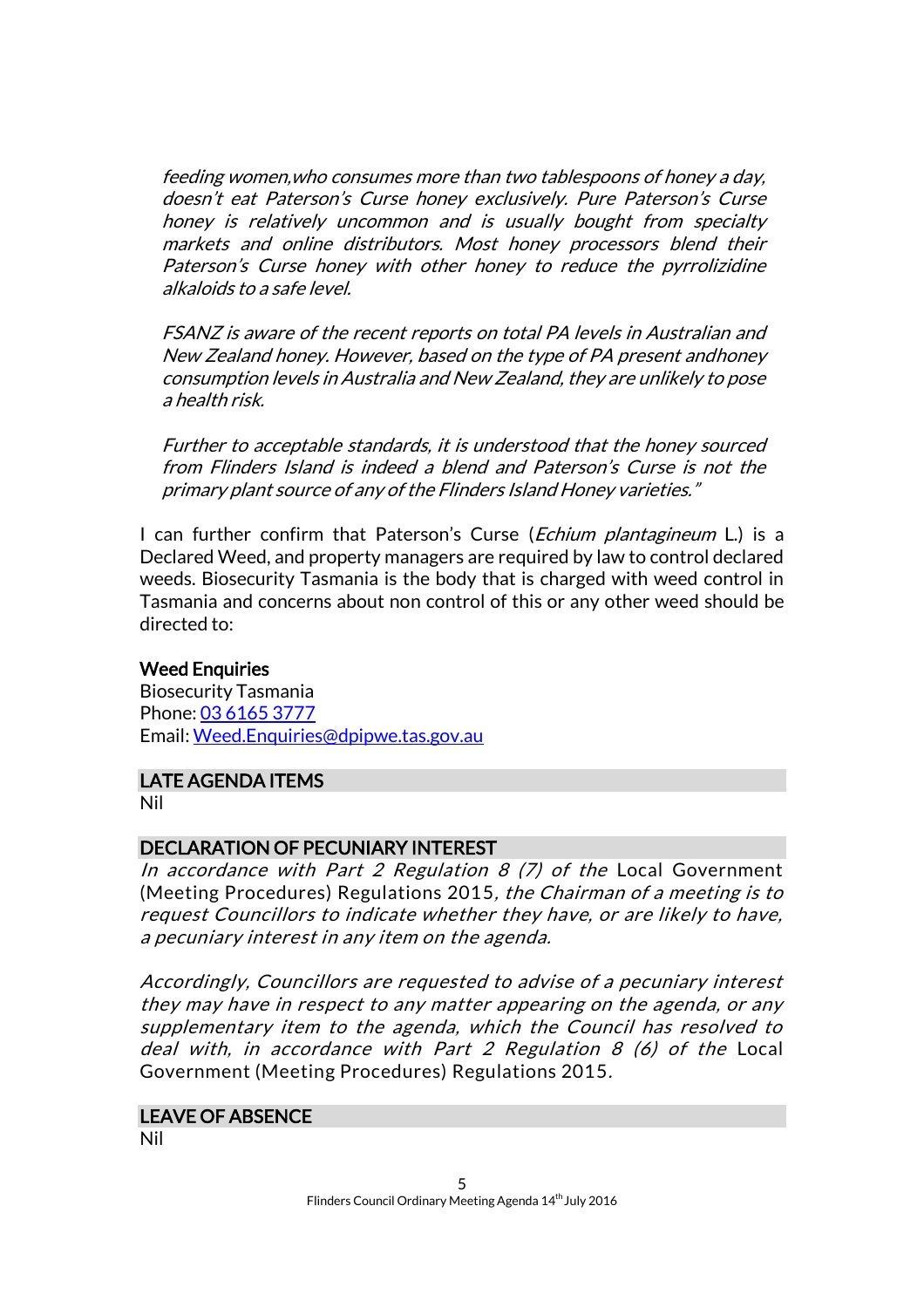# **PETITIONS**

Nil

# POLICIES

No Council policies were under consideration during the period.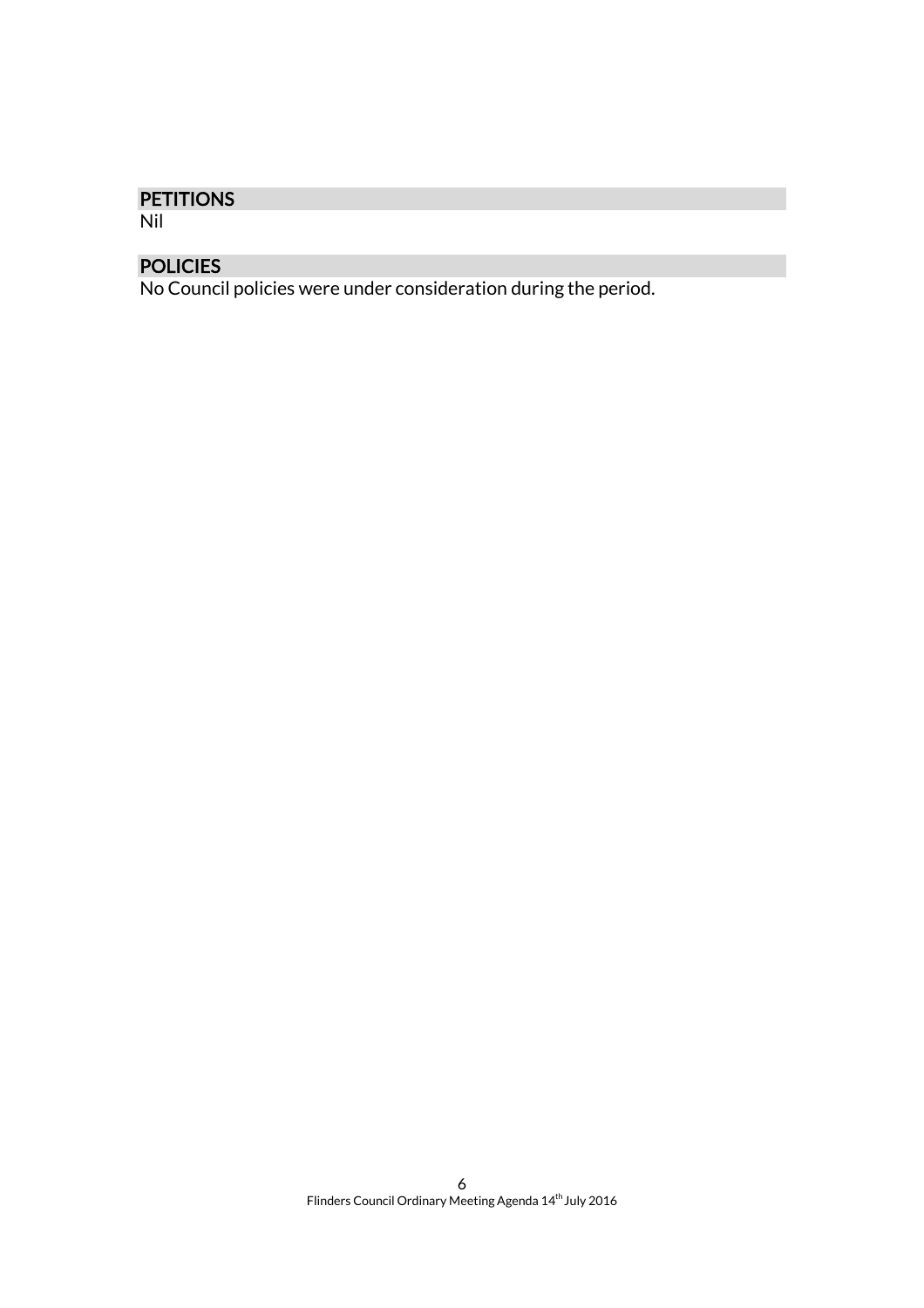# WORKSHOPS & INFORMATION FORUMS File No: COU/0205

# Information Sessions held on  $16^{\text{th}}$  June 2016

Council attended two information sessions:

- Value of Northern Tasmania Development membership
- RSL and Sports Club Feasibility Study

#### Councillors Present:

Mayor Carol Cox, Deputy Mayor Marc Cobham, Cr Peter Rhodes, Cr Ken Stockton, Cr David Williams and Cr Gerald Willis.

#### Apologies:

Cr Chris Rhodes

#### Staff and Consultants Present:

Maree Tetlow (Executive Officer, Northern Tasmania Development) (first session only); Sophie Pitchford (Acting General Manager) ; Giles Newstead and Richard Brenchley (Dock4 Architects), Michael Gordon (PDF Management) and Robyn Cox (Strategic Planner) (second session only).

As workshops and information sessions are for information and discussion purposes only, no decisions are made or foreshadowed at these proceedings.

# VOTING REQUIREMENTS:

Simple Majority

# RECOMMENDATION:

That the Information Sessions held on  $16^{\rm th}$  June 2016 be noted.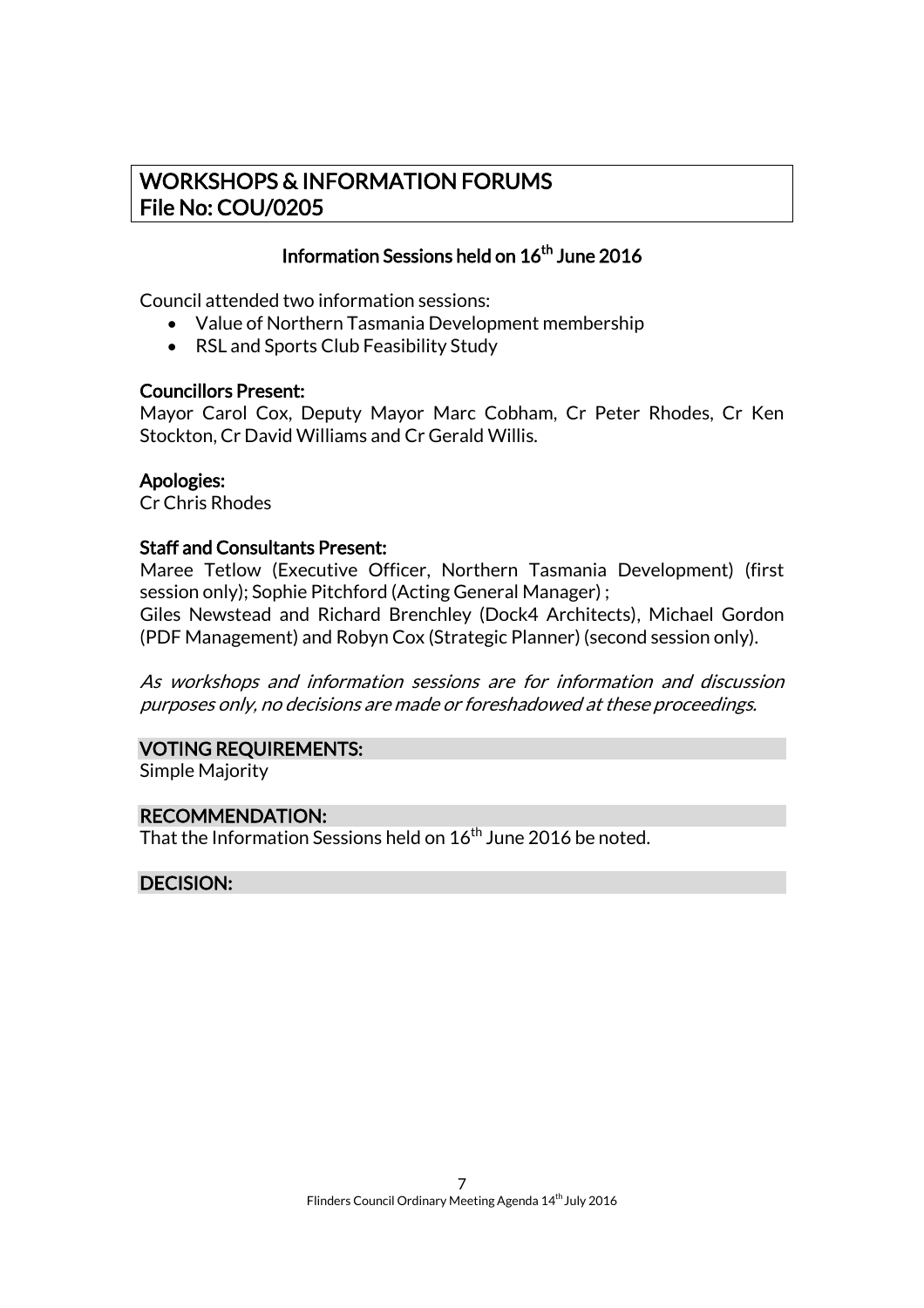# Council Workshop held on 30<sup>th</sup> June 2016

Council held a Workshop on the following subjects:

- Item 1: Marketing Strategy
- $\bullet$  Item 2: Furneaux Islands Festival
- Item 3: Solid Waste Disposal Update
- Item 4: Whitemark Wharf and surrounding TasPorts Property
- Item 5: Finalise Annual Plan and KPIs
- Item 6: 2016-2017 Annual Budget/Fees and Charges/Rates Modelling

# Councillors Present:

Deputy Mayor Marc Cobham, Cr Chris Rhodes, Cr Peter Rhodes, Cr Ken Stockton, Cr David Williams and Gerald Willis.

# Apologies:

Mayor Carol Cox

# Staff and Consultants Present:

Sophie Pitchford (Acting General Manager); Michael Buck and Jo Youl (Flinders Island Tourism and Business Inc.) (Item 1 only); Jana Harper (Community and Economic Development Manager) (Items 1 and 2 only); Jacci Viney (Development Services Coordinator) (Item 3 only); Brian Barnewall (Works and Services Manager) (Items 3 and 4) and Vicki Warden (Executive Officer) (Item 5 only).

As workshops and information sessions are for information and discussion purposes only, no decisions are made or foreshadowed at these proceedings.

# VOTING REQUIREMENTS:

Simple Majority

# RECOMMENDATION:

That the Council Workshop held on  $15<sup>th</sup>$  April 2016 be noted.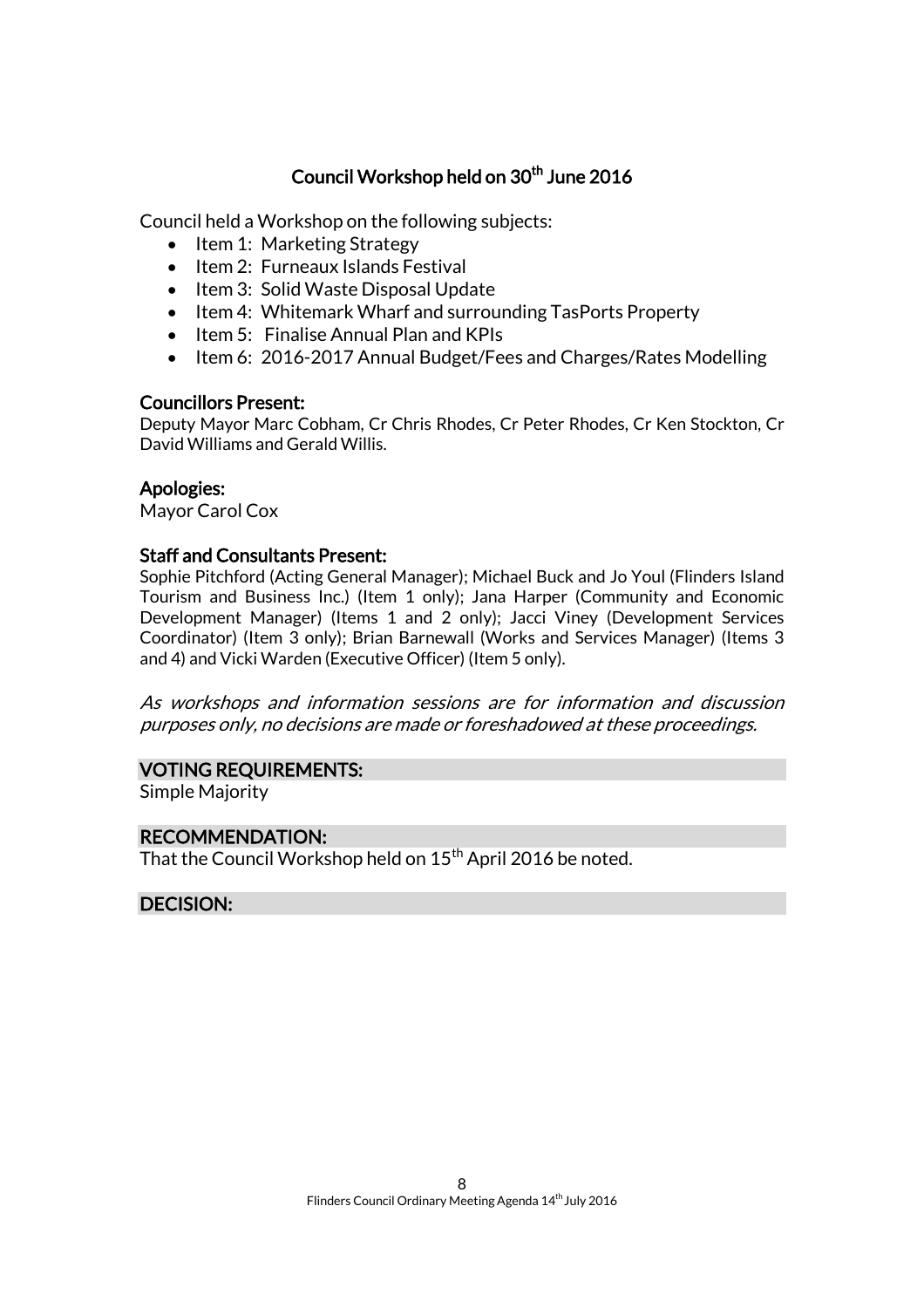#### PUBLIC MEETINGS

Nil

#### COUNCILLOR'S QUESTIONS ON NOTICE Nil

#### COUNCILLOR'S QUESTIONS WITHOUT NOTICE

Regulation 29 of the Local Government (Meeting Procedures) Regulations 2015 specifies that in putting a Question Without Notice a Councillor must not offer an argument or opinion, draw any inference or make any imputations except so far as may be necessary to explain the question. The Chairperson must not permit any debate of a Question without Notice or its answer.

#### PUBLICATIONS/REPORTS TABLED FOR COUNCIL INFORMATION Nil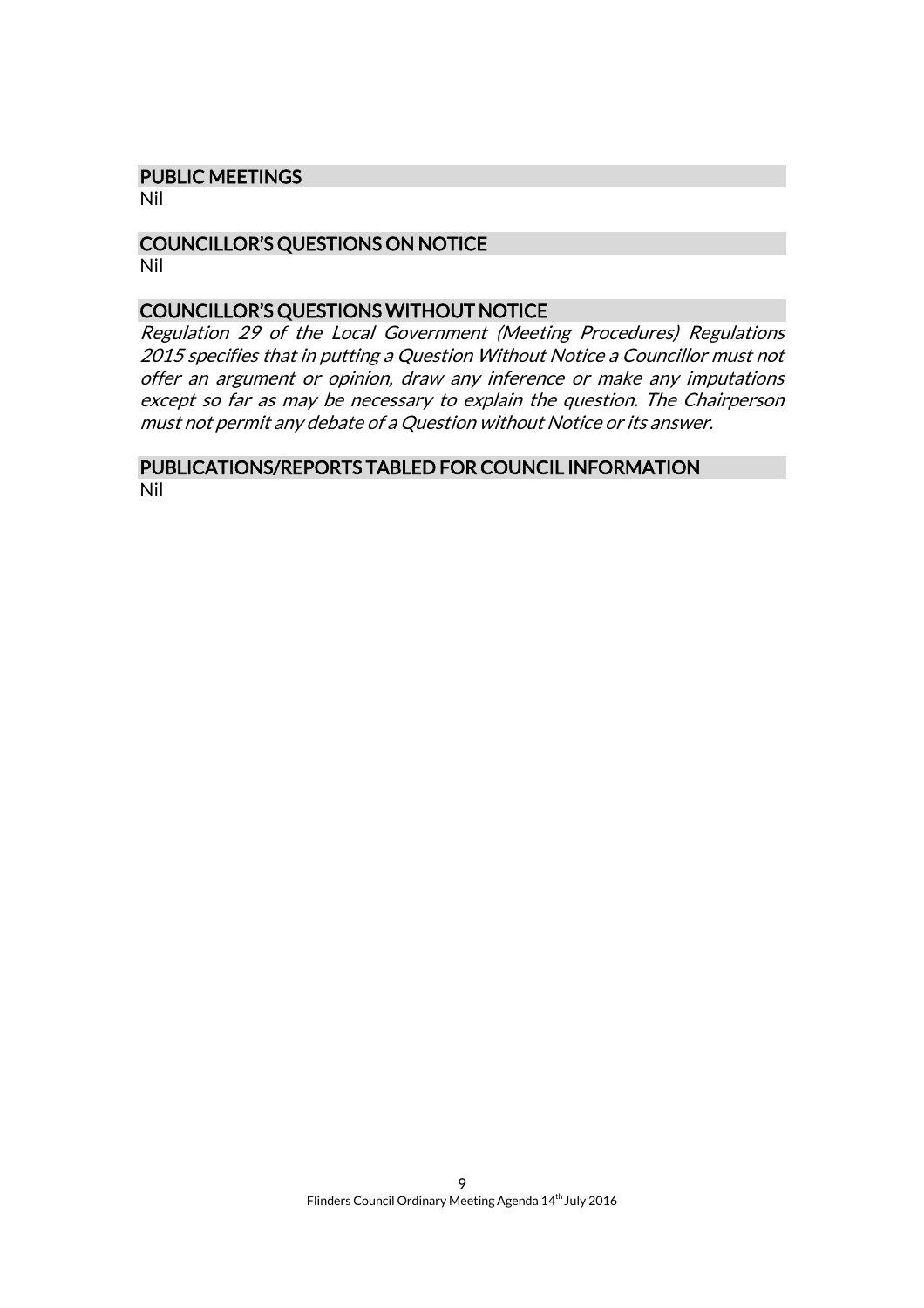# REPORTS TO BE RECEIVED

#### Flinders Island State Emergency Service File No: CSV/0400

<u>Annexure 1:</u> Flinders Island State Emergency Service Annual Report 1<sup>st</sup> April 2015 - 31<sup>st</sup> March 2016 Annexure 2: State Emergency Service Auditor's Report

# OFFICER'S REPORT (Sophie Pitchford, Acting General Manager):

The Flinders Island State Emergency Service Annual Report  $(1<sup>st</sup>$  April 2015 –  $31<sup>st</sup>$  March 2016) and Auditor's Report have been provided for consideration. The report outlines the group's achievement over the 12 month period and can now be received by Council.

#### OFFICER'S RECOMMENDATION

That the meeting resolves that the Flinders Island State Emergency Service Annual Report  $(I<sup>st</sup>$  April 2015 - 31<sup>st</sup> March 2016) and Auditor's Report be received and noted.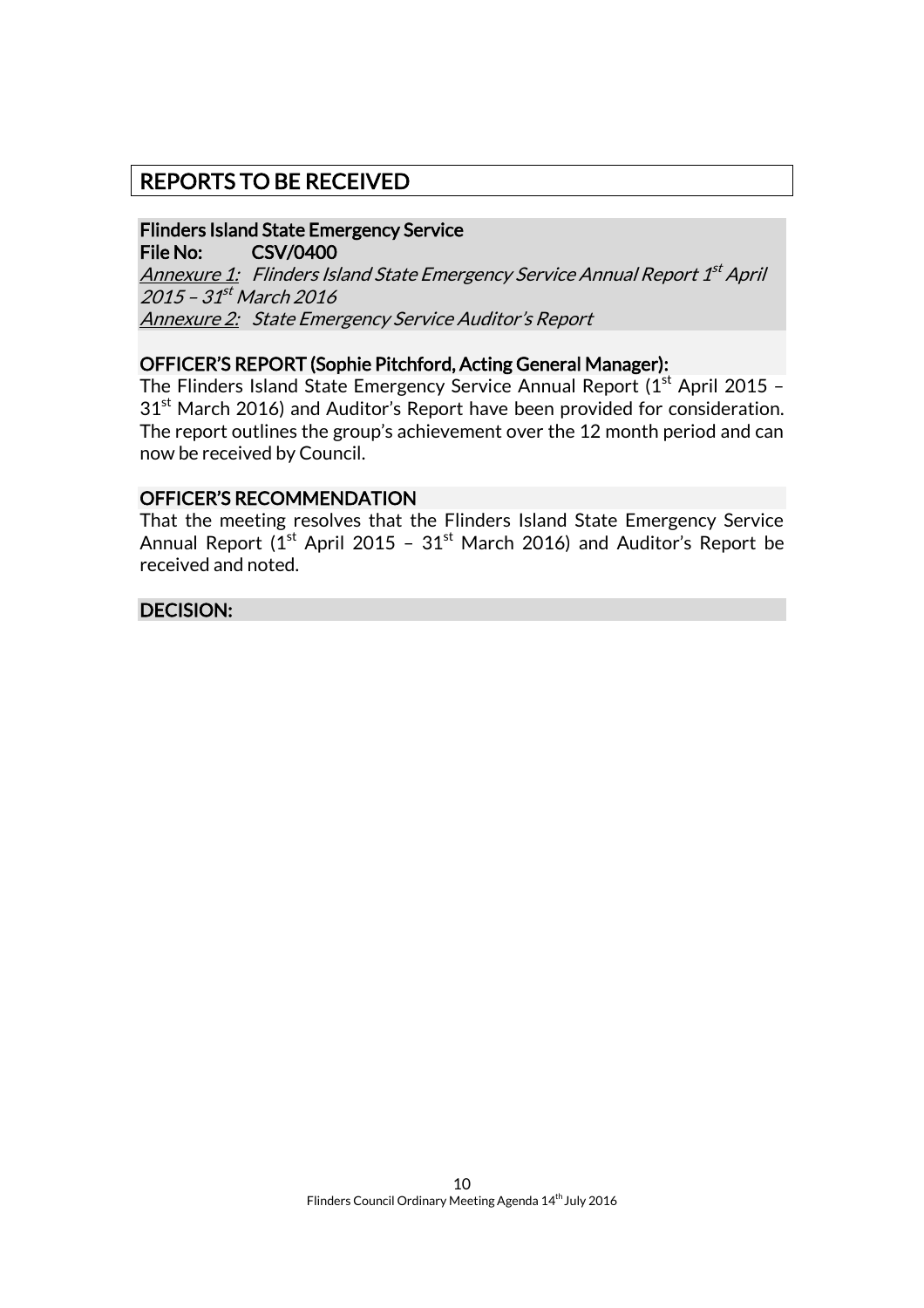# COUNCILLORS' REPORTS

### Report from Councillor Peter Rhodes as the Flinders Council Representative on the OTTER Customer Consultative Committee (OCCC) File No: CSV/1403

I attended the OCCC meeting on Wednesday, the  $25<sup>th</sup>$  of May, as the Flinders Council representative and was welcomed by The Economic Regulator, Mr Joe Dimasi.

Information presented to the Committee included:

- The Tas Networks Tariff Trial:
- The 2016 Electricity Standing Offer and Feed-in Tariff Rate Investigations;
- The Draft Water and Sewerage Price & Service Plan Guideline; and
- The Energy Quarterly Performance Report.

The Tas Network Tariff Trial, being conducted in the Otago/Claremont to Jericho area is part of a Tariff Reform Strategy aimed at collecting data to better understand customer impacts under different tariff structures. It will involve 600 homes and will utilise "smart" meters. The trial will conclude in June 2018.

The Electricity Standing Offer and Feed-in Tariff investigation resulted in the Final Report issued on 5 May 2016. This report sets out how Aurora's Notional Maximum Revenue will be calculated as part of the annual price approval process. New standing offer prices will commence on 1 July 2016. It should be noted that the Economic regulator has input into 12.3 percent of the pricing structure, namely the retail margin (5.4% - reflects the Return on Investment) and the Cost to Serve (6.9% - reflecting the recovery of operating costs), the rest being determined elsewhere. Given our situation this has limited impact on the Bass Strait Islands.

TasWater's Draft Water and Sewerage Price & Service Plan Guideline is part of the price determination process for the proposed three year regulatory period commencing 1 July 2018. The guidelines inform TasWater's submission to the Economic Regulator's Office. This is the start of the investigation process that formally begins when TasWater submits its proposed Price and Service Plan, due by 30 June 2017. Consultation will close in February 2018.

Each meeting has a "Projects on the Go" report that provides an update on significant activities.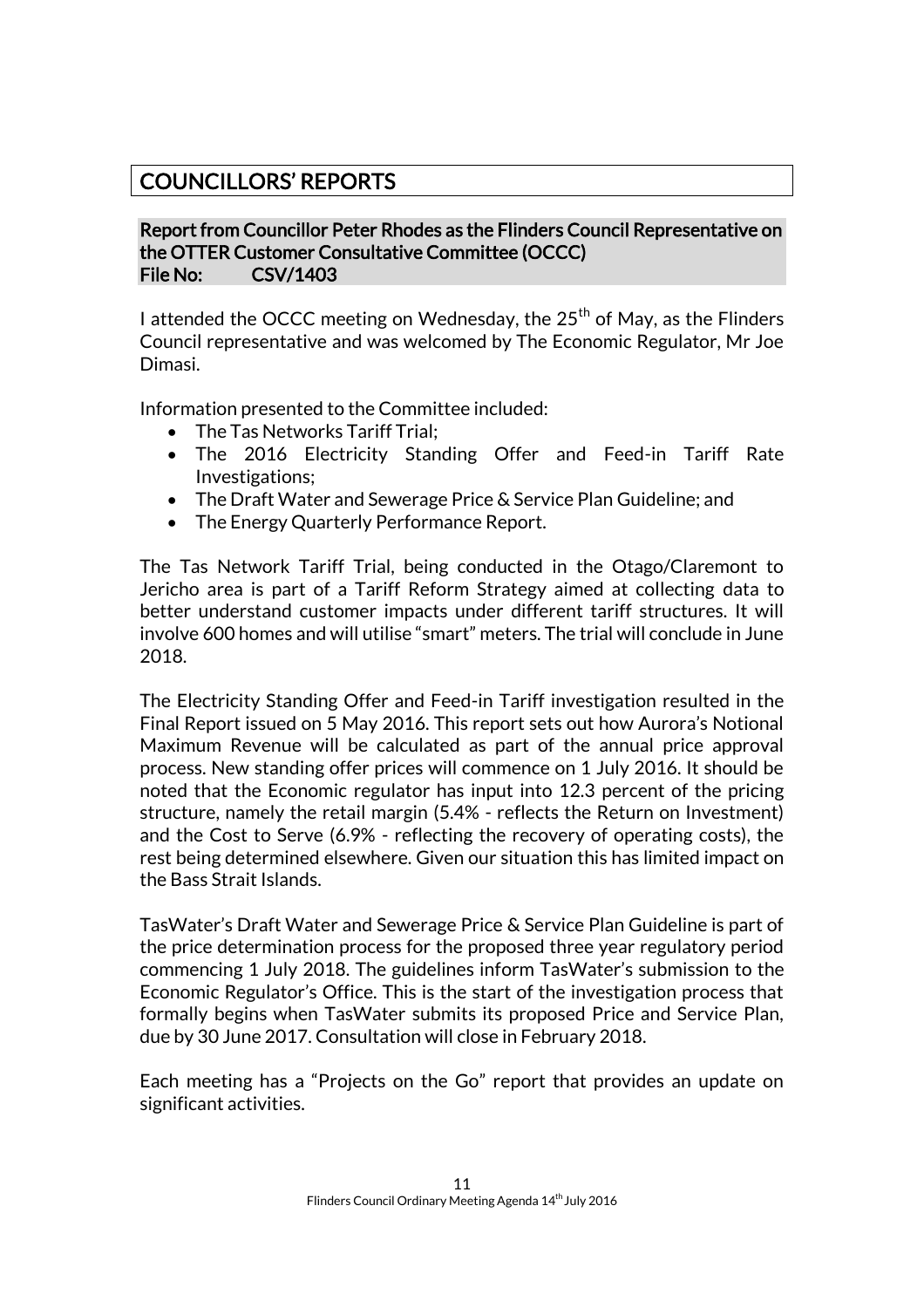Mr Ray McKendrick from the Tasmanian Ombudsman's Office provided a brief update on some relevant matters including a complaint against the West Coast Council's free camping on the grounds of competitive neutrality or lack thereof. The complaint against the Council was upheld.

I found the meeting interesting and informative. It was useful to make contact and meet other representatives and get an update on current activities within the purview of the Economic Regulator and the Consultative Committee. The Committee meets Quarterly with the Regulator and OTTER staff. I am of the opinion that not every meeting needs to be attended in person and will investigate the option of participating by telephone for at least some of the future meetings.

#### RECOMMENDATION:

That Councillor Peter Rhodes' report as the Flinders Council Representative on the OTTER Customer Consultative Committee (OCCC) be received.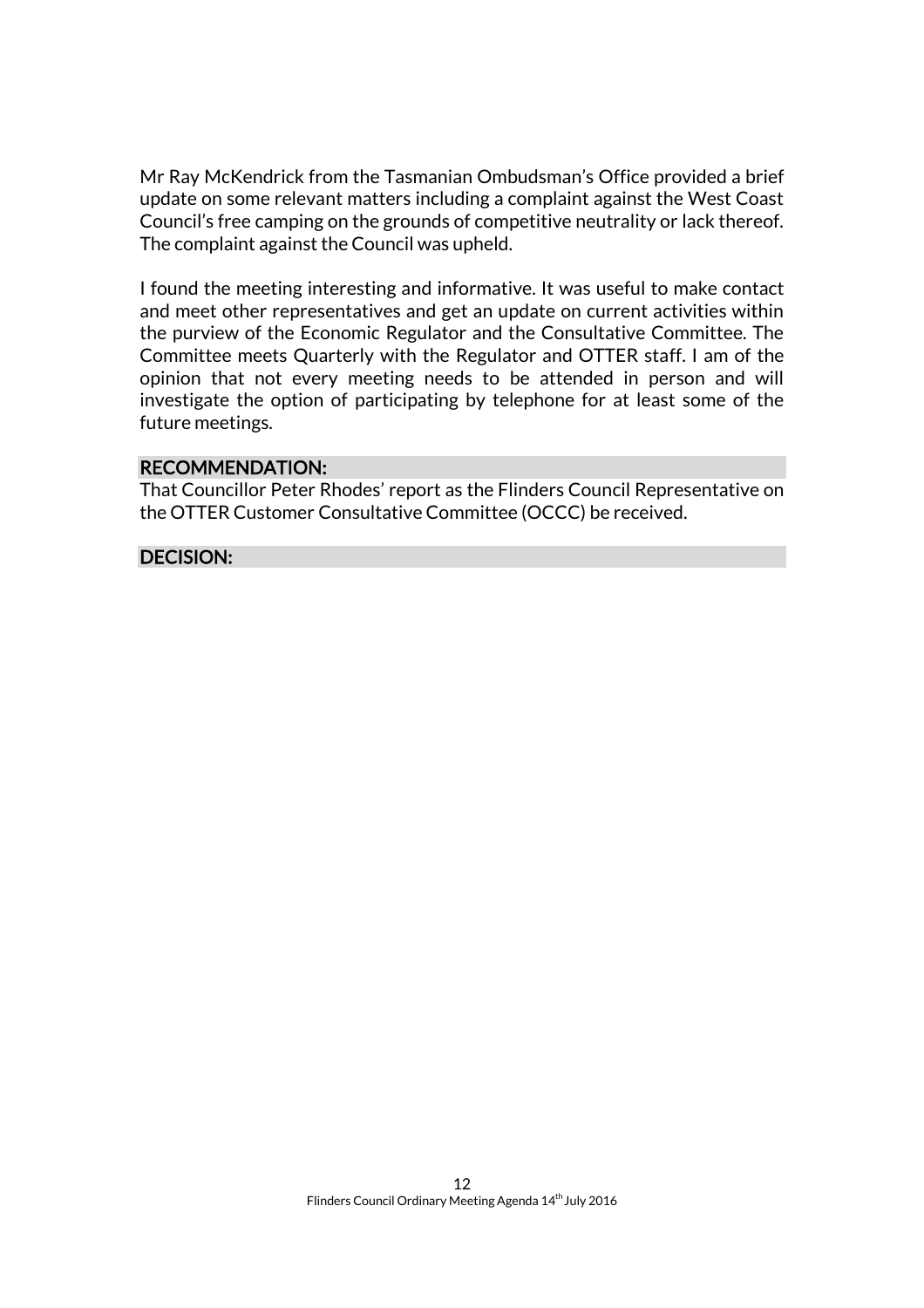# Report from Councillor Peter Rhodes as the Flinders Council Representative on the Flinders Island District High School - School Association File No: COU/0204

The Flinders Island District High School (FIDHS) held its Annual General Meeting on Thursday the  $24<sup>th</sup>$  of May. The primary purpose of the meeting was to consider nominations and elect parent/community representatives and Office Bearers. Carol Cox, the retiring President/Chair, thanked the outgoing representatives, and the following were elected:

| Parent Member:                         | Rebecca Lines            |
|----------------------------------------|--------------------------|
| Community member: Matt Smith (2 years) |                          |
| Community Member: Jana Harper (1 year) |                          |
| P & F Member:                          | Aimee Wheatley (2 years) |
| President/Chair:                       | Aimee Wheatley           |
| Secretary:                             | <b>Kelly Barrett</b>     |
| Treasurer:                             | <b>Andrew Cole</b>       |
| <b>Public Officer:</b>                 | <b>Stuart Dwyer</b>      |

The Association thanked Carol for her guidance and commitment for the previous year.

The AGM was followed by a General Meeting of the School Association.

#### RECOMMENDATION:

That Councillor Peter Rhodes report as the Flinders Council Representative on the Flinders Island District High School - School Association be received.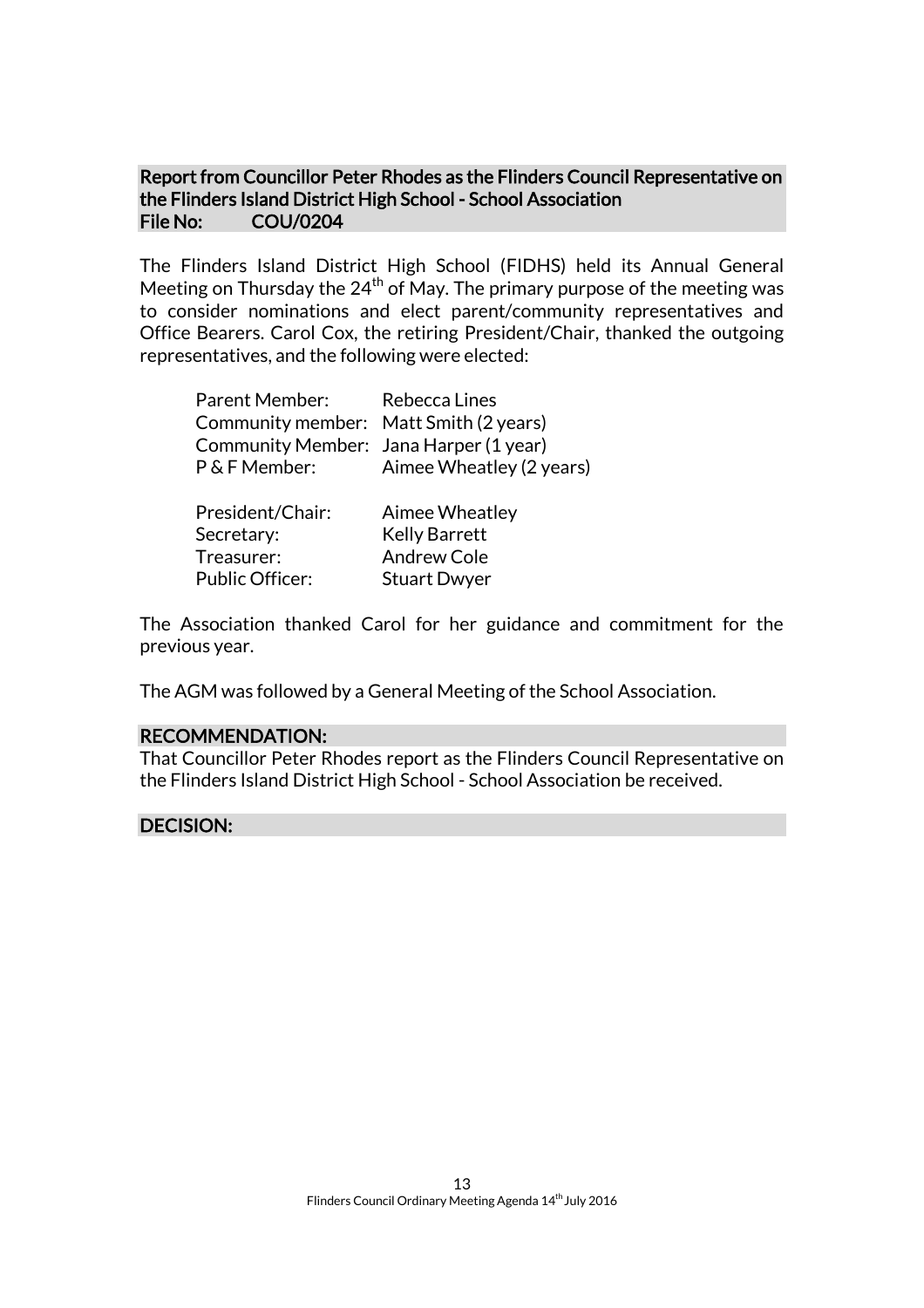#### Deputy Mayor's Monthly Report<br>File No: COU/0600 COU/0600

# ACTIVITIES:

| <b>DATE</b> | <b>ITEM</b>                                                 |  |
|-------------|-------------------------------------------------------------|--|
| 16/06/16    | Councillor's meeting with Maree Tetlow - Northern Tasmania  |  |
|             | Development                                                 |  |
| 16/06/16    | Councillor's meeting with Dock 4 Architects                 |  |
| 16/06/16    | <b>Council Meeting</b>                                      |  |
| 20/06/16    | Teleconference-                                             |  |
| 23/06/16    | Acting Mayor until 13 <sup>th</sup> July 2016               |  |
| 23/06/16    | Phone call from resident re Telecommunications issues       |  |
| 27/06/16    | <b>Special Council Meeting</b>                              |  |
| 30/06/16    | <b>Council Workshop</b>                                     |  |
| 30/06/16    | <b>Special Council Meeting</b>                              |  |
| 01/07/16    | Meeting with resident re gravel supplies                    |  |
| 01/07/16    | Teleconference - Hon Peter Gutwein, Minister for Local      |  |
|             | Government                                                  |  |
| 01/07/16    | Teleconference - Phillip Hoysted, Department of Premier and |  |
|             | Cabinet (DPAC)                                              |  |
| 04/07/16    | <b>Special Meeting of Council</b>                           |  |
| 06/07/16    | Teleconference #1 - Hon Peter Gutwein, Minister for Local   |  |
|             | Government                                                  |  |
| 06/07/16    | Teleconference #2 - Katrena Stephenson CEO,<br>Local        |  |
|             | Government Association of Tasmania                          |  |
| 06/07/16    | Teleconference #3 - Marc Edwards - Page Seager              |  |
| 06/07/16    | Teleconference #4 - Ann McCullouch - Page Seager            |  |
| 07/07/16    | Teleconference - Phillip Hoysted, DPAC                      |  |

#### CORRESPONDENCE IN:

| <b>DATE</b> | <b>WHO</b>          | <b>SUBJECT</b>         |
|-------------|---------------------|------------------------|
| 04/07/16    | $\mid$ P Guichelaar | <b>Gravel supplies</b> |

# CORRESPONDENCE OUT:

| DATE     | <b>WHO</b>   | <b>SUBJECT</b>         |
|----------|--------------|------------------------|
| 04/07/16 | P Guichelaar | <b>Gravel supplies</b> |

# VOTING REQUIREMENTS:

Simple Majority

### RECOMMENDATION:

That the Deputy Mayor's report be received.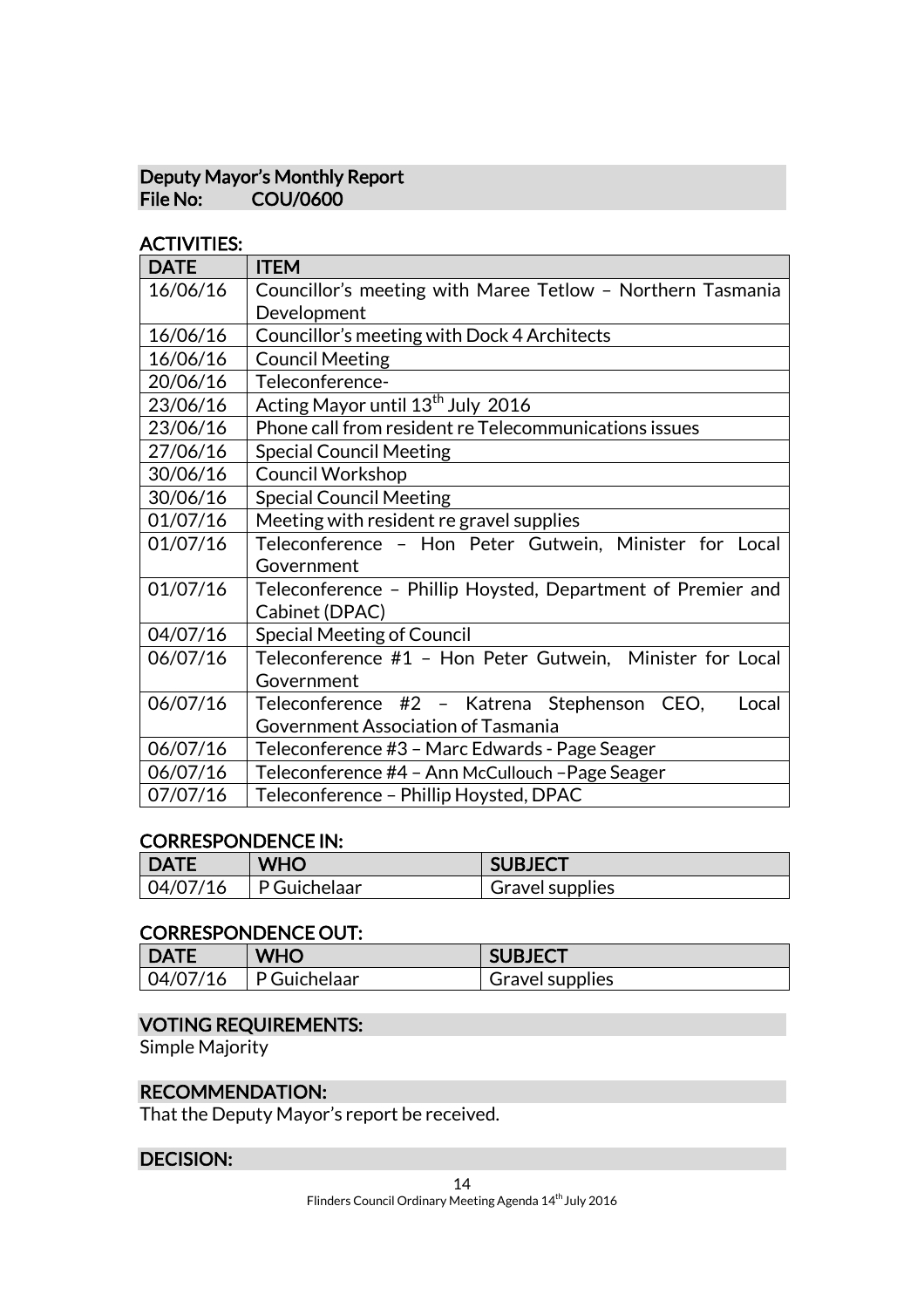# MAYOR'S REPORT:

| <b>ACTION</b>            | <b>Information</b> |
|--------------------------|--------------------|
| <b>PROPONENT</b>         | Mayor C Cox        |
| <b>FILE REFERENCE</b>    | COU/0600           |
| <b>ASSOCIATED PAPERS</b> | Nil                |

# REPORT:

#### APPOINTMENTS:

| 15/06/16  | Meeting with M Buck & J Youl of Flinders Island Tourism and  |
|-----------|--------------------------------------------------------------|
|           | Business Incorporated (FITBI) re Marketing Strategy          |
| 16/06/16  | Councillors Meeting with Maree Tetlow, CEO of Northern       |
|           | Tasmania Development                                         |
| 16/06/16  | Councillors meeting with Dock 4 Architects re Sports and RSL |
|           | Club sustainability project                                  |
| 16/06/16  | <b>Council Meeting</b>                                       |
| 2306/16   | Opened Fert-ISLE Forum and attended morning session          |
| $24/06 -$ | Deputy Mayor as Acting Mayor                                 |
| 13/06/16  |                                                              |

# General Manager - Raoul Harper

I would like to record my thanks and appreciation for the achievements and dedication to the Island that Raoul has displayed during his almost seven year tenure as general manager of Flinders Council.

# Flinders Island Tourism and Business Incorporated re Marketing Strategy:

The Strategy has been developed utilising funds allocated for the purpose by the State Government. The meeting was a preview of what would be presented to Councillors at the  $30<sup>th</sup>$  June workshop and in the context of Council's 2016-17 budget estimates. FITBI has a vision of the strategy being implemented using funding and in-kind support from FITBI itself, businesses, Tourism Northern Tasmania, Tourism Tasmania, the remaining State Government Funds and Council.

# Sports & RSL Club Project:

Dock4 Architects has been engaged to investigate proposals for development(s) at the Sports & RSL Club that will provide an economic return, enabling the Club to become economically sustainable and not have a major ongoing reliance on volunteer input to keep it operating. The golf course, bowling greens and clubhouse are important community infrastructure. Dock4 has so far met with Councillors seeking ideas, as well as Sports & RSL Club representatives to understand their vision for the long term future of the facilities and precinct.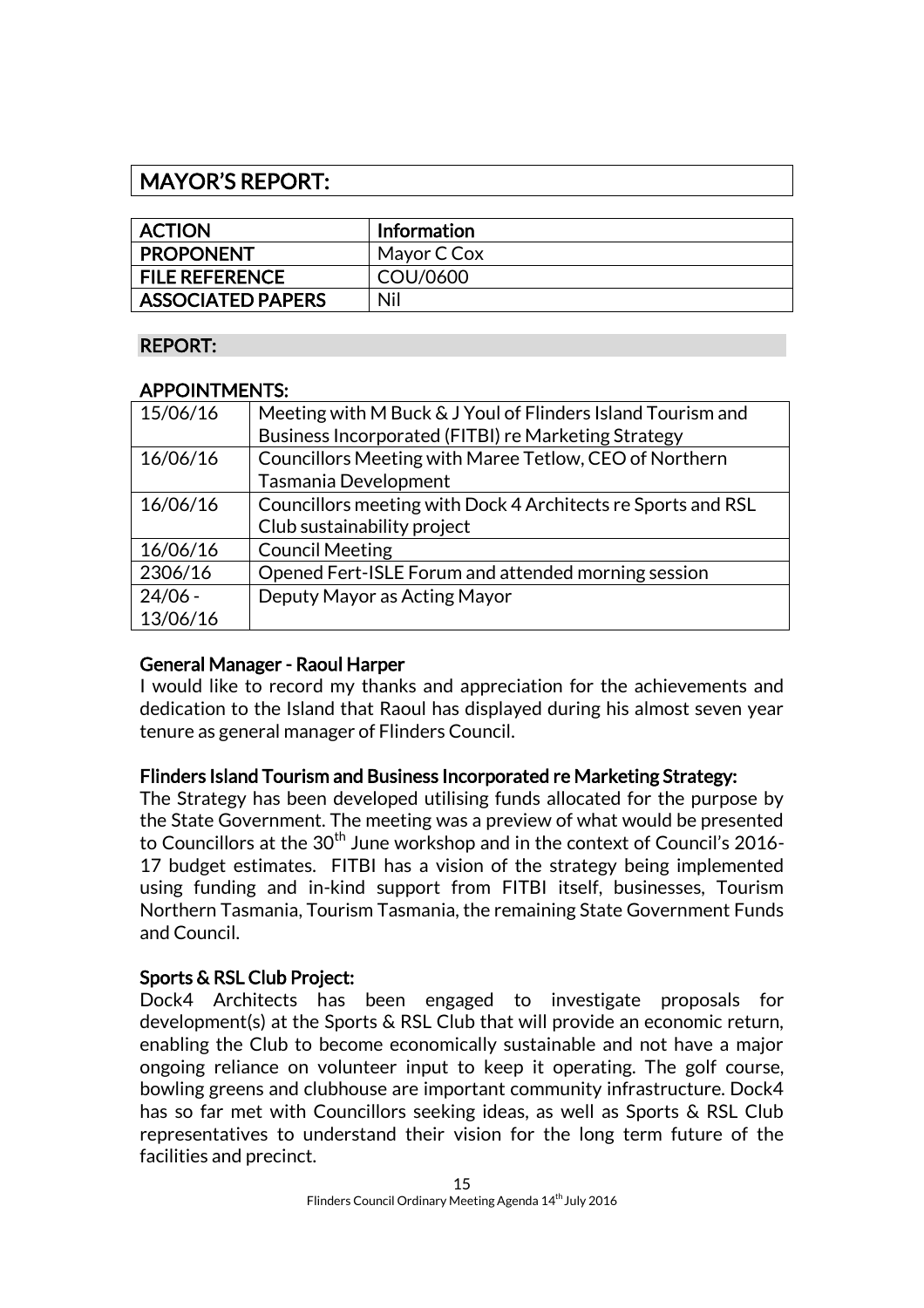# Fert-ISLE Forum:

It was my pleasure to open the Council presented Fert-ISLE forum, a wellattended event, with attendees from a broad spectrum of economic interests, including successful off-island businesses and agencies that can support and guide business development. The Forum was designed to encourage entrepreneurship and to bring together people with interests and passions that can be developed into businesses to support both economic and population growth on the Islands. It was extremely interesting to hear how people had developed businesses from small beginnings. Employment growth on the Island will come from the development of microbusiness.

| <b>DATE</b> | <b>WHO</b>                  | <b>SUBJECT</b>                             |
|-------------|-----------------------------|--------------------------------------------|
| 09/06/16    | <b>Local Government</b>     | Media release - activation of the Natural  |
|             | Association of              | <b>Disaster Relief and Recovery</b>        |
|             | Tasmania (LGAT)             | Arrangements                               |
| 09/06/16    | <b>Biosecurity Tasmania</b> | Biosecurity Advisory 12/2016 - Russian     |
|             |                             | wheat aphid found in South Australia       |
| 09/06/16    | S Watson, LGAT              | <b>Activation of LGAT Natural Disaster</b> |
|             |                             | Relief and Recovery Arrangements           |
| 10/06/16    | A Nikolic MP                | Quote for election campaign                |
| 10/06/16    | A Nikolic MP                | Support for Flinders Island                |
| 10/06/16    | H Cambridge                 | Thank you for 2016 Gunn Bequest            |
| 12/06/16    | <b>Anti-Poverty Week</b>    | Anti-Poverty Week 2016                     |
|             | Tasmania                    |                                            |
| 11/06/16    | Australian Logistics        | Future Freight Networks - 2016             |
|             | Council                     | Yearbook                                   |
| 13/06/16    | Cr G Willis                 | Request for information                    |
| 14/06/16    | University of               | <b>Research to Reality</b>                 |
|             | Tasmania                    |                                            |
| 14/06/16    | Professor Michael           | Invitation to attend the IPS conference    |
|             | Negnevitsky, Chair          | on Flinders Island and event dinner and    |
|             | 2016 IPS Connect            | to open the event                          |
| 14/06/16    | K Stephenson, LGAT          | Arrangements for the Mayors Workshop       |
| 15/06/16    | K Lowe, Linc                | Changes to opening hours at Whitemark      |
|             | Tasmania                    | Library                                    |
| 16/06/16    | A & L Robinson              | Letter to Island News                      |
| 20/06/16    | S McDonald, NBN Co          | NBN booth at Australian Local              |
|             |                             | <b>Government Association Conference</b>   |
| 21/06/16    | The Examiner                | Apology for error in Special Meeting       |
|             |                             | advertisement placement                    |
| 21/06/16    | M Buck                      | <b>Business Excellence Awards 2016</b>     |

# CORRESPONDENCE IN: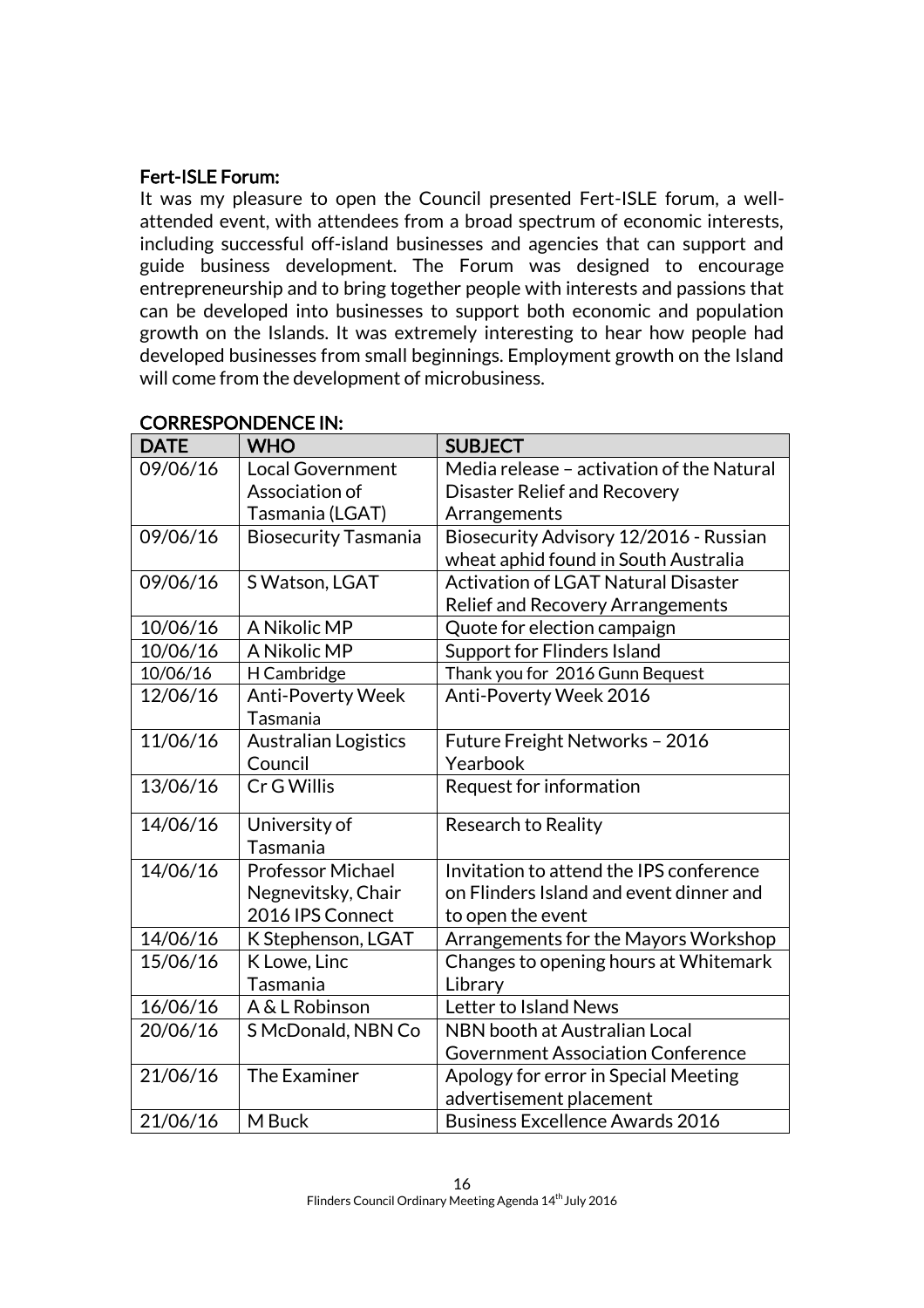| 21/06/16 | Marilyn Roach                                       | Launch of Tasmanian Community<br>Achievement awards                                                |
|----------|-----------------------------------------------------|----------------------------------------------------------------------------------------------------|
| 21/06/16 | N Clark                                             | Quote regarding telecommunications<br>application                                                  |
| 21/06/16 | D Grutzner                                          | Flinders Island land use structure and<br>state-wide planning scheme update                        |
| 22/06/16 | M Abey,<br>Communities, Sport<br>and Recreation     | <b>Invitation to attend Local Government</b><br>Forum - Health and Wellbeing                       |
| 22/06/16 | M Buck                                              | Council representation on Flinders Island<br>Tourism and Business Inc.                             |
| 23/06/16 | <b>Tasmanian Transport</b><br>Council               | Invitation to AGM Dinner - apology sent                                                            |
| 24/06/16 | <b>TasWater</b>                                     | Invitation to the 2016 winter Tasmanian<br><b>Water Industry Briefing</b>                          |
| 28/06/16 | <b>Biosecurity Tasmania</b>                         | Biosecurity Advisory 14/2016 - Proposal<br>to import Oriental small-clawed otter<br>into Tasmania  |
| 29/06/16 | M Tetlow, Northern<br>Tasmania<br>Development (NTD) | Asian Engagement Strategy Project -<br><b>Action Plan and Champion Company</b><br>Profile Template |
| 29/06/16 | <b>Biosecurity Tasmania</b>                         | Biosecurity Advisory 15/2016 -<br>Tasmania's Management of Hydatids:<br>Freezing of Offal          |
| 30/06/16 | S McDonald, NBN Co                                  | Maternity leave and replacements                                                                   |
| 04/07/16 | <b>SES</b>                                          | <b>Emergency Services Medal Nominations</b><br>2017                                                |
| 01/07/16 | Tracey Clark, NTD                                   | Media Release - Northern Tasmania's<br><b>Councils Collaborate to Drive Exports</b>                |
| 07/07/16 | City of Hobart                                      | Invitation to attend Hobart Town Hall's<br>150 <sup>th</sup> Anniversary - 10 September            |

# CORRESPONDENCE OUT:

| <b>DATE</b> | <b>WHO</b>    | <b>SUBJECT</b>                         |
|-------------|---------------|----------------------------------------|
| 14/06/16    | A Nikolic     | Quote for election campaign            |
| 14/06/16    | M Tetlow, NTD | <b>Bass Candidates' Debate</b>         |
| 15/06/16    | M Negnevitsky | Opening of IPS Connect conference      |
| 16/06/16    | G Adams       | Regional Revival Funding Grant Program |
|             |               | expressions of interest open 24 June   |
| 18/06/16    | A Robinson    | Letter in Island News                  |
| 20/06/16    | R Harper      | General Manager's contract             |
| 21/06/16    | The Examiner  | Thank you for acknowledgment of error  |
|             |               | in advertising                         |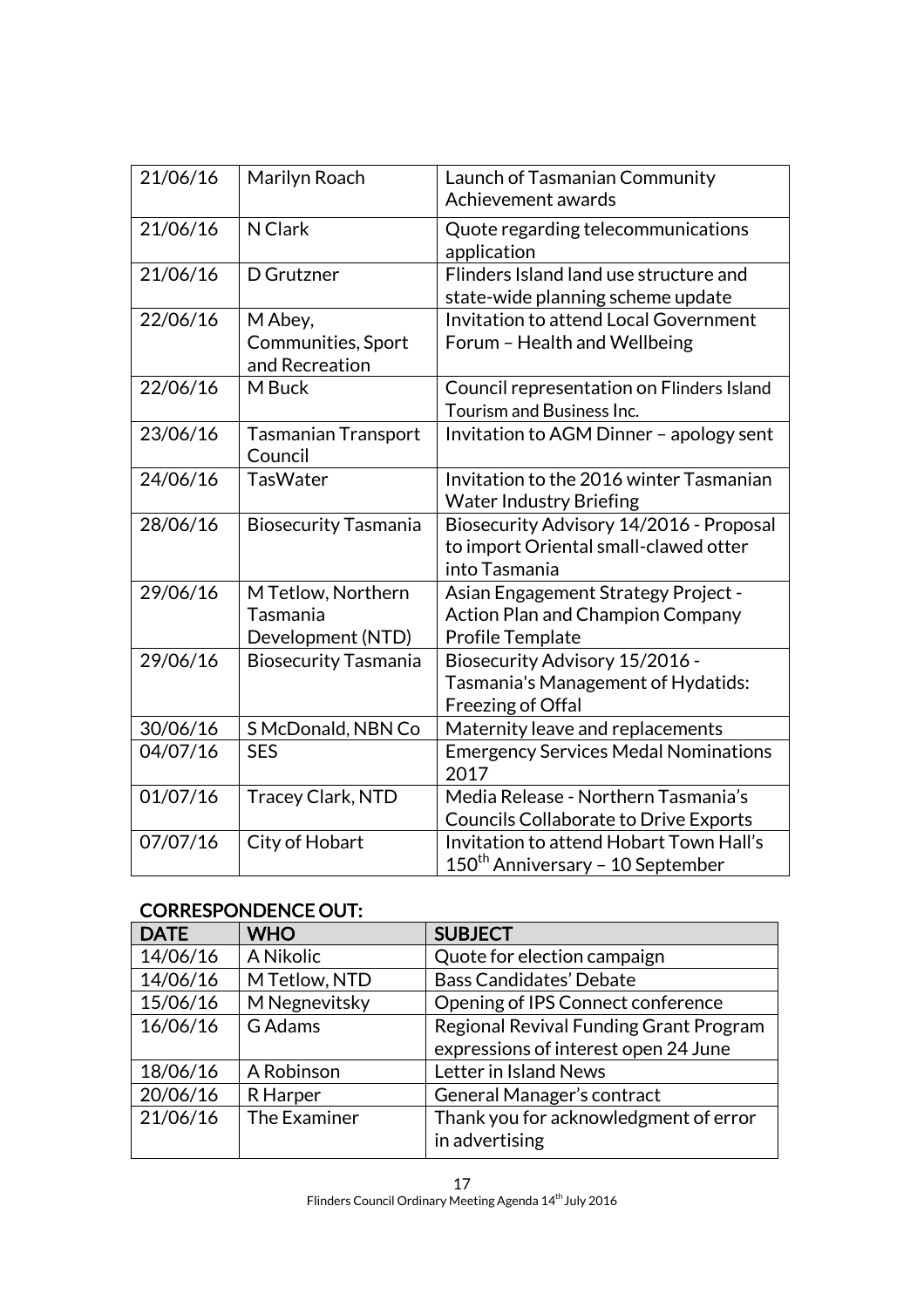| 21/06/16 | N Clark                     | Quote regarding telecommunications<br>application              |
|----------|-----------------------------|----------------------------------------------------------------|
| 22/06/16 | M Cobham and S<br>Pitchford | <b>Acting Mayor Appointment</b>                                |
| 22/06/16 | M Buck                      | Public Question - Potential risks of<br>Paterson's Curse honey |
| 28/06/16 | S Pitchford & M<br>Cobham   | Apology for adjourned meeting                                  |

#### VOTING REQUIREMENTS:

Simple Majority

# RECOMMENDATION:

That the Mayor's report be received.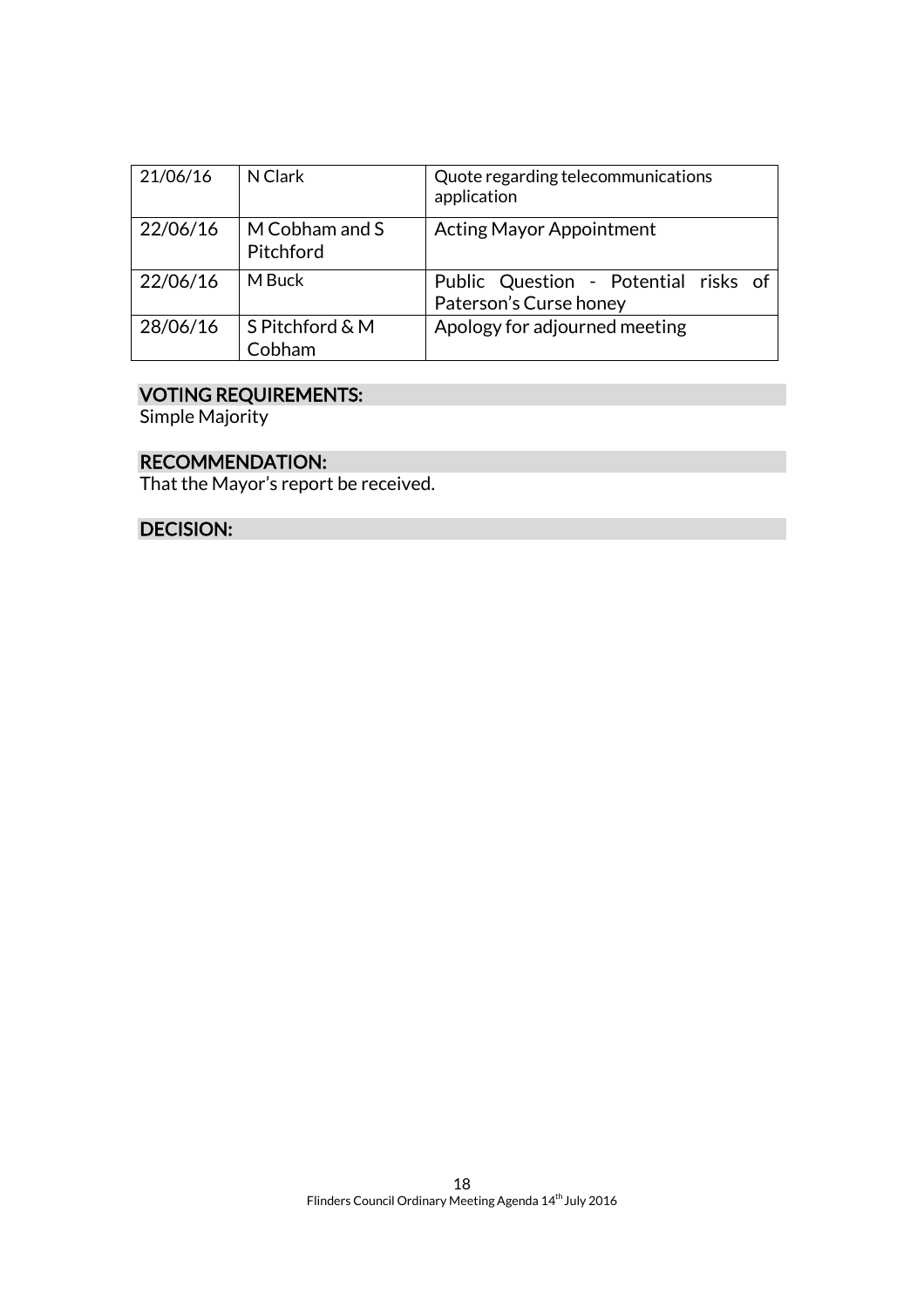# OPERATIONAL BUSINESS OF COUNCIL

#### A. DEVELOPMENT SERVICES AND PLANNING APPLICATIONS

| Item A1:           | <b>Development Application Report</b>    |
|--------------------|------------------------------------------|
| <b>File No:</b>    | <b>DSV/0300</b>                          |
| <i>Annexure 3:</i> | Planner's Information Report - July 2016 |

#### B. ENVIRONMENTAL HEALTH

| Item B1:           | <b>Environmental Management Plan review</b>            |
|--------------------|--------------------------------------------------------|
| File No:           | <b>WAS/0400</b>                                        |
| <i>Annexure 4:</i> | Whitemark Landfill Environmental Management Plan (EMP) |
|                    | Review                                                 |

#### C. STRATEGIC PLANNING

| Item C1:            | <b>Structure Plan</b>                 |
|---------------------|---------------------------------------|
| File No:            | <b>PLN/0300</b>                       |
| Annexure 5:         | <b>Flinders Island Structure Plan</b> |
| Annexure 6:         | Appendix 1 Maps 1 & 2                 |
| Annexure 7:         | Appendix 2 Land use Table             |
| Annexure 8:         | $Maps 3-9$                            |
| Annexure 9:         | Appendix 4 Heritage Places List       |
| <i>Annexure 10:</i> | Invitation to Comment                 |

#### D. NOTICE OF MOTIONS

| Item D1:                                                        | Notice of Motion from Acting Mayor Marc Cobham - |  |  |  |  |
|-----------------------------------------------------------------|--------------------------------------------------|--|--|--|--|
|                                                                 | <b>Recruitment of General Manager</b>            |  |  |  |  |
| File No:                                                        | <b>PER/0602</b>                                  |  |  |  |  |
| Approvement A. Fou Floated Mapphone and chaill be fout homeined |                                                  |  |  |  |  |

Annexure 11: For Elected Members only (will be forthcoming)

Item D2: Notice of Motion from Acting Mayor Marc Cobham - Flinders Island Tourism & Business Inc. Representative File No: CSV/1704 Annexure 12: Letter from M Buck 21.06.2016

#### E. CORPORATE SERVICES

#### Item E1: Schedule of Fees & Charges 2016-17 File No: FIN/0701 Annexure 13: DRAFT Fees & Charges Schedule 2016-17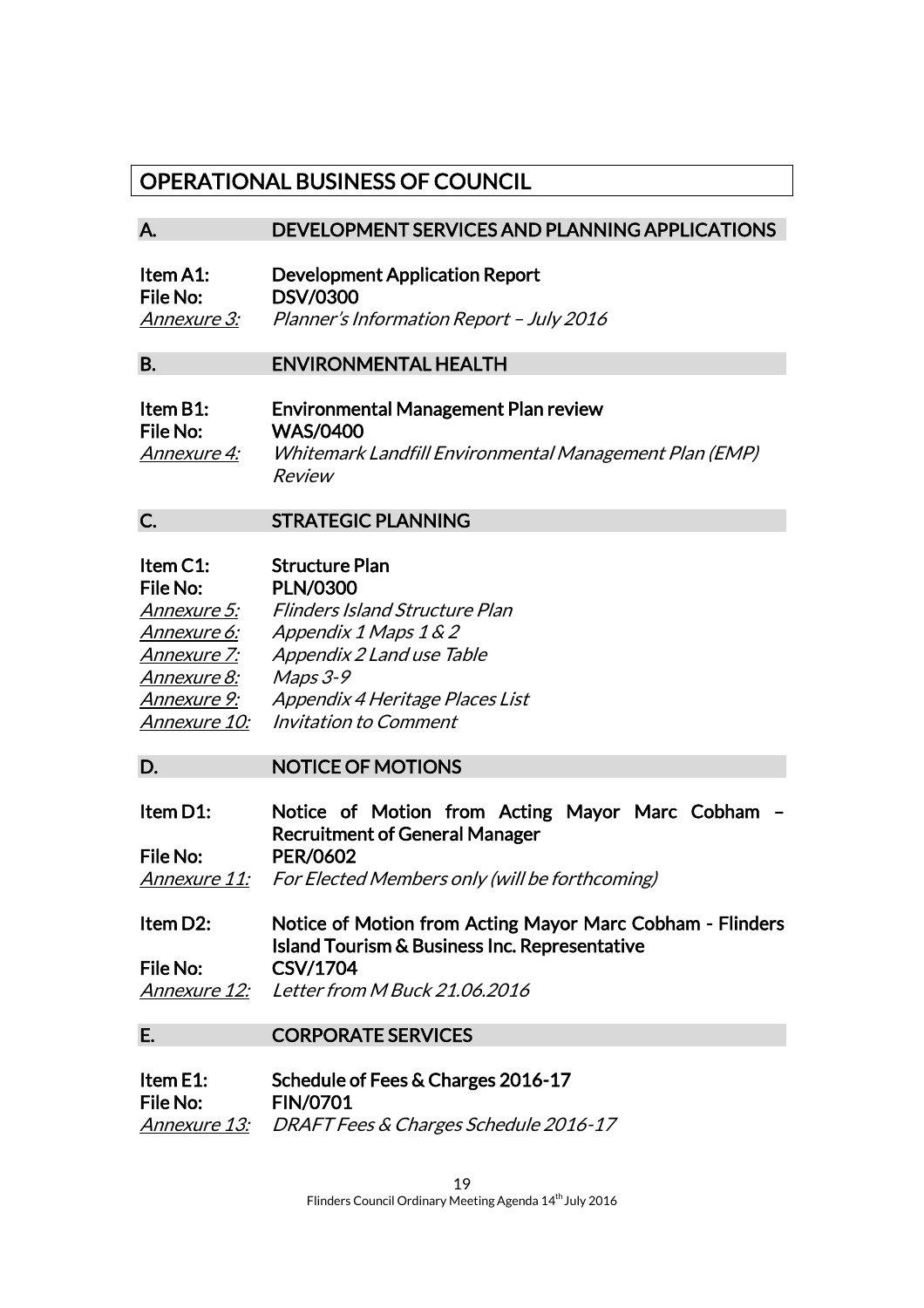#### Item E2: Rates and Charges for 2016-2017 File No: FIN/0701

Item E3: Budget Estimates 2016-2017 File No: FIN/0701 Annexure 14: DRAFT Budget Estimates 2016-2017

# F. GOVERNANCE

| Item $F1$ : | <b>Business Continuity Plan</b>             |
|-------------|---------------------------------------------|
| File No:    | <b>RMS/0500</b>                             |
|             | Annexure 15: DRAFT Business Continuity Plan |

Item F2: 2016-2017 Annual Plan File No: ADM/0200 Annexure 16: DRAFT Flinders Council Annual Plan 2016-2017

- Item F3: Tasmanian State Roads Audit File No: ASM/0400
- Item F4: Furneaux Islands Festival File No: CDV/0301

# Item F5: Flinders Island Brand & Marketing Investment Strategy File No: CSV/1704

Annexure 17: Flinders Island Brand and Marketing Strategy Annexure 18: Investment Strategy (Elected Members only)

Item F6: Local Government of Tasmania Annual General Meeting and General Meeting File No: COU/0303

<u>Annexure 19:</u> LGAT Annual General Meeting Agenda 20<sup>th</sup> July 2016 <u>Annexure 20:</u> LGAT Annual General Meeting Attachments 20<sup>th</sup> July 2016 Annexure 21: LGAT General Meeting Agenda 20<sup>th</sup> July 2016 Annexure 22: LGAT General Meeting Attachments 20<sup>th</sup> July 2016

| Item $F7:$ | Council's 4 <sup>th</sup> Quarterly Report                                  |
|------------|-----------------------------------------------------------------------------|
| File No:   | COU/0600                                                                    |
|            | Annexure 23: Council's 4 <sup>th</sup> Quarterly Report (April - June 2016) |

### Item F8: Councillor Resolution Report File No: COU/0600 Annexure 24: Councillor Resolution Report July 2016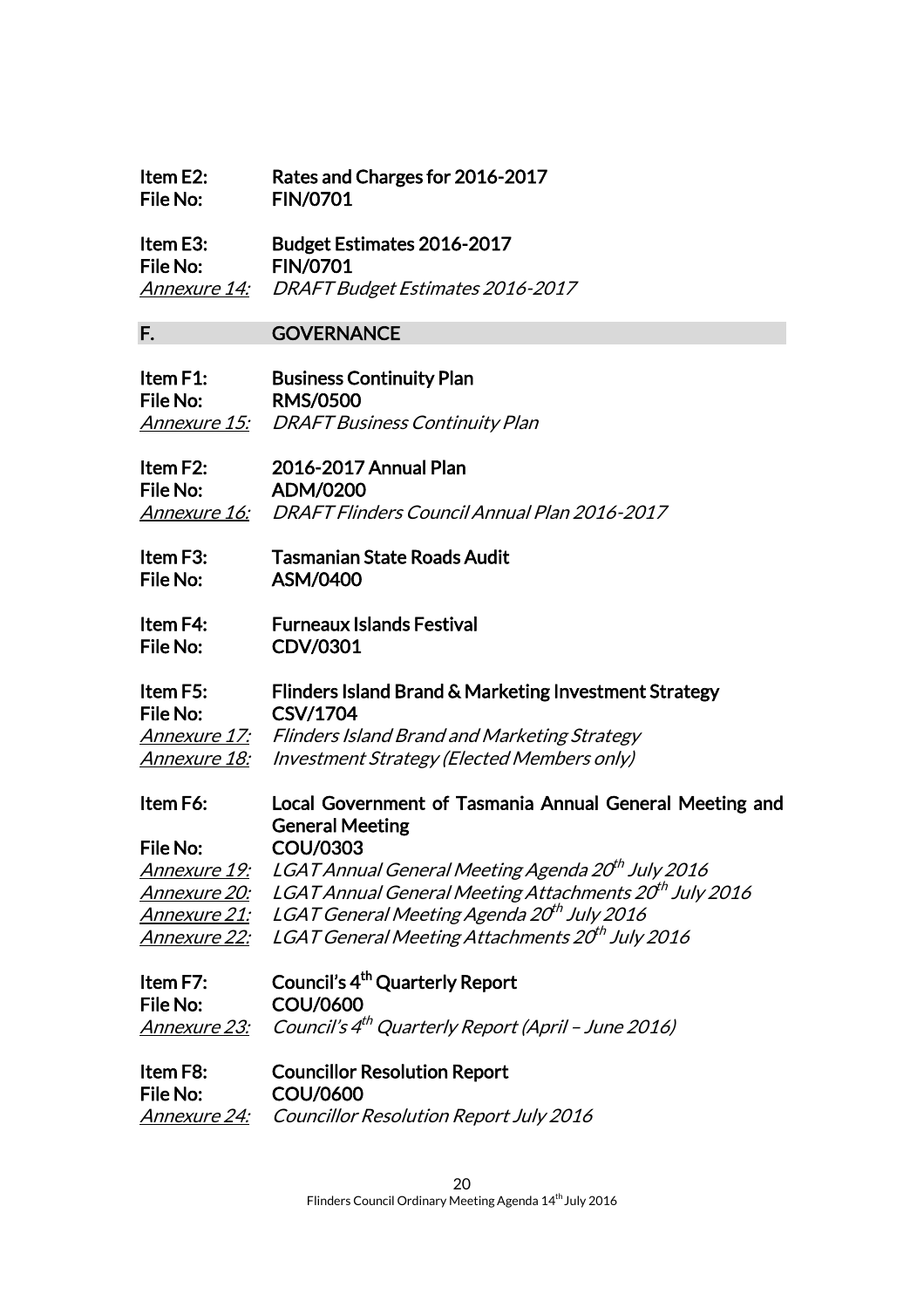# G. CLOSED COUNCIL

Item G1: Closed Council Item<br>File No: LEG/001 LEG/001

Meeting Closed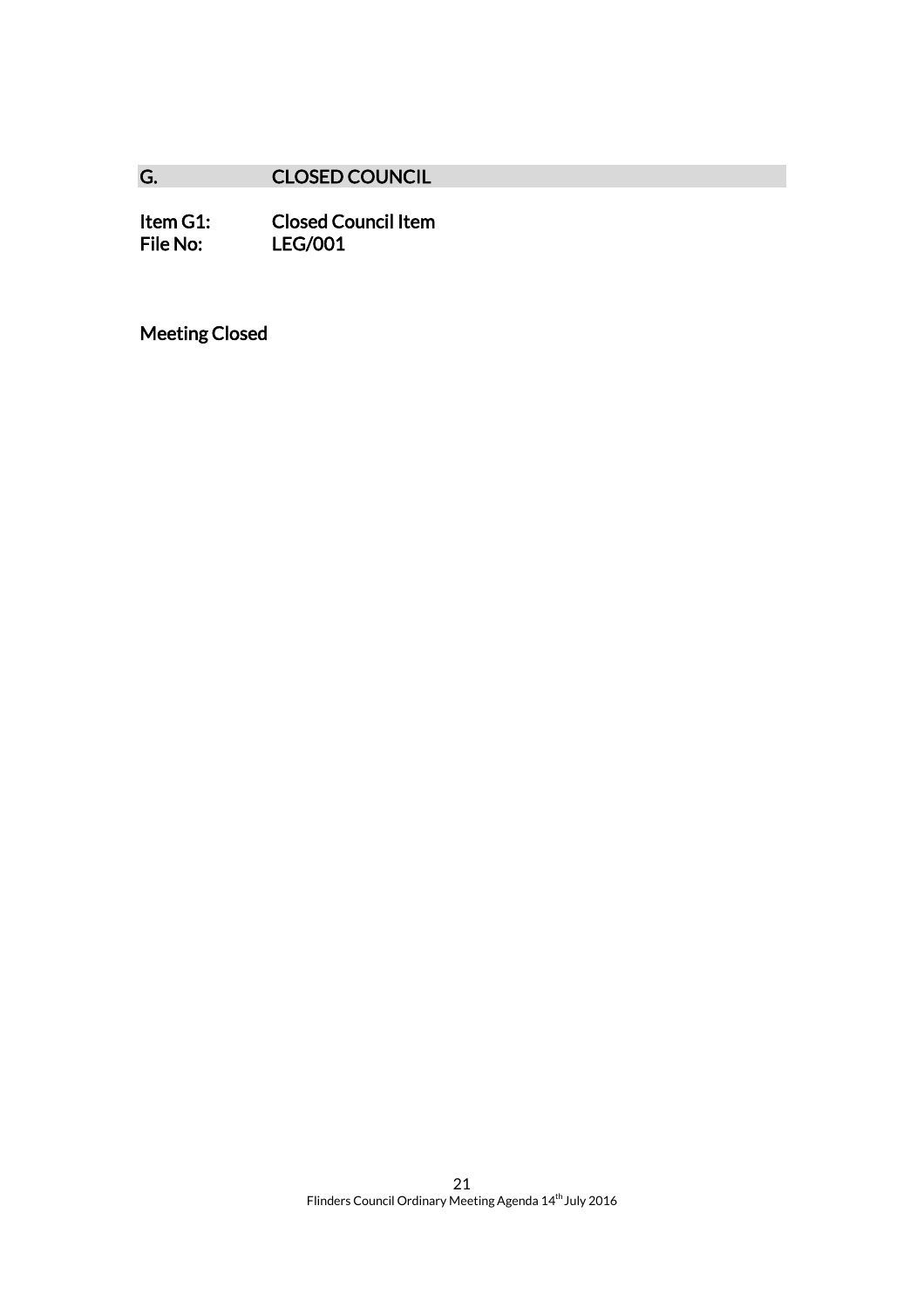# A. DEVELOPMENT SERVICES AND PLANNING APPLICATIONS

| <b>ACTION</b>            | <b>Information</b>                              |
|--------------------------|-------------------------------------------------|
| <b>PROPONENT</b>         | <b>Council Officer</b>                          |
| <b>OFFICER</b>           | Jacci Viney, Development Services Coordinator   |
| <b>FILE REFERENCE</b>    | DSV/0300                                        |
| <b>ASSOCIATED PAPERS</b> | Annexure 3: Planner's Information Report - July |
|                          | 2016                                            |

#### Item A1: Development Application Report

#### INTRODUCTION:

The purpose of this report is to provide Councillors with an update of the applications which have been dealt with by the Planning Department for the month of October as per the council motion 249.09.2015, passed at the  $24<sup>th</sup>$ September 2015 Council Meeting.

Council has requested that the planning consultancy service (West Tamar Council) provide this detail to Council on a monthly basis.

#### PREVIOUS COUNCIL CONSIDERATION:

Some items may have been considered at meetings of Council while the remainder have been approved under delegation by the General Manager.

#### OFFICER'S REPORT:

Refer to Annexure 3 Planner's Information Report – July 2016, provided by West Tamar Council.

#### VOTING REQUIREMENTS:

Simple Majority

#### OFFICER'S RECOMMENDATION:

That the Planner's Information Report – July 2016 be received.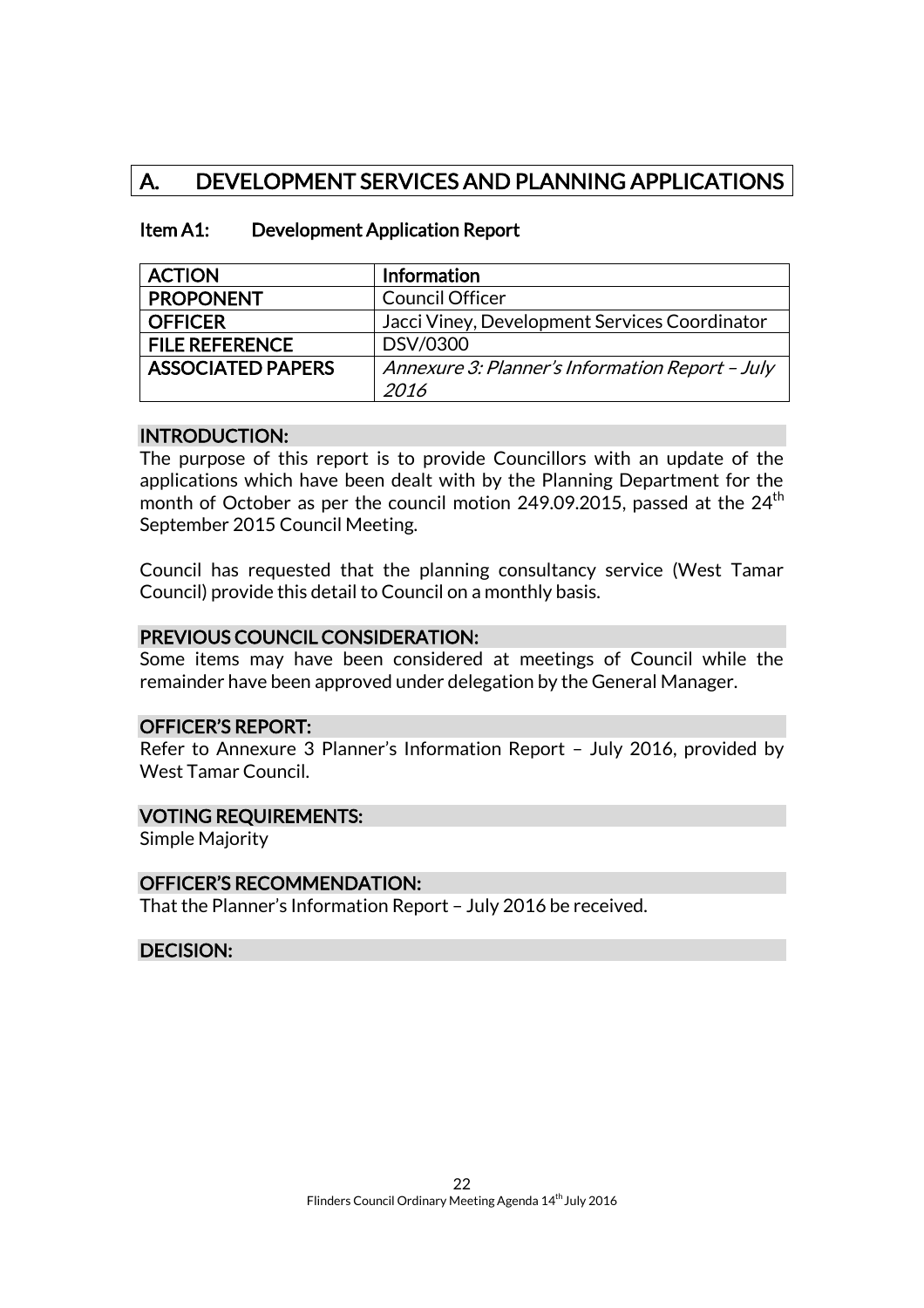# B. ENVIRONMENTAL HEALTH

| <b>ACTION</b>            | <b>Decision</b>                               |
|--------------------------|-----------------------------------------------|
| <b>PROPONENT</b>         | <b>Council Officer</b>                        |
| <b>OFFICER</b>           | Jacci Viney, Development Services Coordinator |
| <b>FILE REFERENCE</b>    | <b>WAS/0400</b>                               |
| <b>ASSOCIATED PAPERS</b> | Annexure 4: Whitemark Landfill Environmental  |
|                          | Management Plan (EMP) Review                  |

#### Item B1: Environmental Management Plan review

#### INTRODUCTION:

The most recent visit from an Environmental Protection Agency (EPA) officer was May 2014. From that point forward Council has been requested to present an Environmental Management Plan (EMP) review to the Director of the Environmental Protection Agency.

Time extensions have been repeatedly requested and granted, however threats of infringement and subsequent visitation have continued to loom.

The EPA has provided Council with a deadline of  $1<sup>st</sup>$  August to present an EMP review for the Whitemark (tip) site.

# PREVIOUS COUNCIL CONSIDERATION:

The current EMP review (attached) was presented to Council for discussion at the 30<sup>th</sup> June workshop. It was agreed that the document should be presented to Council for consideration to enable the  $1<sup>st</sup>$  August deadline to be met.

# OFFICER'S REPORT:

Many scenarios have been analysed and put to Council over the period since the EPA visit. Modern technology such as incineration has been investigated, waste to energy models, Micro Auto Gasification Systems and shipping all waste of Island. The current EMP review presents a strategic vision that will see Council maintain control of waste costs and streams as well as progress the current site and system to better service residents and ratepayers.

# STATUTORY REQUIREMENT:

Local Government Act Environmental Management and Pollutions Control Act - EPN – 7191/2

# POLICY/STRATEGIC IMPLICATIONS:

4. Strategic, Efficient and Effective Organisation - Responding to risks and opportunities.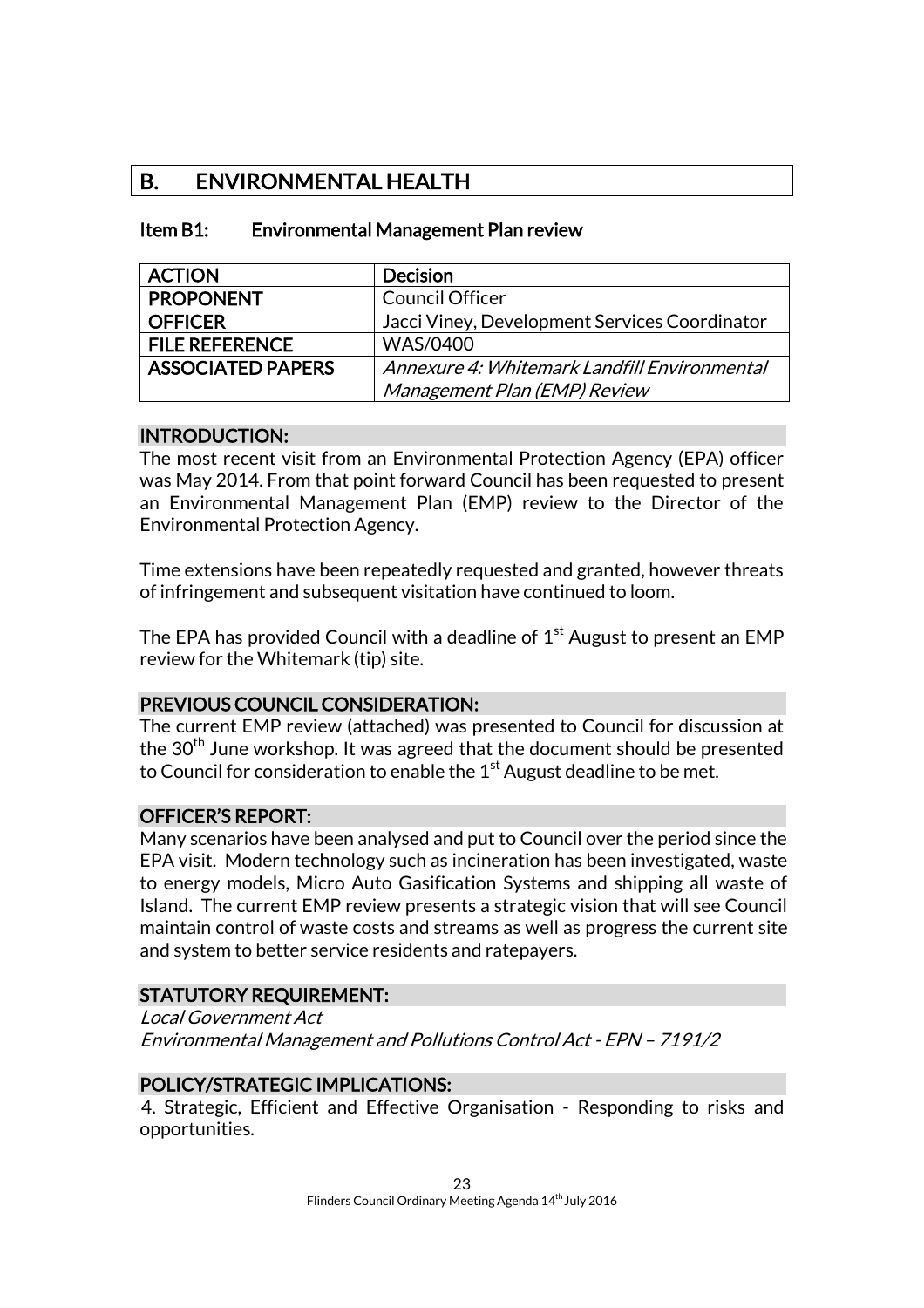4.3 Ensure Council meets its statutory obligations and manages corporate and community risk.

4.3.31 Requirements of the Environment Protection Agency (EPA) regulations are met.

#### BUDGET AND FINANCIAL IMPLICATIONS:

An amount will need to be allocated.

#### RISK/LIABILITY:

Very high risk of infringement and repeated infringement if failure to meet deadline.

# VOTING REQUIREMENTS:

Simple Majority

#### OFFICER'S RECOMMENDATION:

That the Environmental Management Plan review dated June 2016 be adopted by Council and issued to the Environmental Protection Agency prior to 1 August.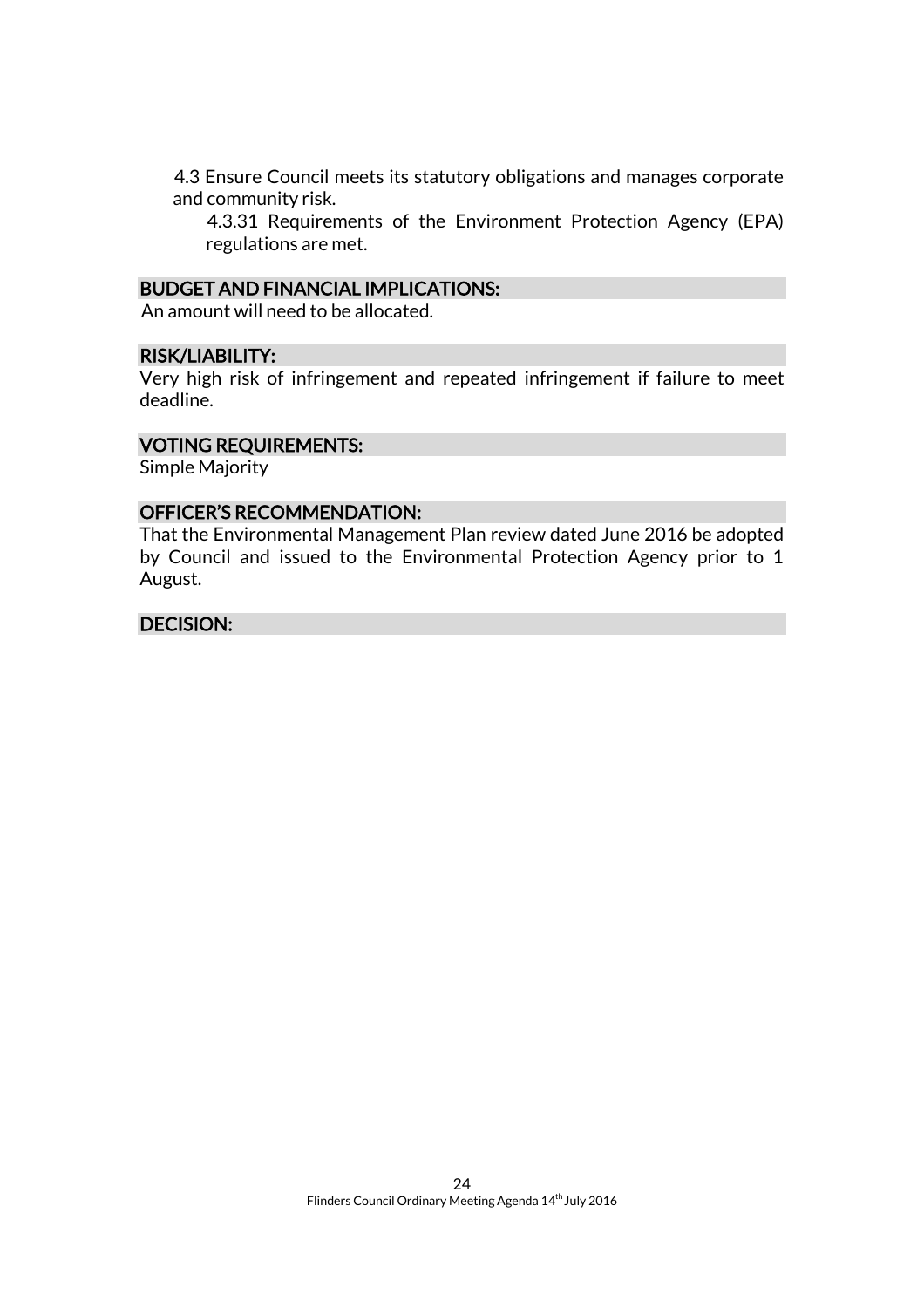# C. STRATEGIC PLANNING

#### Item C1: Structure Plan

| <b>ACTION</b>            | <b>Decision</b>                             |  |
|--------------------------|---------------------------------------------|--|
| <b>PROPONENT</b>         | <b>Council Officer</b>                      |  |
| <b>OFFICER</b>           | Robyn Cox, Strategic Planner                |  |
| <b>FILE REFERENCE</b>    | PLN/0300                                    |  |
| <b>ASSOCIATED PAPERS</b> | Annexure 5: Flinders Island Structure Plan  |  |
|                          | Annexure 6: Appendix 1 Maps 1 & 2           |  |
|                          | Annexure 7: Appendix 2 Land use Table       |  |
|                          | Annexure 8: Maps 3-9                        |  |
|                          | Annexure 9: Appendix 4 Heritage Places List |  |
|                          | Annexure 10: Invitation to Comment          |  |

#### INTRODUCTION:

The proposed Structure Plan provides land use strategies that can contribute to Council's strategic goal of growing the population as a means of increasing economic diversity and productivity. Land use strategy is also pre-requisite to the preparation and submission of a local planning scheme. Providing the Community with the opportunity for examination and comment is a necessary step in the process. It will determine if the proposed strategies are generally aligning with public expectations for the direction of future land use on Flinders Island. The Structure Plan and its appended documents are presented to the Council for endorsement of the next stage in the process; release for public exhibition.

#### PREVIOUS COUNCIL CONSIDERATION:

The Council has previously work shopped the Structure Plan strategies on two occasions.

#### OFFICER'S REPORT:

Recent changes to the relevant Act established the template for the Tasmanian Planning Scheme (the Scheme). The legislation permits local policy to be included in the Scheme in one of three formats: a Specific Area Plan; an Area Specific Qualification and a Public Purpose Zone.

To be included in the Local Provisions Schedule, local policy must satisfy the test in s32(4) of the Act. The Structure Plan and its appended items will contribute a large portion of the information required to satisfy that test. The other components will be the strategic investigations documented in the Supporting Information Report and the Submissions Report (which is compiled post public consultation and which outlines the submissions received, how they have been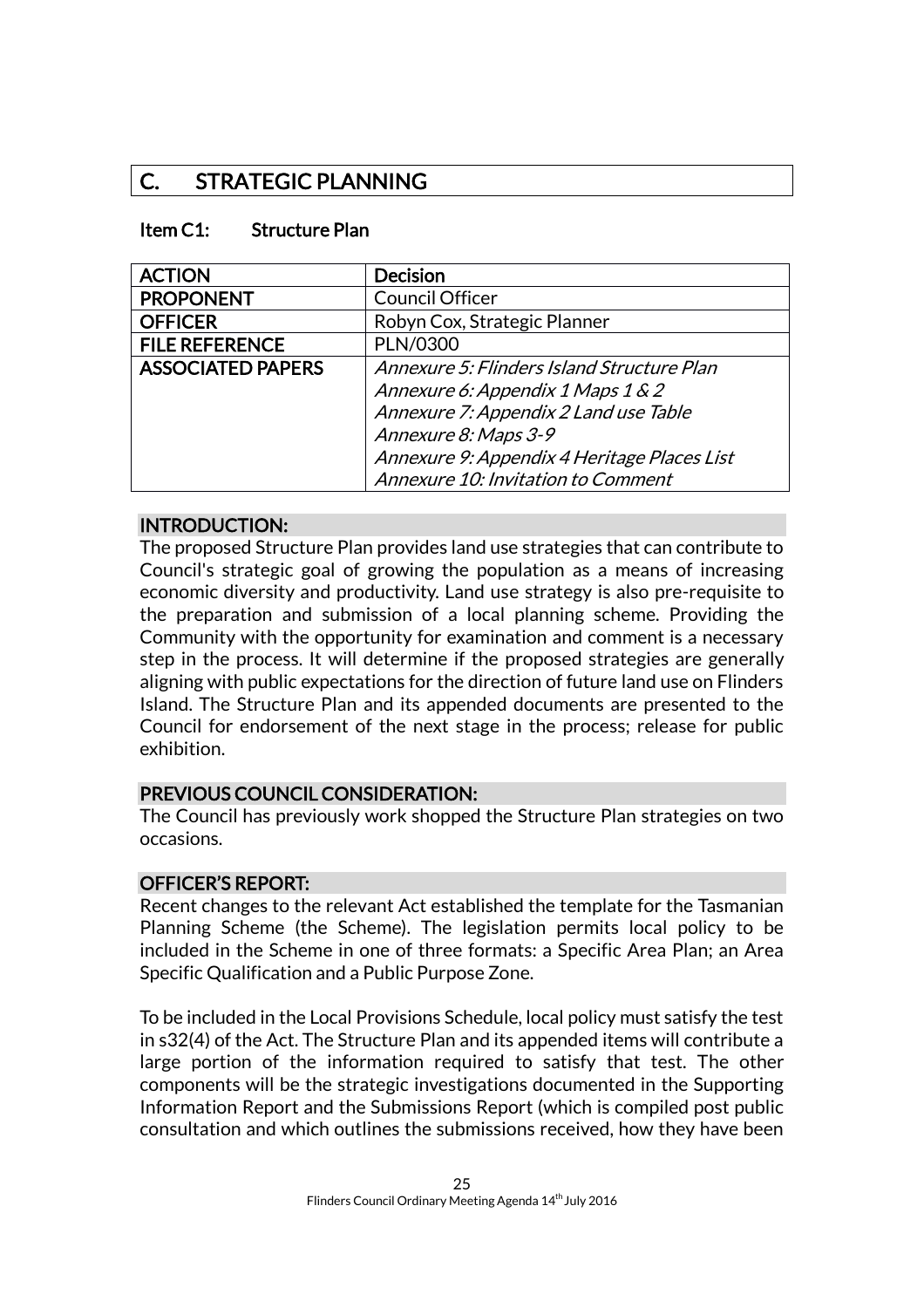considered and how the final Structure Plan specifically addresses the requirements of s32(4)).

The Structure Plan presented here for public consultation is a critical component as it sets out the strategic basis for the modifications of the State template that will be proposed in the local provisions schedule.

In addition to the legislative requirements, the land use strategy contained within the Structure Plan addresses three main criteria: it proposes land use planning methods for achieving spatial application of the Council's strategy to grow the population; it integrates land use with other council policy and operations and it provides a way for the Community to be heard on the proposed future direction of land use as a tool for achieving a sustainable island future.

The document is presented to the Council for endorsement prior to releasing it for public exhibition. Public exhibition is proposed for 3 weeks from the  $19<sup>th</sup>$ July 2016 until  $11<sup>th</sup>$  August 2016. It is proposed that the Structure Plan and associated documents be made available on the Council website, as CDs and as hard copy available at the library and the front office counter. It is suggested that the release of the document be advertised in the Island News prior to and during the exhibition period. An *Invitation to Comment* document is Annexure 6.

# STATUTORY REQUIREMENT:

Land Use Planning and Approvals Act 1993

#### POLICY/STRATEGIC IMPLICATIONS:

1. Population Growth - Focusing on strategies, projects and policy initiatives that support the community, economic development, innovation and investment attraction.

1. 2 Increase "the working age" population.

1.3 Value-add to local commodities.

1.4 Foster and support entrepreneurial activity.

2. Infrastructure and Services - An Islands' specific approach to planning and delivery to ensure community and environmental values are maintained.

2.6 Protect and enhance high quality natural values and environmental assets.

4. Strategic, Efficient and Effective Organisation - Responding to risks and opportunities.

4.1 Remain actively engaged with internal and external stakeholders providing regional leadership.

4.2 Support processes, accountability and project delivery through transparent reporting.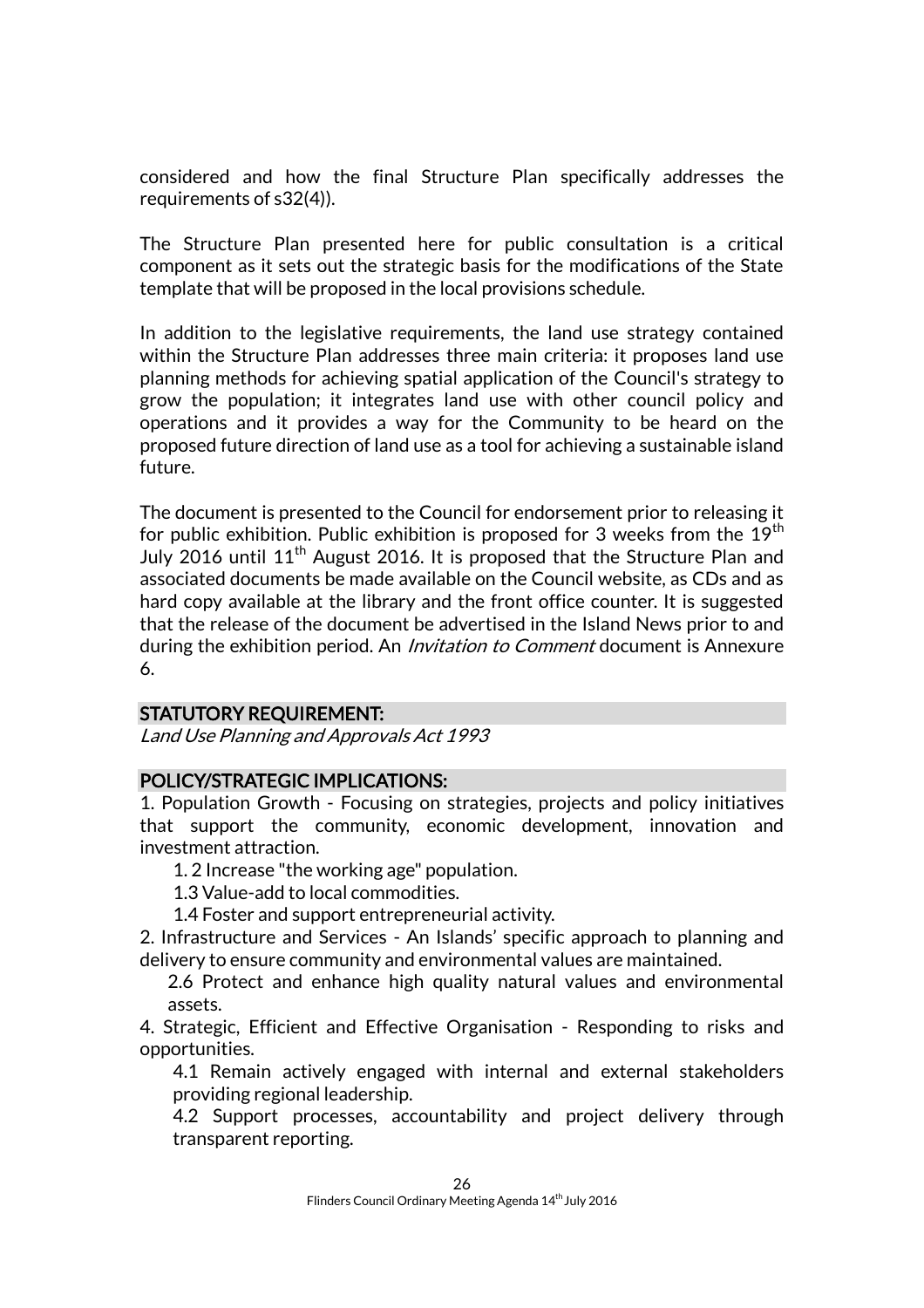4.3 Ensure Council meets its statutory obligations and manages corporate and community risk.

5. Liveability - Protect, improve and promote the safety, creativity, health and wellbeing of the Islands' communities.

5.1 Improve the health and wellbeing of the Island communities through leadership and co-ordination.

5.3 Land use planning conserves natural and cultural values and addresses natural hazards and climate adaption.

The Structure Plan also has strong links to Council's Open Space Policy.

# BUDGET AND FINANCIAL IMPLICATIONS:

There is no budget allocation required for public exhibition of the documents. Printing and burning of CDs will be completed 'in-house' and be debited from the operational budget for Strategic Planning.

#### RISK/LIABILITY:

There is no corporate risk associated with Council agreeing to exhibit the Structure Plan.

# VOTING REQUIREMENTS:

Simple Majority

# OFFICER'S RECOMMENDATION:

That Council agrees to release the Structure Plan and appended documentation as presented for public exhibition from Tuesday  $19<sup>th</sup>$  July 2016 for a period until  $11^{th}$  August 2016.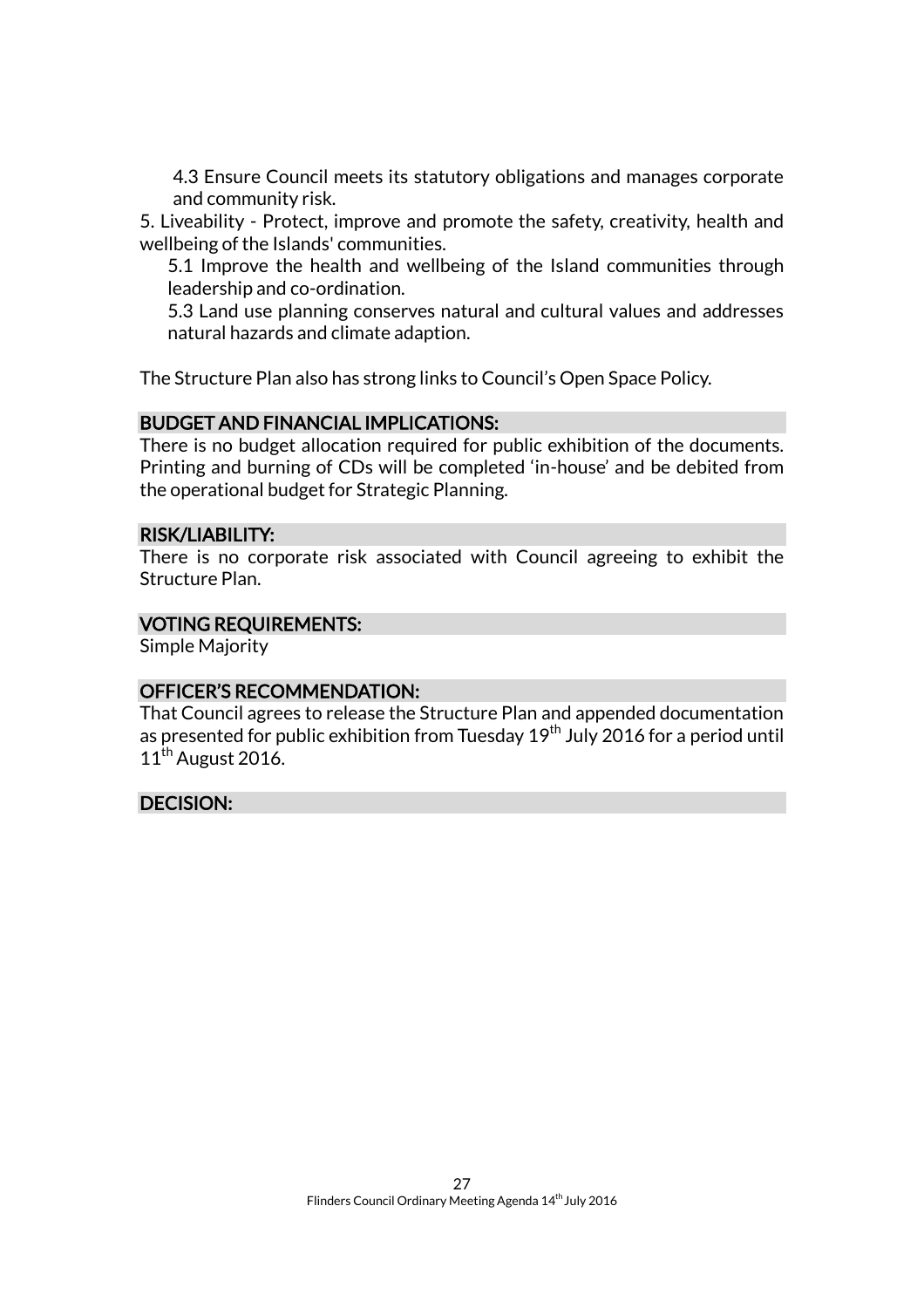# D. NOTICE OF MOTIONS

#### Item D1: Notice of Motion from Acting Mayor Marc Cobham – Recruitment of General Manager

| <b>ACTION</b>            | <b>Decision</b>                          |
|--------------------------|------------------------------------------|
| <b>PROPONENT</b>         | <b>Acting Mayor Marc Cobham</b>          |
| <b>OFFICER</b>           | Sophie Pitchford, Acting General Manager |
| <b>FILE REFERENCE</b>    | PER/0602                                 |
| <b>ASSOCIATED PAPERS</b> | Annexure 11: For Elected Members only    |
|                          | <i>(forthcoming)</i>                     |

#### NOTICE OF MOTION:

That Council engages the services of a management recruitment consultant company to assist Council to fill the now vacant position of General Manager.

#### COUNCILLOR'S REPORT:

Following on from the decision to terminate the General Manager's contract as of close of business 5<sup>th</sup> July 2016, Council needs to act promptly to fill the vacant position.

In the past Council has utilised the services of management/recruitment companies that specialise in the Local Government sector. Although this comes at a cost, it is an effective way of getting the best possible selection of candidates and the time impost and expertise required for this important position vacancy does not become a burden solely on Councillors and Council staff.

Acting promptly will also help to alleviate the stress and additional workload that Council staff are having to endure as a result of recent events.

# PREVIOUS COUNCIL CONSIDERATION:

Nil

#### OFFICER'S REPORT:

Engagement of a management/recruitment company who specialises in the Local Government sector will provide the level of expertise that Council requires with the recruitment of a General Manager and also provide a level of transparency which is of paramount importance to the Community.

#### STATUTORY REQUIREMENTS:

Local Government Act 1993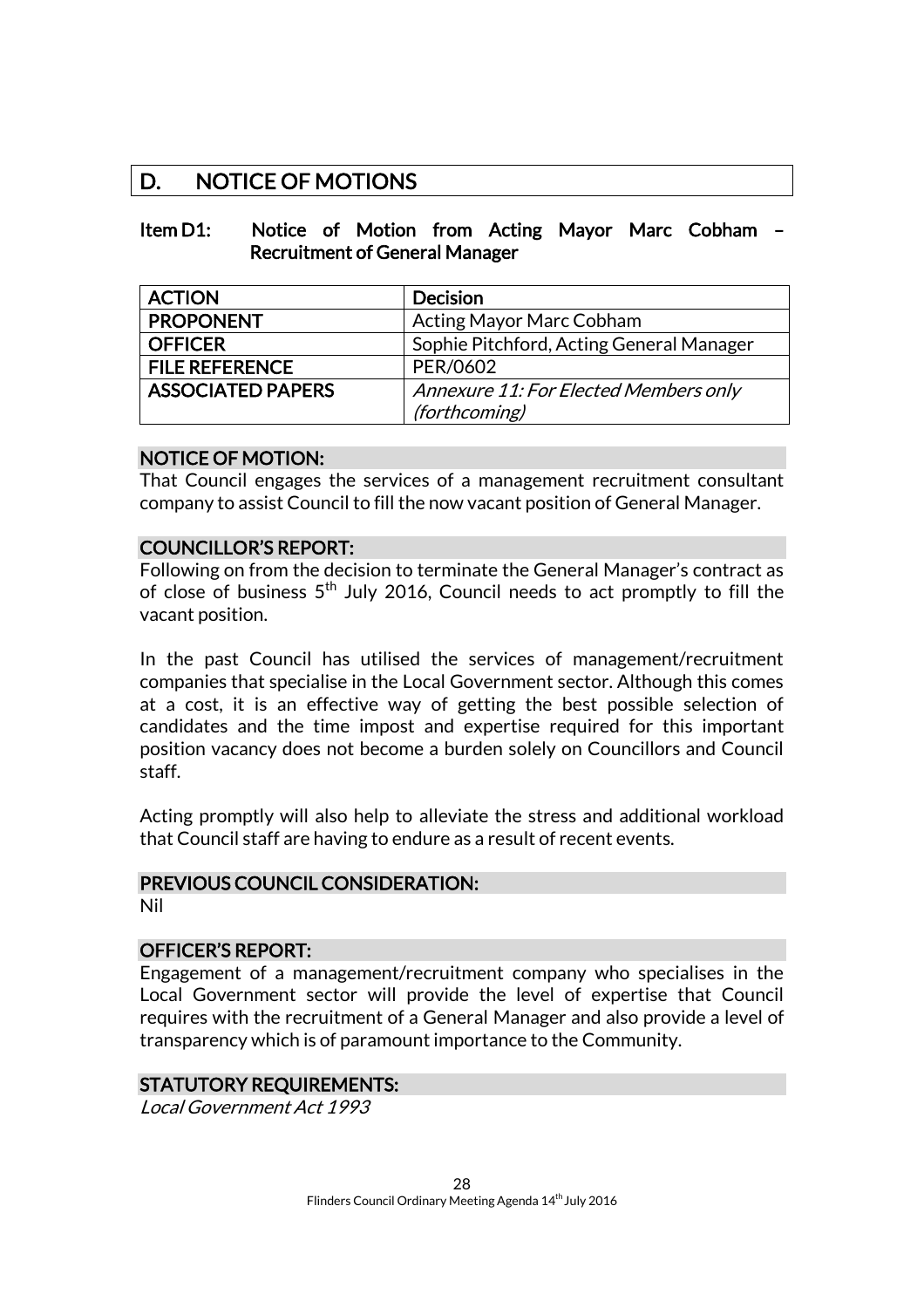#### POLICY/STRATEGIC IMPLICATIONS:

4. Strategic, Efficient and Effective Organisation - Responding to risks and opportunities.

4.3 Ensure Council meets its statutory obligations and manages corporate and community risk.

#### BUDGET AND FINANCIAL IMPLICATIONS:

A budget variation will need to be made, once the costs are known.

#### RISK/LIABILITY:

The prompt appointment of a General Manager will provide the level of stability required by staff and the Community.

#### VOTING REQUIREMENTS:

Absolute Majority

#### OFFICER'S RECOMMENDATION:

The motion as written.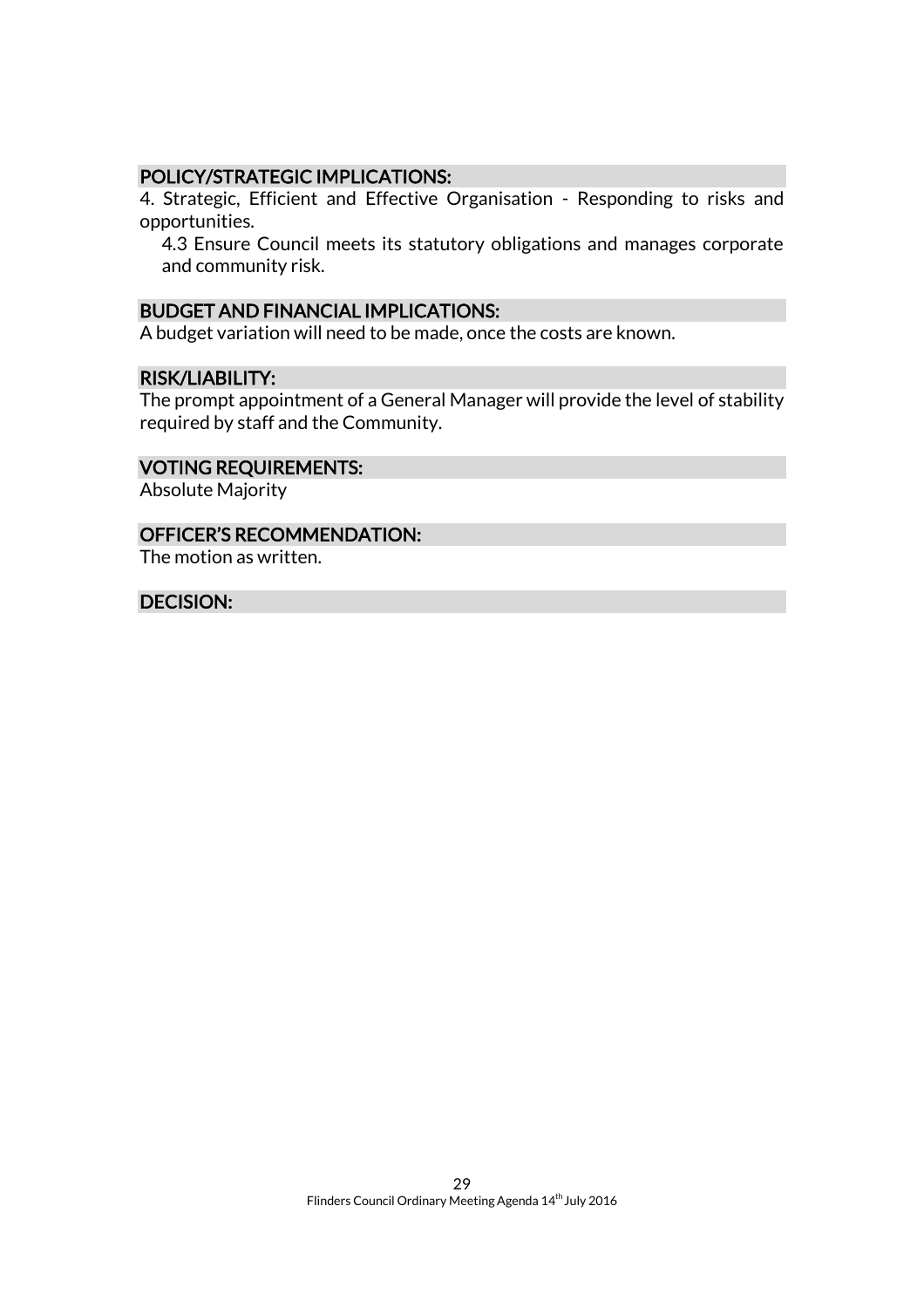# Item D2: Notice of Motion from Acting Mayor Marc Cobham - Flinders Island Tourism & Business Inc. Representative

| <b>ACTION</b>            | <b>Decision</b>                          |
|--------------------------|------------------------------------------|
| <b>PROPONENT</b>         | <b>Acting Mayor Marc Cobham</b>          |
| <b>OFFICER</b>           | Sophie Pitchford, Acting General Manager |
| <b>FILE REFERENCE</b>    | CSV/1704                                 |
| <b>ASSOCIATED PAPERS</b> | Annexure 12: Letter from M Buck          |
|                          | 21.06.2016                               |

# NOTICE OF MOTION:

That Council appoints a Councillor as a liaison to Flinders Island Tourism and Business Inc. to distribute information to Council and other Councillors.

#### COUNCILLOR'S REPORT:

At the 19<sup>th</sup> May 2016 Ordinary Meeting of Council, Cr Chris Rhodes' resignation as the Council representative to Finders Island Tourism & Business Inc. (FITBI) was ratified by Council and the following motion was carried unanimously:

"94.05.2016 Moved: Cr G Willis Seconded: Cr C Rhodes That the Mayor writes to Finders Island Tourism & Business Inc. (FITBI) to clarify FITBIs expectation of a Council representative and to suggest that Council wishes to move to a position that involves liaison only without voting rights.

# CARRIED UNANIMOUSLY (6-0)

For: Mayor Carol Cox, Deputy Mayor Marc Cobham, Cr Chris Rhodes, Cr Peter Rhodes, Cr David Williams and Cr Gerald Willis."

The Mayor sent a letter to Michael Buck, President of FITBI via email on the  $11<sup>th</sup>$  May 2016 and a response has been received (Annexure 12). The letter conveys the message that the FITBI Executive agrees to support the concept of a Council representative being appointed in a liaison role.

Also at the 19<sup>th</sup> May 2016 Ordinary Meeting of Council the following motion was carried unanimously:

#### "93.05.2016 Moved: Mayor C Cox Seconded: Cr G Willis

1. That Council recognises Cr Rhodes' request to resign as the Council representative to Finders Island Tourism & Business Inc. (FITBI) and ratifies the resignation.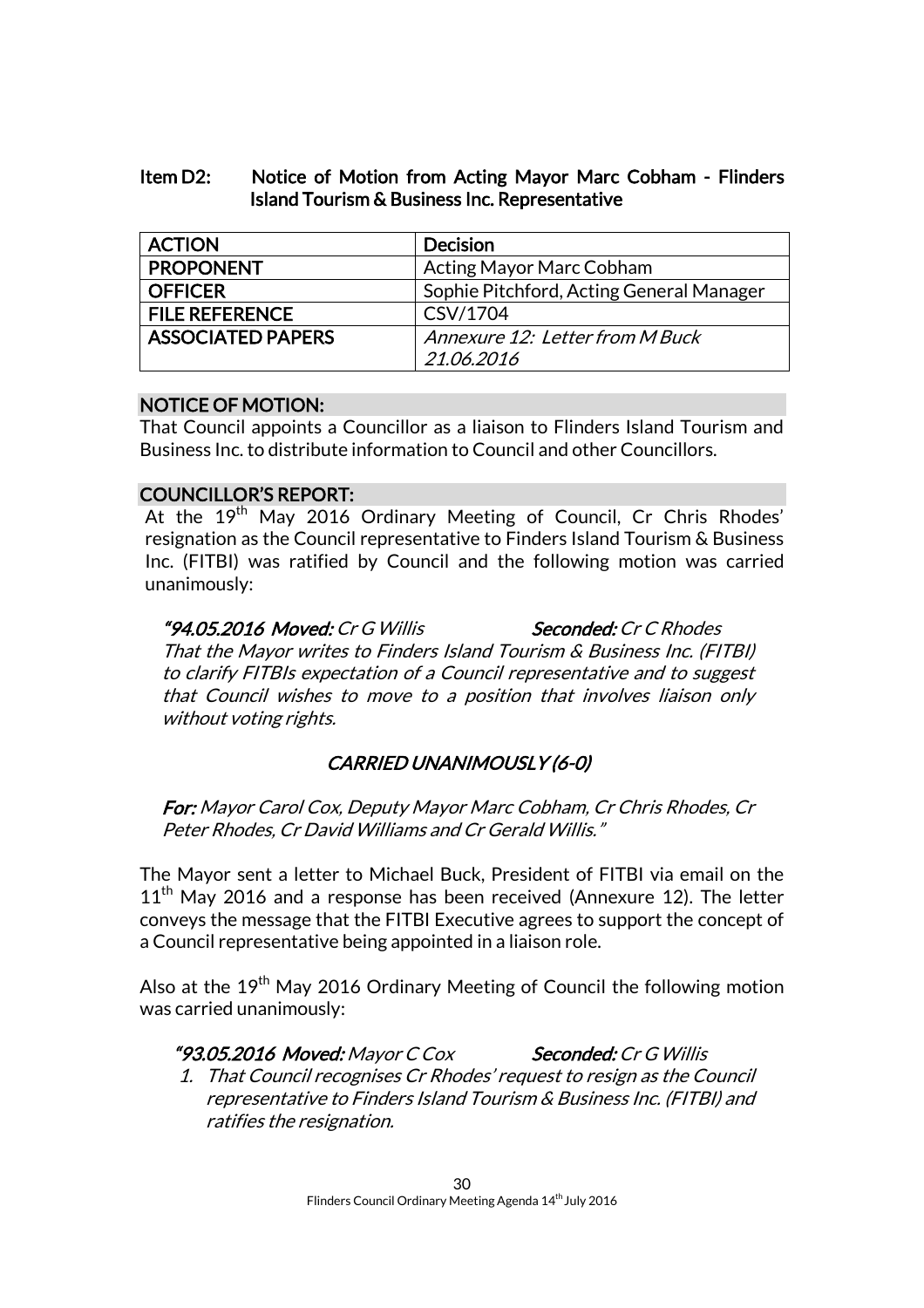- 2. That Council as a member of FITBI considers its representation and the requirements of that representation.
- 3. The Council elects/determines a representative to FITBI and advises FITBI of the appointment.

# CARRIED UNANIMOUSLY (6-0)

For: Mayor Carol Cox, Deputy Mayor Marc Cobham, Cr Chris Rhodes, Cr Peter Rhodes, Cr David Williams and Cr Gerald Willis.

Part 3 of this motion was held over until correspondence from FITBI was received. Council may now action part 3 of this motion.

#### PREVIOUS COUNCIL CONSIDERATION:

93.05.2016 19<sup>th</sup> May 2016 94.05.2016 19<sup>th</sup> May 2016

#### OFFICER'S REPORT:

Council is a member of FITBI and thus has voting rights that it needs an appointed/elected person to undertake. Council also has a role in improving visitation and economic growth.

The Council representative to FITBI must be committed to putting the Council position when acting as a member of FITBI and to facilitate the flow of information between the parties.

When nominating for this position, Councillors should be aware of their position with regard to tourism and business activity, both on a real and perceived basis, which could make it difficult to act in the interests of Council as a member of FITBI.

Council at an operational level, also works with FITBI and the member representative should have an understanding of the activities that are occurring at this level.

#### STATUTORY REQUIREMENTS:

Local Government Act 1993

# POLICY/STRATEGIC IMPLICATIONS:

No policy on the matter is in place.

# BUDGET AND FINANCIAL IMPLICATIONS:

Nil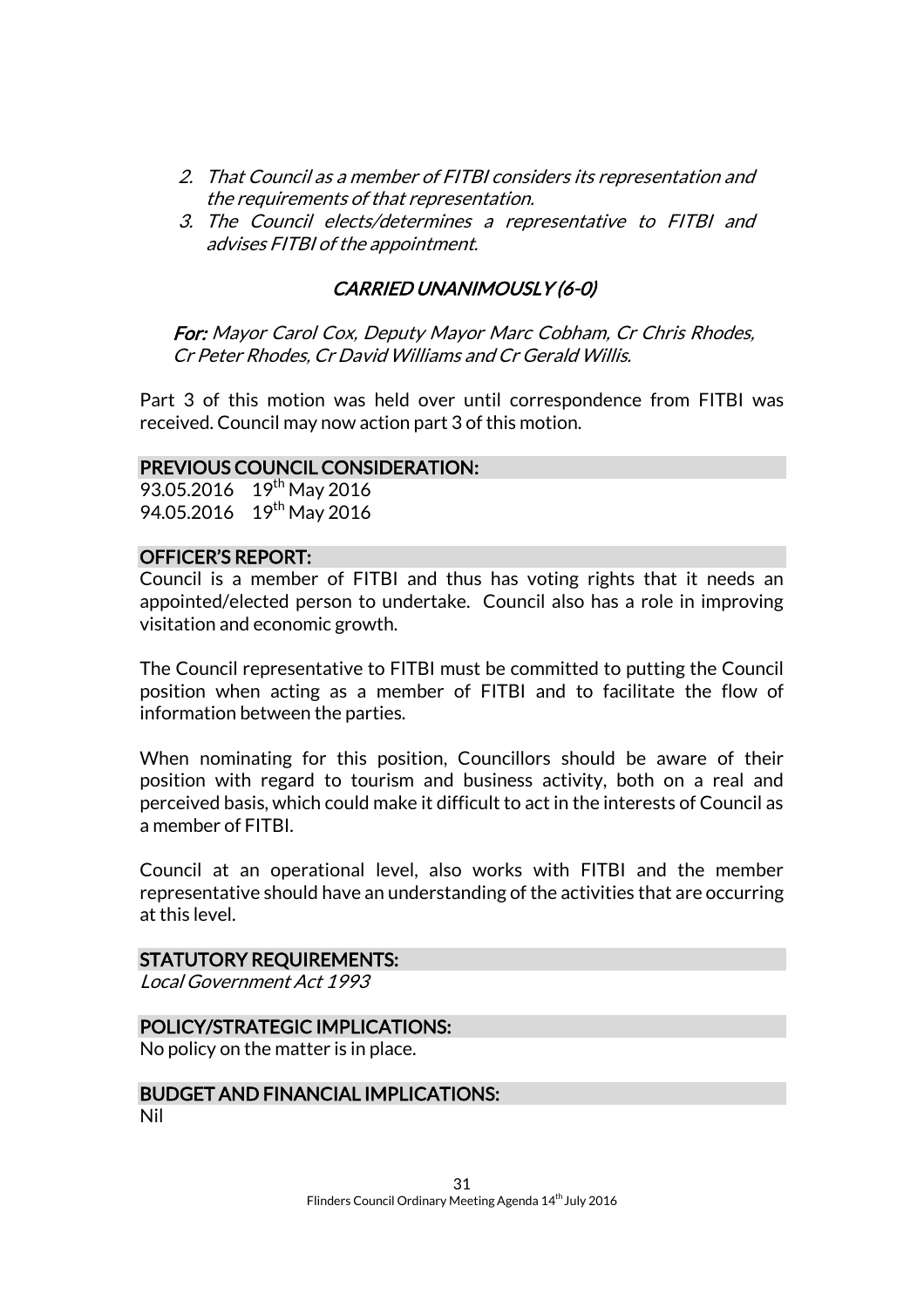#### RISK/LIABILITY:

Nil

# VOTING REQUIREMENTS:

Simple Majority

# OFFICER'S RECOMMENDATION:

That Council appoints a Councillor as a liaison to Flinders Island Tourism and Business Inc. to distribute information to Council and other Councillors.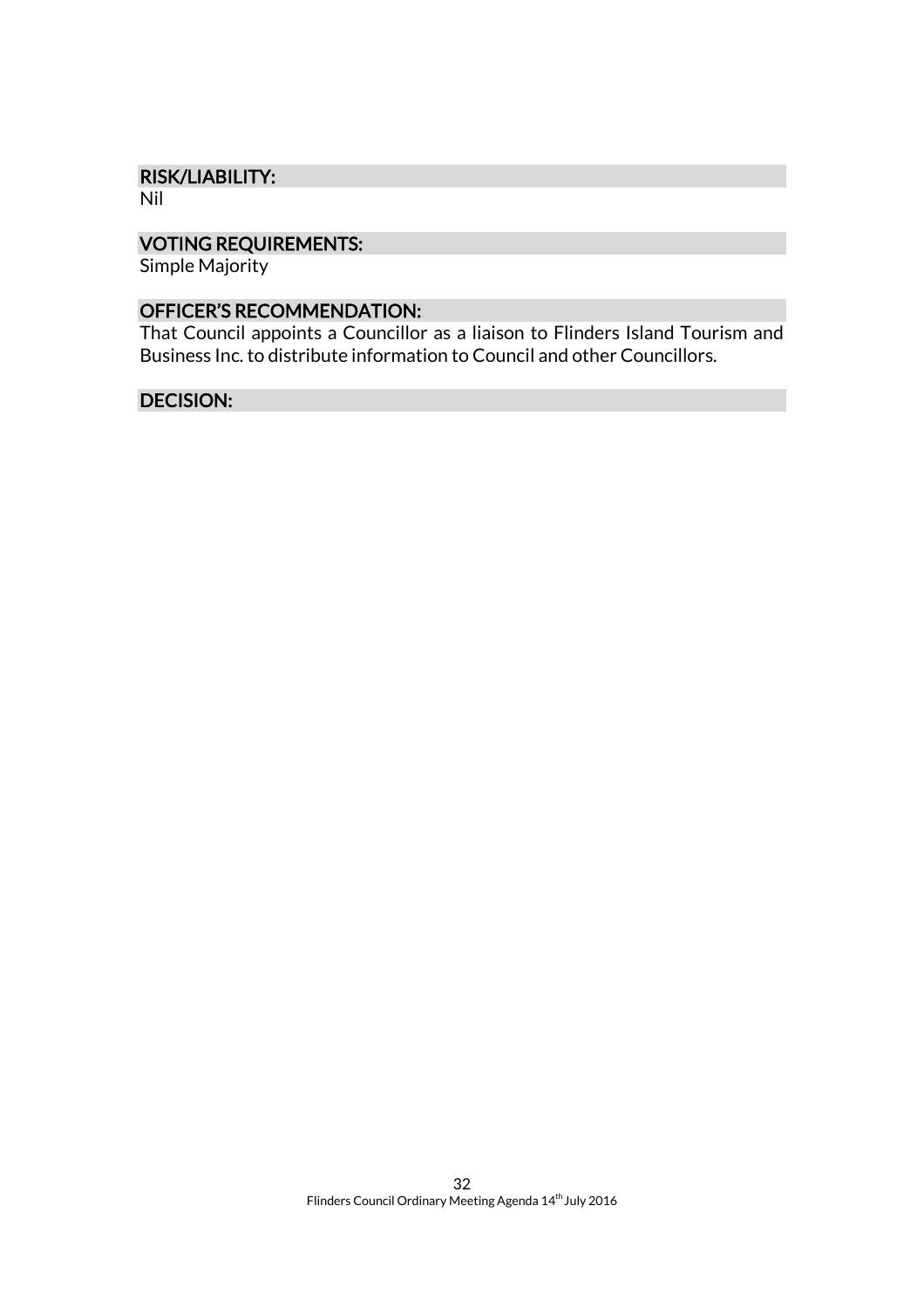# E. CORPORATE SERVICES

| Item E1: | Schedule of Fees & Charges 2016-17 |
|----------|------------------------------------|
|----------|------------------------------------|

| <b>ACTION</b>            | <b>Decision</b>                            |
|--------------------------|--------------------------------------------|
| <b>PROPONENT</b>         | <b>Council Officer</b>                     |
| <b>OFFICER</b>           | Sophie Pitchford, Acting General Manager   |
| <b>FILE REFERENCE</b>    | FIN/0701                                   |
| <b>ASSOCIATED PAPERS</b> | Annexure 13: DRAFT Fees & Charges Schedule |
|                          | 2016-17                                    |

#### INTRODUCTION:

Under Section 205 of the Local Government Act 1993, Council can impose fees and charges with respect of the listed activities within the Act. These activities include the use of any property or facility owned by Council; any application, licence, permit, registration granted by the Council.

# PREVIOUS COUNCIL CONSIDERATION:

Council Budget Workshops  $26^{th}$  May 2016, 2<sup>nd</sup> and 30<sup>th</sup> June 2016

#### OFFICER'S REPORT:

Annually Council sets fees and charges to reflect costs of providing services to the Municipality in the most cost-effective manner obtainable.

The proposed fees & charges have been discussed at Budget Workshops by Councillors and Staff, prior to being presented for formal adoption.

# STATUTORY REQUIREMENT:

Local Government Act 1993

# POLICY/STRATEGIC IMPLICATIONS:

5. Corporate Governance and Intergovernmental Relations

5.1 Support the capacity and productivity of our organisation and a culture of professionalism, compliance, innovation and service.

5.1.3 Achieve a sustainable balance of income, investment and recurrent expenditure.

5.1.3.6 Deliver financial services including and not limited to creditors, debtors, rates receivables and investments.

# BUDGET AND FINANCIAL IMPLICATIONS:

Minimal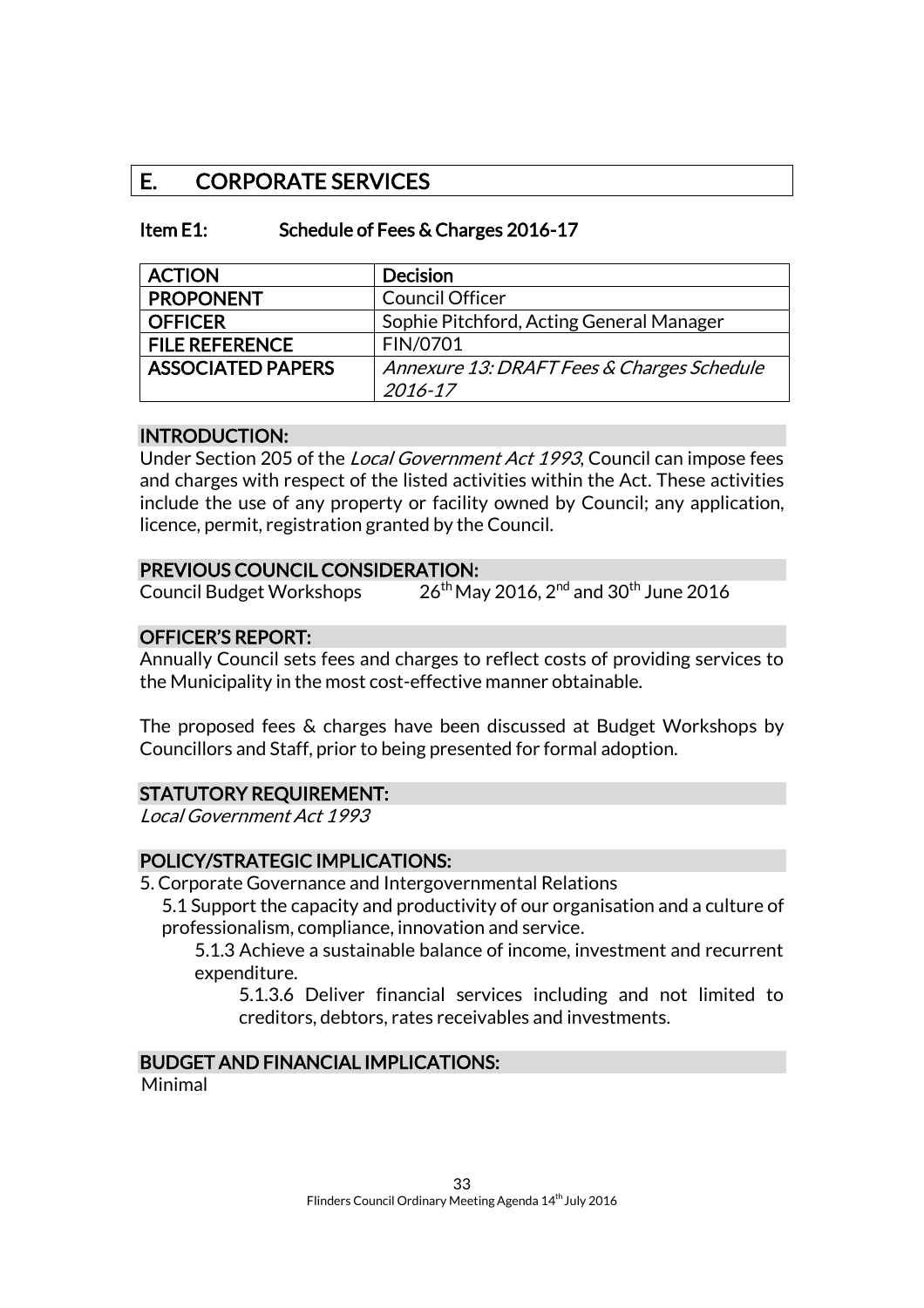#### RISK/LIABILITY:

Maintaining Council in a sound financial position is a critical function of a Council.

# VOTING REQUIREMENTS:

Absolute Majority

### OFFICER'S RECOMMENDATION:

Pursuant to Section 205 of the Local Government Act 1993; that Council adopts the Fees & Charges for the Financial Year 2016-17.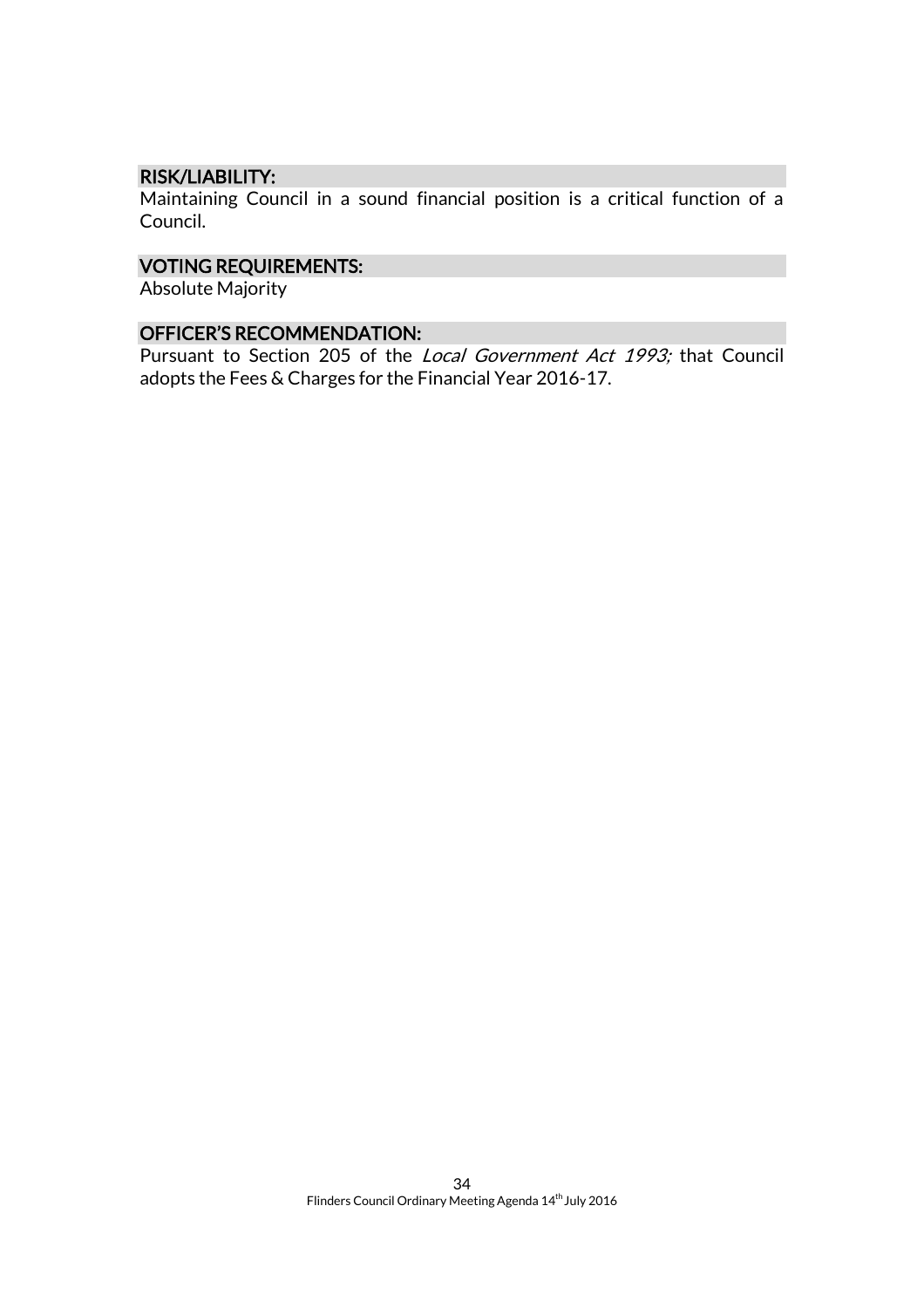#### Item E2: Rates and Charges for 2016-2017

| <b>ACTION</b>         | <b>Decision</b>                          |
|-----------------------|------------------------------------------|
| <b>PROPONENT</b>      | <b>Council Officer</b>                   |
| <b>OFFICER</b>        | Sophie Pitchford, Acting General Manager |
| <b>FILE REFERENCE</b> | FIN/0701                                 |
| ASSOCIATED PAPERS     | Nil                                      |

#### INTRODUCTION:

Section 82 of the *Local Government Act 1993*, requires Council to prepare Budget Estimates of the Council's revenue and expenditure for each financial year.

As part of these Budget Estimates and pursuant to Section 90 of the *Local* Government Act 1993, Council can raise a general rate on all rateable land (excluding land which is exempt) within the Flinders Municipality, based on a cents in the dollar amount on the Assessed Annual Value (AAV) of the land.

#### PREVIOUS COUNCIL CONSIDERATION:

Council Budget Workshops  $26^{\text{th}}$  May 2016, 2 $^{\text{nd}}$  and 30 $^{\text{th}}$  June 2016

#### OFFICER'S REPORT:

Below are the main areas of interest within the proposed 2016-17 rates resolution:-

#### Setting of General Rate

The proposed Budget Estimates for 2016-2017 provides for general rate revenue of \$1,410,599.23. This is represented by a rate in the dollar of 9.659808 cents in the AAV which together with some growth revenue, other income and cash reserves will provide an operating expenditure budget of \$5.5million.

In line with Section 89B of the *Local Government Act 1993*, the relevant percentage for the purpose of minimum amounts must be set at 35% of the total rateable properties. Hence, Council's minimum amount is set at \$425 to be compliant.

#### Fire Service Contribution

Pursuant to Part 5, Division 3 of the *Fire Service Act 1979*, Council is required to collect funds for firefighting services throughout the State and for 2016-17 year it will be 0.3296 cents in the dollar in respect of General Land.

The State Fire Commission has notified Council that the minimum levy will remain at \$38.00 per assessment.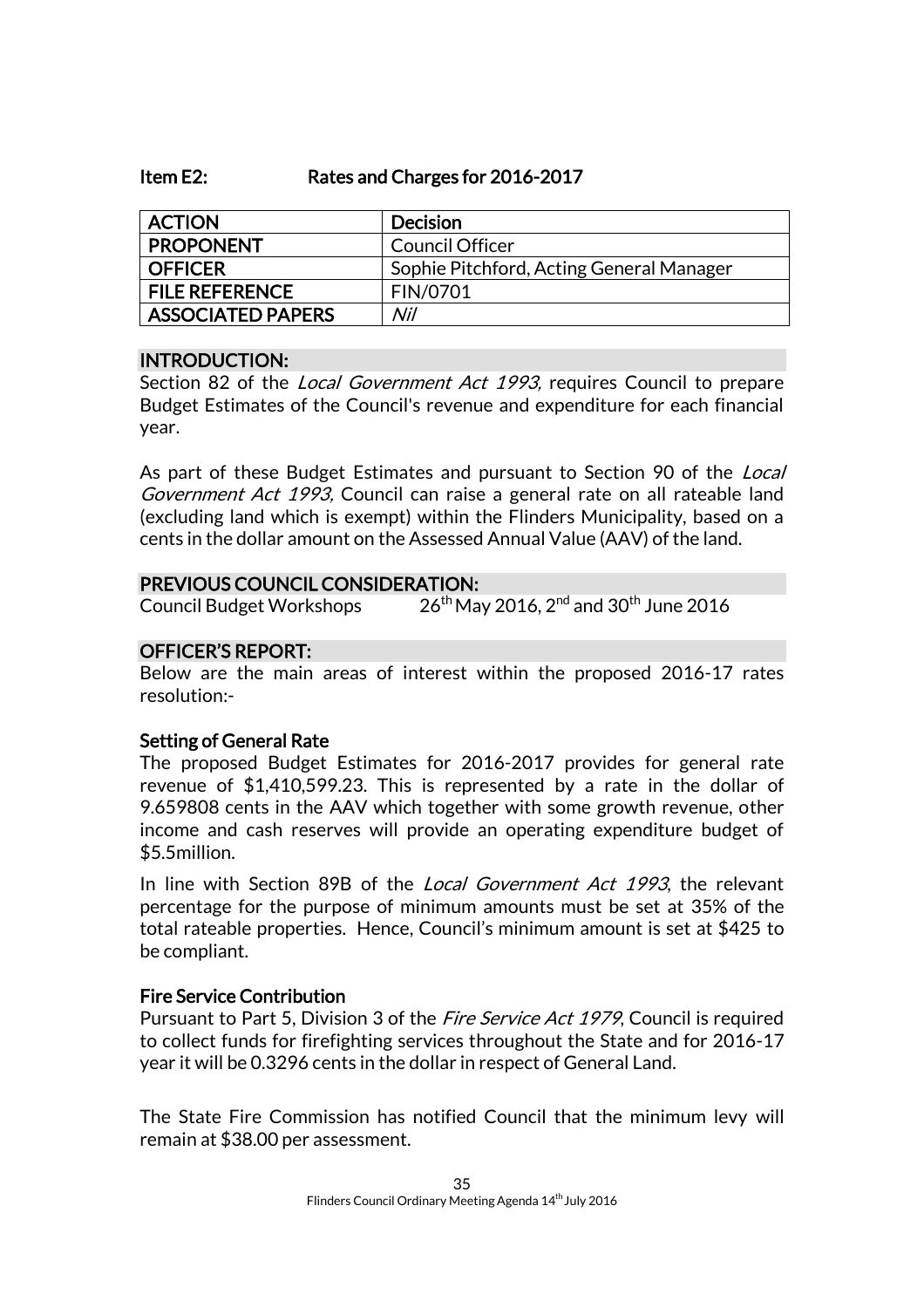#### Waste Management

Under Section 93 (1)(d) of the *Local Government Act 1993*, a council may make a service rate for rateable land for waste management.

Council provides waste management services to all land within the Municipality which comprises waste disposal areas, waste transfer stations and other related waste management facilities such as recycling bins.

Council will be increasing their focus on waste management during 2016-17 by carrying out ongoing site improvements at Whitemark; the continuation of the introduction of recycling; and effluent reuse project.

To accommodate this focus as well as meeting all statutory and environmental requirements involved, it is proposed to increase the waste management service fee from \$152 to \$154 per property.

#### STATUTORY REQUIREMENT:

Local Government Act 1993

#### POLICY/STRATEGIC IMPLICATIONS:

- 5. Corporate Governance and Intergovernmental Relations
	- 5.1 Support the capacity and productivity of our organisation and a culture of professionalism, compliance, innovation and service.

5.1.3 Achieve a sustainable balance of income, investment and recurrent expenditure.

5.1.3.3 Deliver the new Budget Estimates for the proceeding financial year.

#### BUDGET AND FINANCIAL IMPLICATIONS:

The adoption of these Estimates provides the necessary funds for the implementation of the Annual Plan 2016-17 and to achieve Council's strategic outcomes detailed in Council's draft Strategic Plan.

#### RISK/LIABILITY:

Maintaining Council in a sound financial position is a critical function of Council. Failure to be financially accountable has significant implications for Council.

#### VOTING REQUIREMENTS:

Absolute Majority

#### OFFICER'S RECOMMENDATIONS:

That in accordance with the provisions of the *Local Government Act 1993*, Council adopts the Rates and Charges for the period 1 July 2016 to 30 June 2017 in accordance with the resolutions which follow:-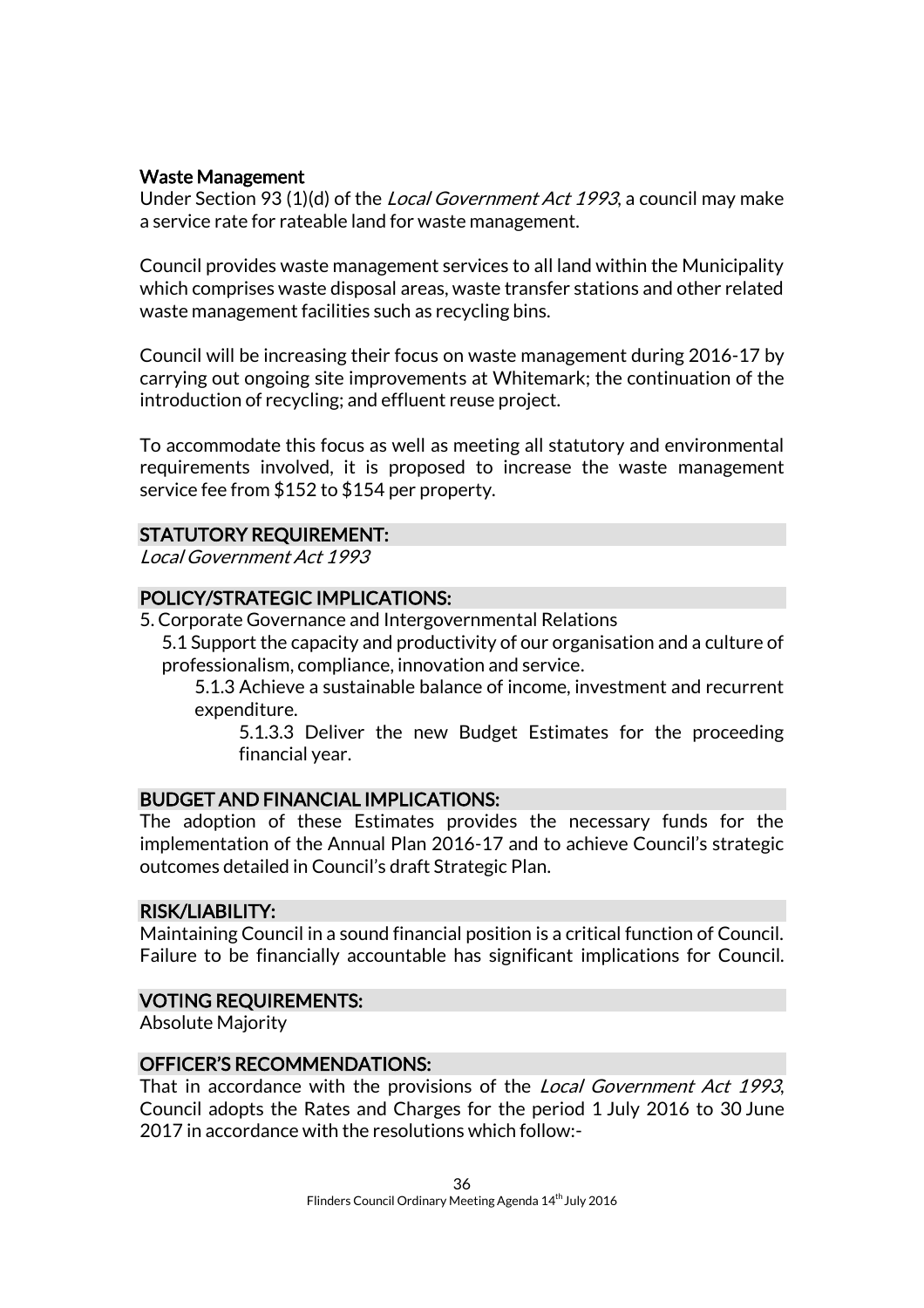# 1. General Rate:

- 1.1 Pursuant to Section 90 of the *Local Government Act 199*3. Council makes the following general rate on all rateable land (excluding land which is exempt pursuant to the provisions of Section 87) within the Municipal Area of Flinders for the period commencing 1 July 2016 and ending 30 June 2017, namely a rate of 9.659808 cents in the dollar on the assessed annual value of the land.
- **1.2** Pursuant to Section 90(4) of the *Local Government Act 199*3, Council sets a minimum amount payable in respect of the general rate of \$425.

# 2. Service Rates and Service Charges:

Pursuant to Sections 93, 93A, 94, 94A and 95 of the Local Government Act 1993, Council makes the following service rates and service charges on all rateable land within the Municipal Area of Flinders (including land which is otherwise exempt from rates pursuant to Section 87 but excluding Crown Land to which Council does not supply any of the following services) for the period commencing 1 July 2016 and ending on the 30June 2017, namely:-

# 2.1 Waste Management:

Service charges for the making available of Waste Management Services to all land within the Municipal Area comprising waste disposal areas, waste transfer stations and related waste management facilities of \$154.

# 2.2 Fire Service Contribution:

Pursuant to Section 93A of the Local Government Act 1993 Council makes the following service rates in respect of the Fire Service contributions it must collect under the *Fire Service Act 1979* for the rateable parcels of land within the Municipal Area as follows:-

| District            | <i>Cents in the Dollar of</i> |
|---------------------|-------------------------------|
| AAV                 |                               |
| <b>General Land</b> | 0.3296                        |

Pursuant to Section 93(3) of the *Local Government Act 1993* Council sets a minimum amount payable in respect of this service rate of \$38.

# 3. Separate Land: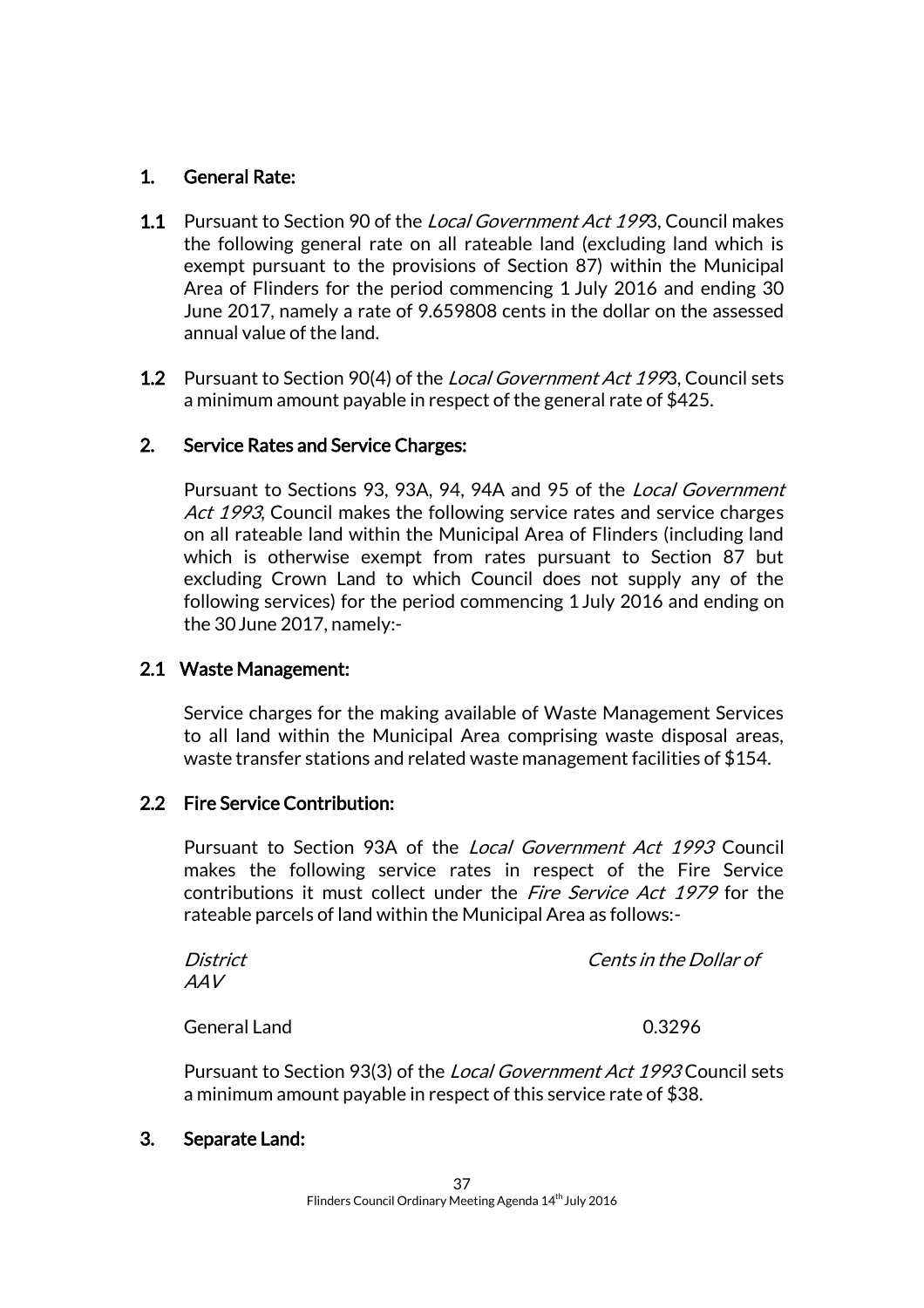3.1 For the purposes of these resolutions the rates and charges shall apply to each parcel of land which is shown as being separately valued in the valuation list prepared under the *Valuation of Land Act 2001*.

# 4. Adjusted Values:

**4.1.** For the purposes of each of these resolutions any reference to assessed annual value includes a reference to that value as adjusted pursuant to Section 89 of the Local Government Act 1993.

# 5. Instalment Payment:

- 5.1 Pursuant to Section 124 of the Local Government Act 1993, Council:-
	- (a) Decides that all rates are payable by all rate payers by two instalments which must be of approximately equal amounts.
	- (b) Determines that the dates by which instalments are to be paid shall be as follows:-
		- (i) The first instalment on or before 21October 2016; and
		- (ii) The second instalment on or before 24February 2017.
	- (c) Where a ratepayer fails to pay any instalment within 21 days of the date on which the rates are due, the full amount owing becomes due and payable in accordance with Section 124 (5) of the *Local* Government Act 1993.

# 6. Discount:

Pursuant to Section 130 of the Local Government Act 1993 Council offers to all of the ratepayers who are liable to pay rates and charges a discount of 2% if the rates and charges are paid by one payment on or before 21 October 2016.

# 7. Penalty and Interest:

- 7.1 Pursuant to Section 128 of the Local Government Act 1993, if any rate or instalment is not paid on or before the date it falls due then:-
	- (a) There is payable a penalty of 10% of the unpaid rate or instalment; and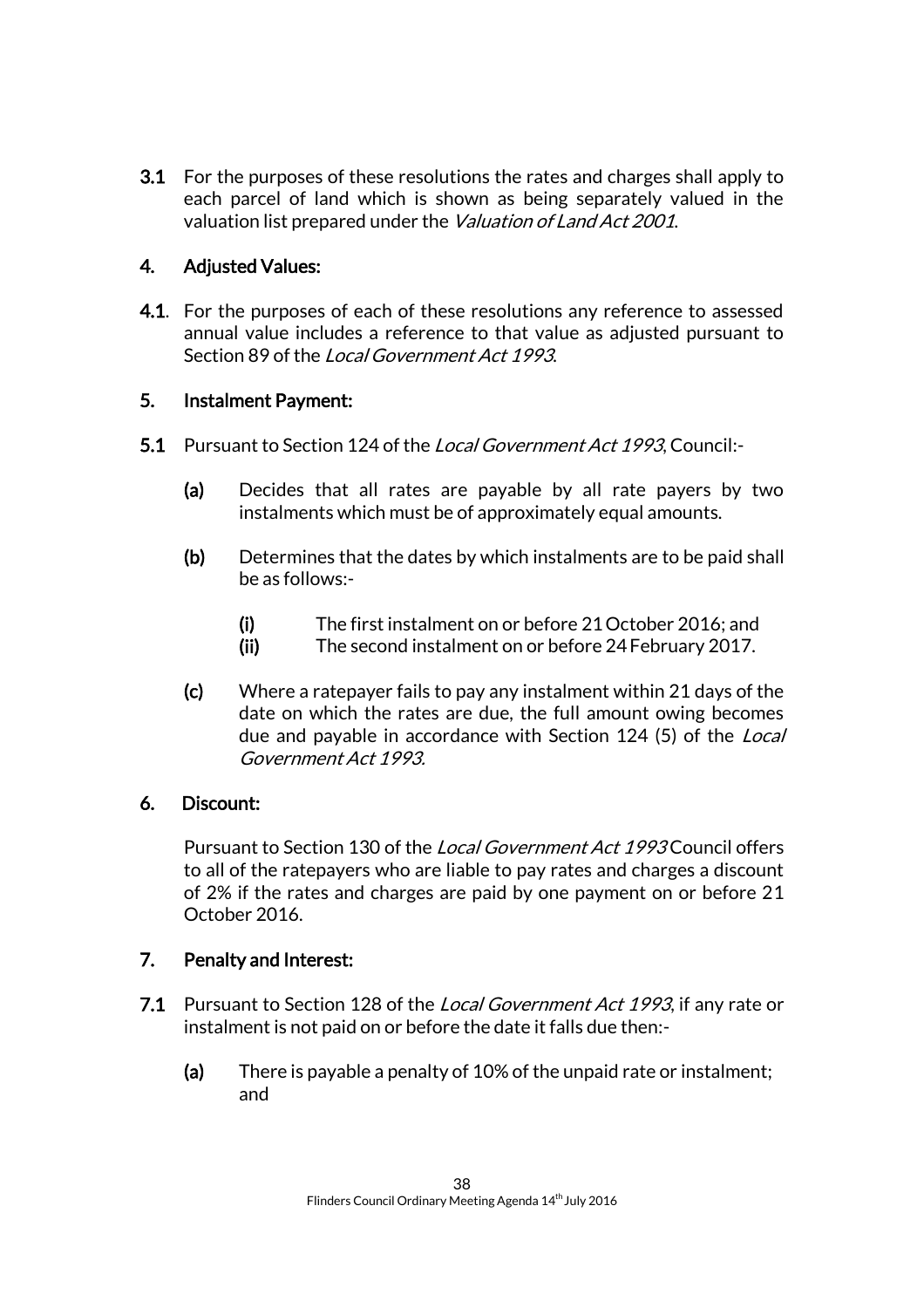(b) There is payable a daily interest charge of 0.023013 (8.4% per annum) in respect of the unpaid rate or instalment for the period during which it is unpaid.

# 8. Words and Expressions:

Words and expressions used both in these resolutions and in the Local Government Act 1993 or the Fire Service Act 1979 have in these resolutions the same respective meanings as they have in those Acts.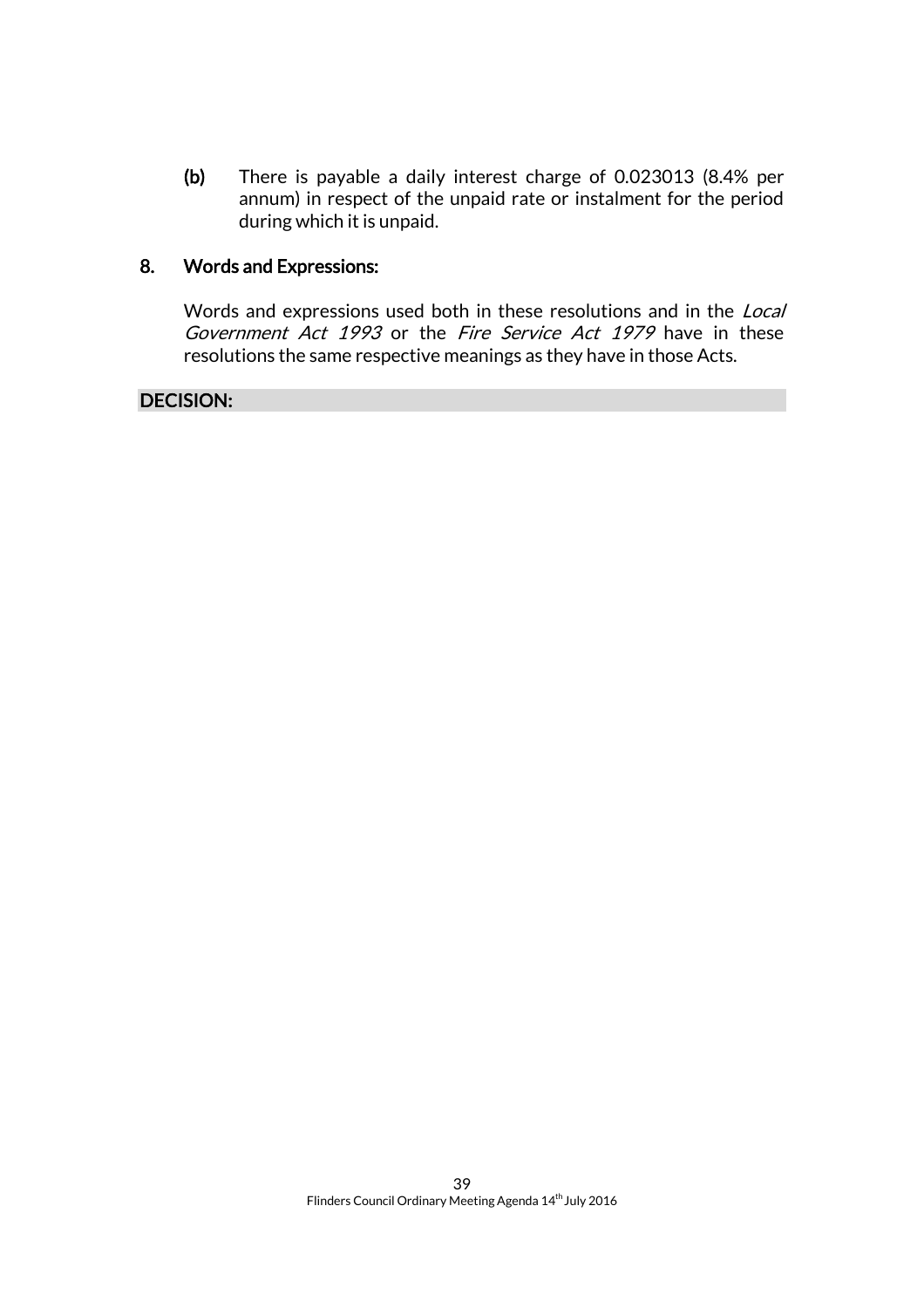#### Item E3: Budget Estimates 2016-2017

| <b>ACTION</b>            | <b>Decision</b>                               |
|--------------------------|-----------------------------------------------|
| <b>PROPONENT</b>         | <b>Council Officer</b>                        |
| <b>OFFICER</b>           | Sophie Pitchford, Corporate Services Manager  |
| <b>FILE REFERENCE</b>    | FIN/0701                                      |
| <b>ASSOCIATED PAPERS</b> | Annexure 14: DRAFT Budget Estimates 2016-2017 |

#### INTRODUCTION:

Section 82 of the *Local Government Act 1993* (the Act), requires Council to prepare Budget Estimates of the Council's revenue and expenditure for each financial year.

The Budget Estimates are to contain details of the following information:

- the estimated Revenue of the Council;
- the estimated Expenditure of the Council:
- the estimated Borrowings by the Council;
- the estimated Capital Works of the Council; and
- any other details required by the Minister.

In accordance with the Act the Budget Estimates must be adopted by Council before  $31<sup>st</sup>$  August each year, but cannot be adopted more than one month before the start of the financial year to which they relate.

# PREVIOUS COUNCIL CONSIDERATION:

Council Budget Workshops  $26^{\text{th}}$  May 2016 and  $2^{\text{nd}}$  and  $30^{\text{th}}$  June 2016

# OFFICER'S REPORT:

Due to an increase in the costs of maintaining key infrastructure assets , Council has decided to increase the rate in the dollar for 2016-17 from 9.4704 to 9.659808, a two percent increase in the Rate (cents in the \$).

The 2016-17 Budget has been developed in line with Council's Long Term Financial Plan which is critical if Council is to maintain sustainable and compliant service delivery and asset standards to the community.

While operational outputs are proposed to increase, Council has offset some of these costs through efficiency measures and changes to outsourcing and contractor arrangements.

Council has budgeted for a total deficit of \$346,039 after taking into account Capital Grants & Contributions. The budgeted deficit includes a \$1,463,461 provision for depreciation and a \$2,593,982 Capital Works Program. This is in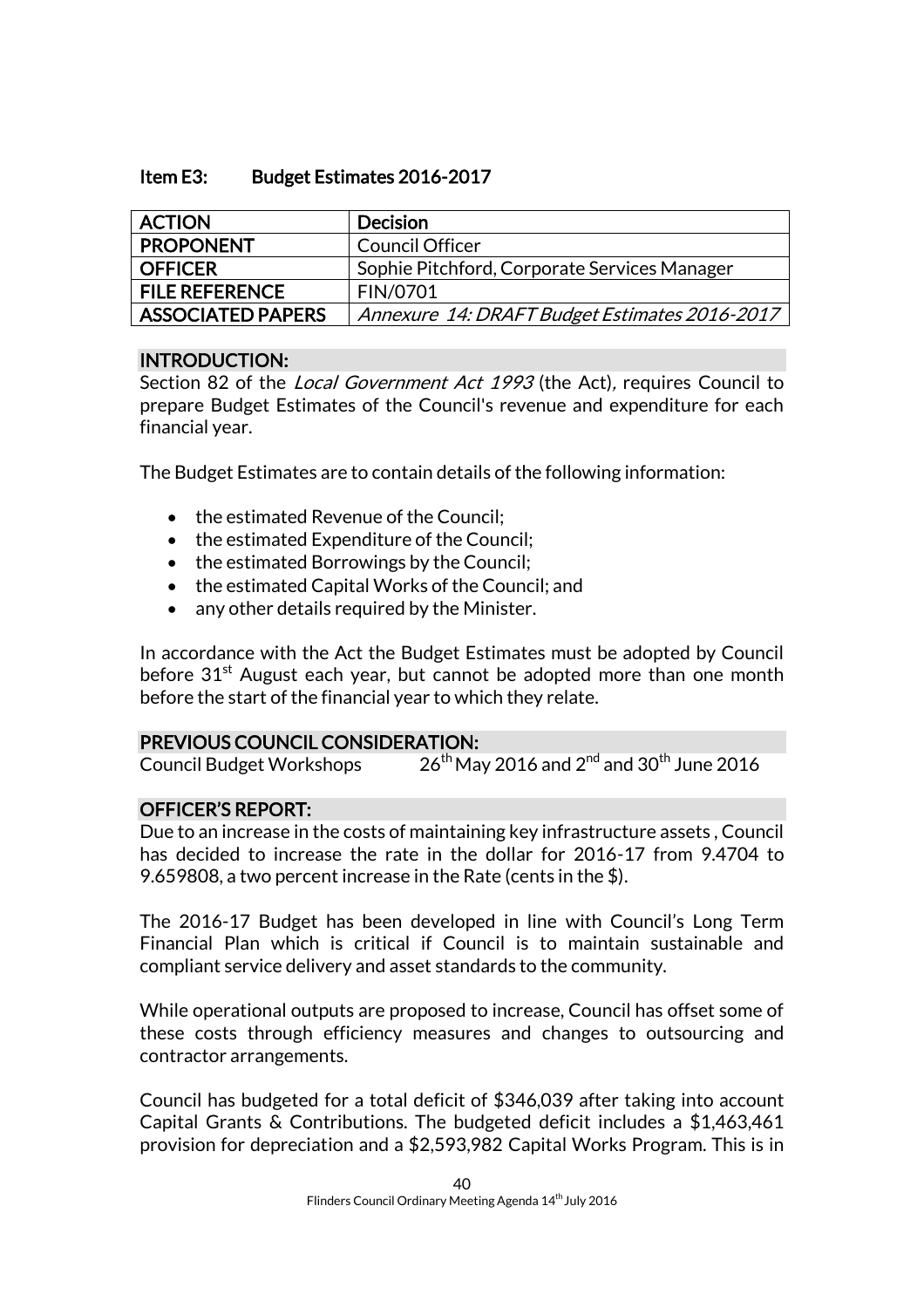line with Council's continued push to increase its asset renewal ratio and invest in the upgrade and maintenance of its capital assets.

Within the 2016-2017 Budget Estimates the following have been established under legislative requirements or listed to provide further detail of their components:

# Capital Works Program

This budget provides for expenditure on Capital Works projects with a program totalling \$2,593,982. The following major projects of significance will be commenced and/or completed during the 2016-2017 financial year:

| <b>PROJECT NAME</b>                    | <b>ESTIMATE \$</b> |
|----------------------------------------|--------------------|
| <b>Road Reseals</b>                    | 518,960            |
| Road Resheeting                        | 200,000            |
| Lughrata Quarry Development            | 53,348             |
| Plant & Equipment                      | 220,000            |
| <b>Town Maintenance</b>                | 650,674            |
| Airport                                | 760,000            |
| Systems & Municipal<br>Office Computer | 25,000             |
| Valuations                             |                    |

Council has identified a number of key projects below the Capital Works Program. These projects either have not been confirmed or the costs are unknown at the time of setting the annual budget.

# Commonwealth Grants

Council continues to direct attention towards improving its share of the Commonwealth Financial Assistance Grants available to Tasmanian Councils and has persisted with its request for the State Grants Commission to review the various disability factors, which form part of our assessment.

The amount budgeted for the year 2016-2017 is \$1,776,586 which represents Council's full yearly allocation, excluding a CPI increase which has been frozen by the Federal Government. This will be apportioned as follows:

| <b>CATEGORY</b>              | AMOUNT\$  |
|------------------------------|-----------|
| Road / Bridge Funds          | 1,103,111 |
| <b>General Purpose Funds</b> | 673,475   |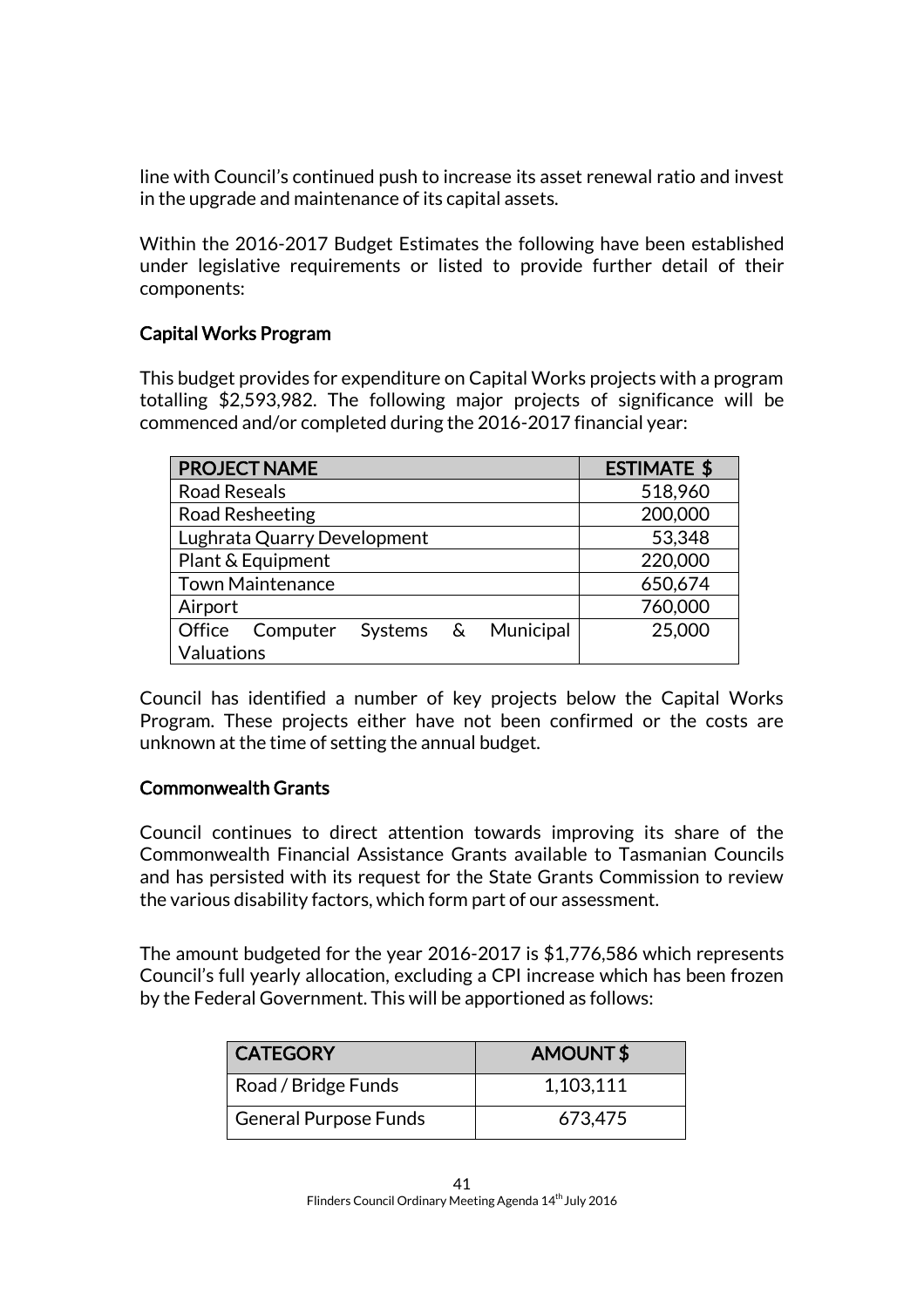### **Conclusion**

The previous agenda item 'Rates and Charges for 2016-17' if adopted will form part of the 2016-17 Budget Estimates under Item 2 and will be included into the final Budget document.

I now submit the Budget Estimates 2016-2017 for consideration and adoption by Council.

# STATUTORY REQUIREMENT:

Local Government Act 1993

# POLICY/STRATEGIC IMPLICATIONS:

5. Corporate Governance and Intergovernmental Relations

5.1 Support the capacity and productivity of our organisation and a culture of professionalism, compliance, innovation and service.

5.1.3 Achieve a sustainable balance of income, investment and recurrent expenditure.

5.1.3.3 Deliver the new Budget Estimates for the proceeding financial year.

#### BUDGET AND FINANCIAL IMPLICATIONS:

The adoption of these Budget Estimates provides the necessary funds for the implementation of the proposed Annual Plan 2016-17 and to achieve Council's strategic outcomes detailed in Council's draft Strategic Plan.

#### RISK/LIABILITY:

Maintaining Council in a sound financial position is a critical function of Council. Failure to be financially accountable has significant implications for Council.

#### VOTING REQUIREMENTS:

Absolute Majority

#### OFFICER'S RECOMMENDATIONS:

That in accordance with the provisions of Section 82 of the *Local Government* Act 1993, the Budget Estimates for the Financial Year 1 July 2016 to 30 June 2017 be adopted.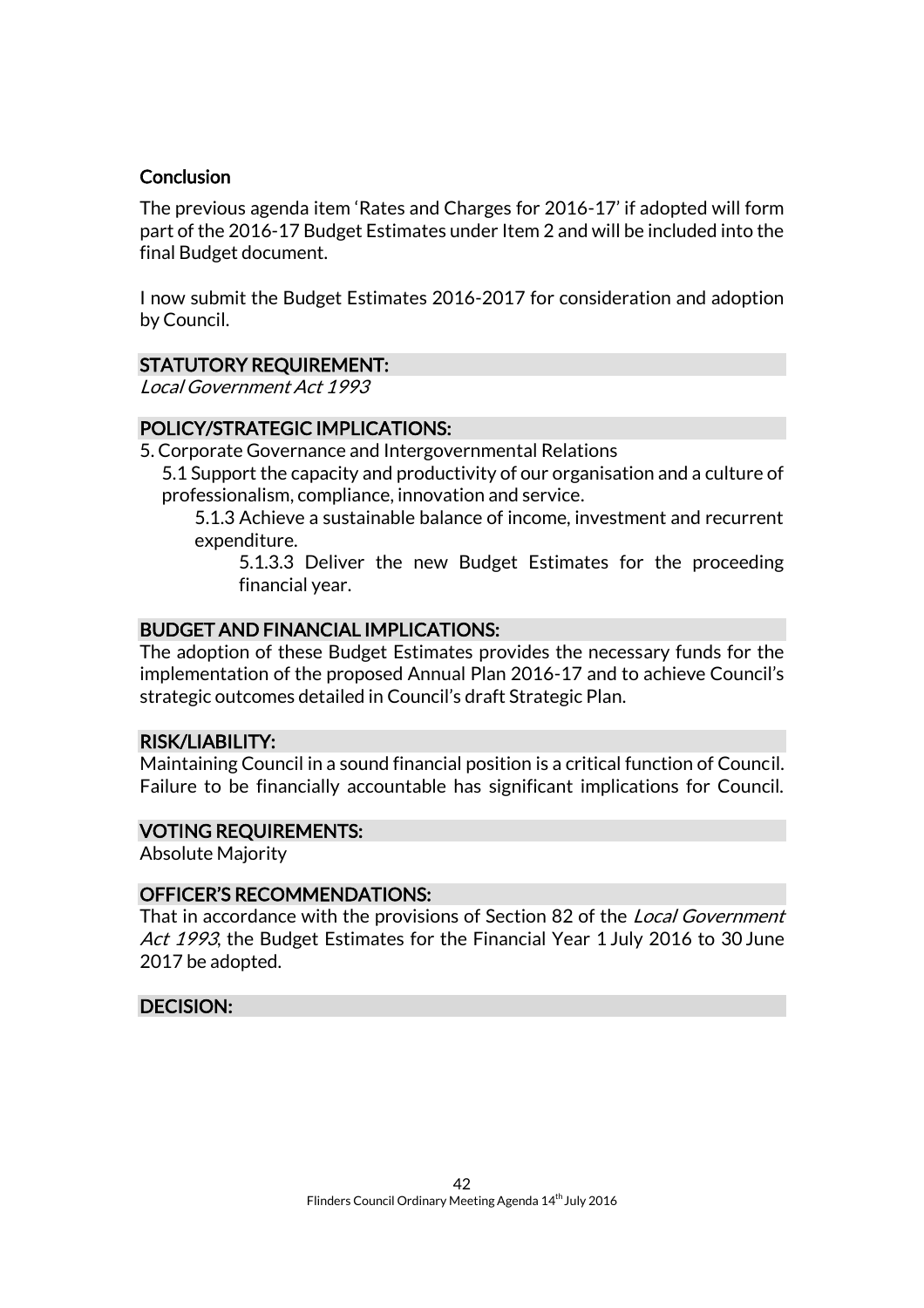# F. GOVERNANCE

#### Item F1: Business Continuity Plan

| <b>ACTION</b>         | <b>Decision</b>                             |
|-----------------------|---------------------------------------------|
| <b>PROPONENT</b>      | <b>Council Officer</b>                      |
| <b>OFFICER</b>        | Sophie Pitchford, Acting General Manager    |
| <b>FILE REFERENCE</b> | RMS/0500                                    |
| ASSOCIATED PAPERS     | Annexure 15: DRAFT Business Continuity Plan |

#### INTRODUCTION:

A Business Continuity Plan has been developed to assist Council during and following a critical incident that results in disruption to the normal operational capability.

#### PREVIOUS COUNCIL CONSIDERATION:

Nil

#### OFFICER'S REPORT:

A Business Continuity Plan has been developed to assist Council to prepare for, and to continue in the event that an incident or crisis occurs.

The Business Continuity Plan will help Council in the following key four elements:

- Prevention Risk Management planning
	- Incorporates the Prevention element that identifies and manages the likelihood and/or effects of risk associated with an incident.
- Preparedness Business Impact Analysis
	- Incorporates the Preparedness element that identifies and prioritises the key activities of a business that may be adversely affected by any disruptions.
- Response Incident Response planning
	- Incorporates the Response element and outlines immediate actions taken to respond to an incident in terms of containment, control and minimising impacts.
- Recovery Recovery planning

The Business Continuity Plan will be tested in the first quarter of the 2016/17 financial year.

# STATUTORY REQUIREMENT:

Local Government Act 1993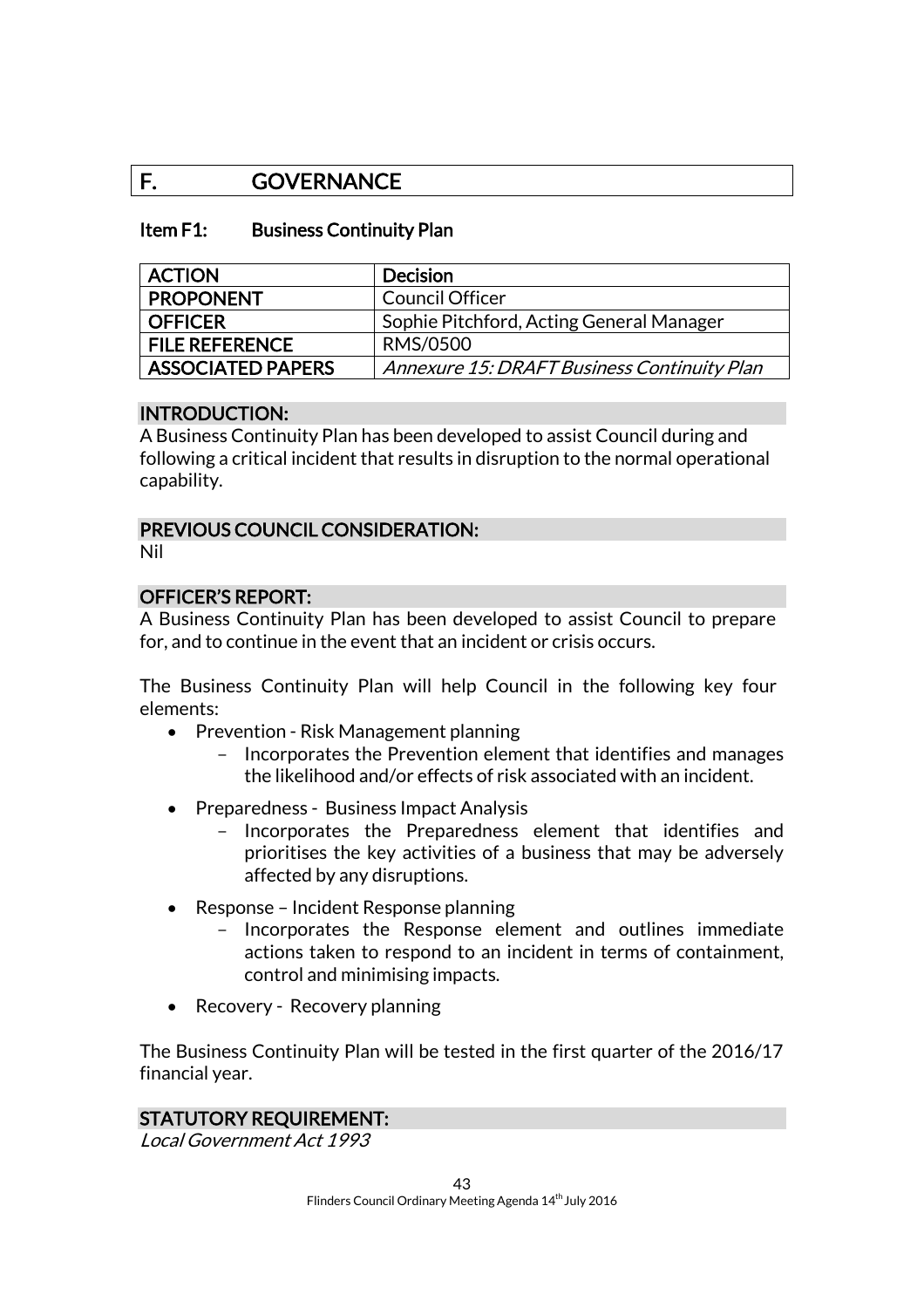#### POLICY/STRATEGIC IMPLICATIONS:

4. Strategic, Efficient and Effective Organisation - Responding to risks and opportunities.

4.3 Ensure Council meets its statutory obligations and manages corporate and community risk.

#### RISK/LIABILITY:

Adoption of the plan and ensuring that Management, Staff and Councillors are aware of the plan will help to reduce Council's exposure to risk in this area.

#### VOTING REQUIREMENTS:

Simple Majority

#### OFFICER'S RECOMMENDATION:

That Council adopts the Business Continuity Plan.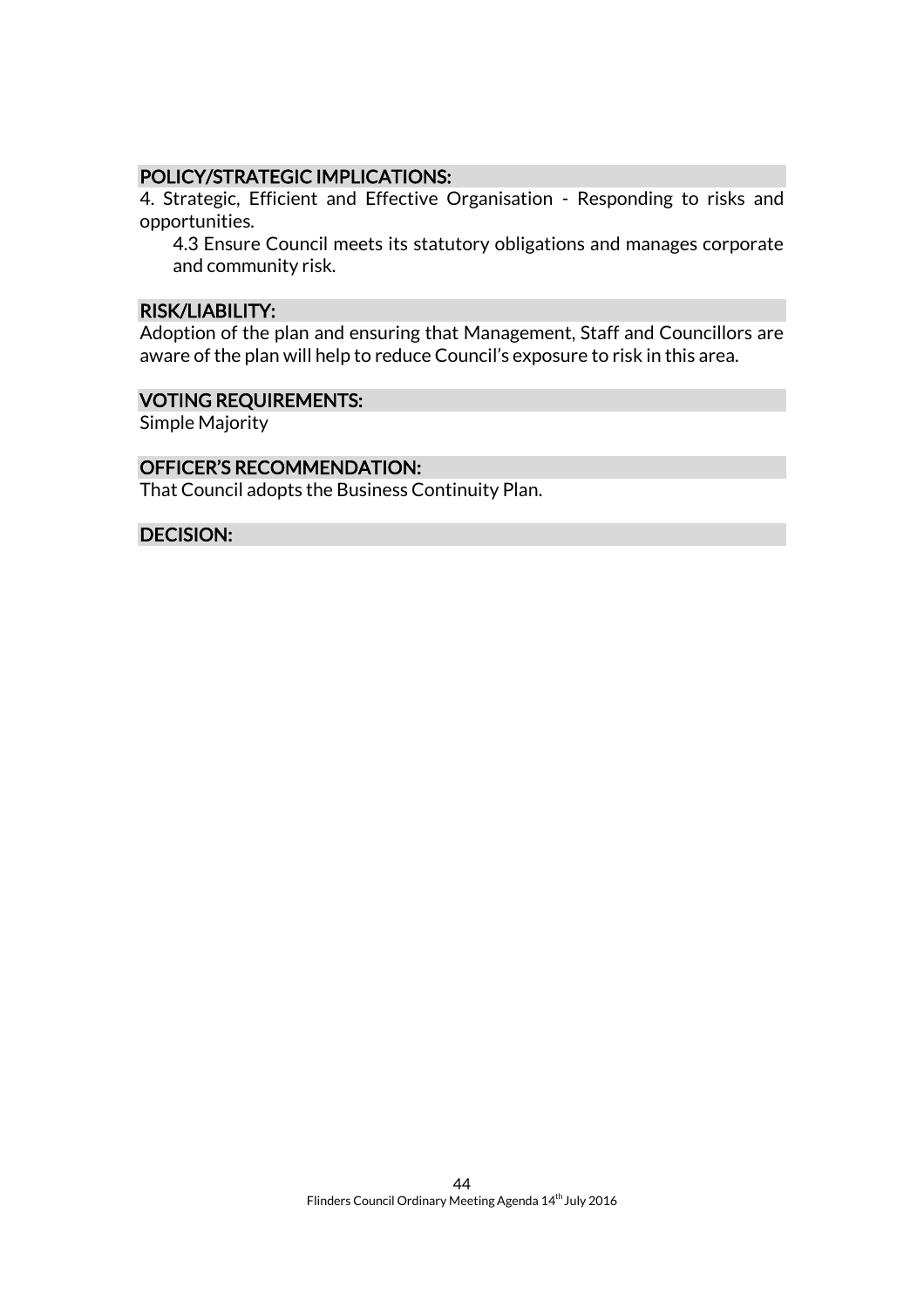| <b>ACTION</b>            | <b>Decision</b>                            |
|--------------------------|--------------------------------------------|
| <b>PROPONENT</b>         | Council Officer                            |
| <b>OFFICER</b>           | Sophie Pitchford, Acting General Manager   |
| <b>FILE REFERENCE</b>    | ADM/0200                                   |
| <b>ASSOCIATED PAPERS</b> | Annexure 16: DRAFT Flinders Council Annual |
|                          | Plan 2016-2017                             |

#### INTRODUCTION:

Section 71 of the *Local Government Act 1993* requires Council to prepare an Annual Plan for the municipal area each financial year. An Annual Plan is to be consistent with the Strategic Plan and include a statement of the manner in which Council is to meet the goals and objectives of the Strategic Plan. A summary of the major strategies to be used in relation to its public health goals and objectives is also required.

#### PREVIOUS COUNCIL CONSIDERATION:

Annually

# OFFICER'S REPORT:

The Annual Plan is the document upon which Council's operations and service delivery will be based for 2016/2017. The Plan sets out actions, tasks and projects to be undertaken in the year ahead and how these relate to Council's Strategic Plan.

Of utmost importance is that this document forms part of the budget process. The Annual Plan identifies Council's significant service delivery activities and provides the link between the budget, strategic objectives and measurement tools to track achievements towards these outputs.

The 2016/2017 year will see Council continue to provide cost-effective and community-focused service provision combined with the development and implementation of important strategic documents to guide the Council, Community and service provision in the years ahead.

Council has a statutory requirement to align its services and operations with a Strategic Plan. This Plan is critical to ensuring the goals and aspirations of the Municipality are taken into account when Council sets its annual priorities, operational plans and budget allocations.

Adoption of the Annual Plan is recommended.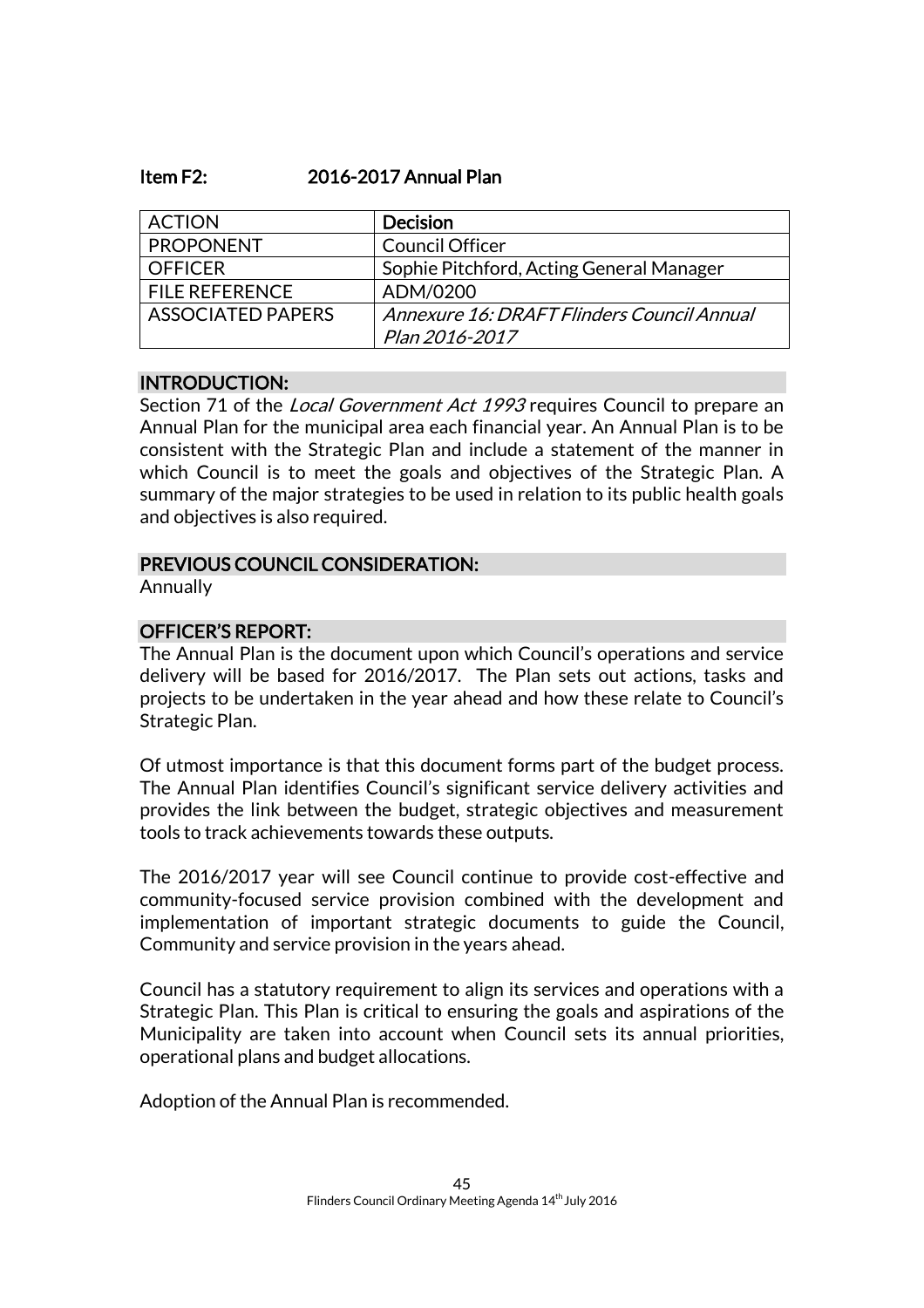# STATUTORY REQUIREMENT:

Local Government Act 1993

### POLICY/STRATEGIC IMPLICATIONS:

4. Strategic, Efficient and Effective Organisation

- Ensure Council meets its statutory obligations and manages corporate and community risk.
- Annual Plans and Reports prepared in accordance with the Local Government Act 1993.
- Prepare and deliver an Annual Plan and Annual Report.

#### BUDGET AND FINANCIAL IMPLICATIONS:

Minimal

#### RISK/LIABILITY:

No unforeseen risks

#### VOTING REQUIREMENTS:

Absolute Majority

#### OFFICER'S RECOMMENDATION:

That Council receives and adopts the Flinders Council Annual Plan 2016/2017 and directs the General Manager to:

- 1. Make a copy of the Annual Plan available for public inspection at the Council office during ordinary business hours; and
- 2. Provide the Director of Local Government and the Director of Public Health with a copy of the Annual Plan.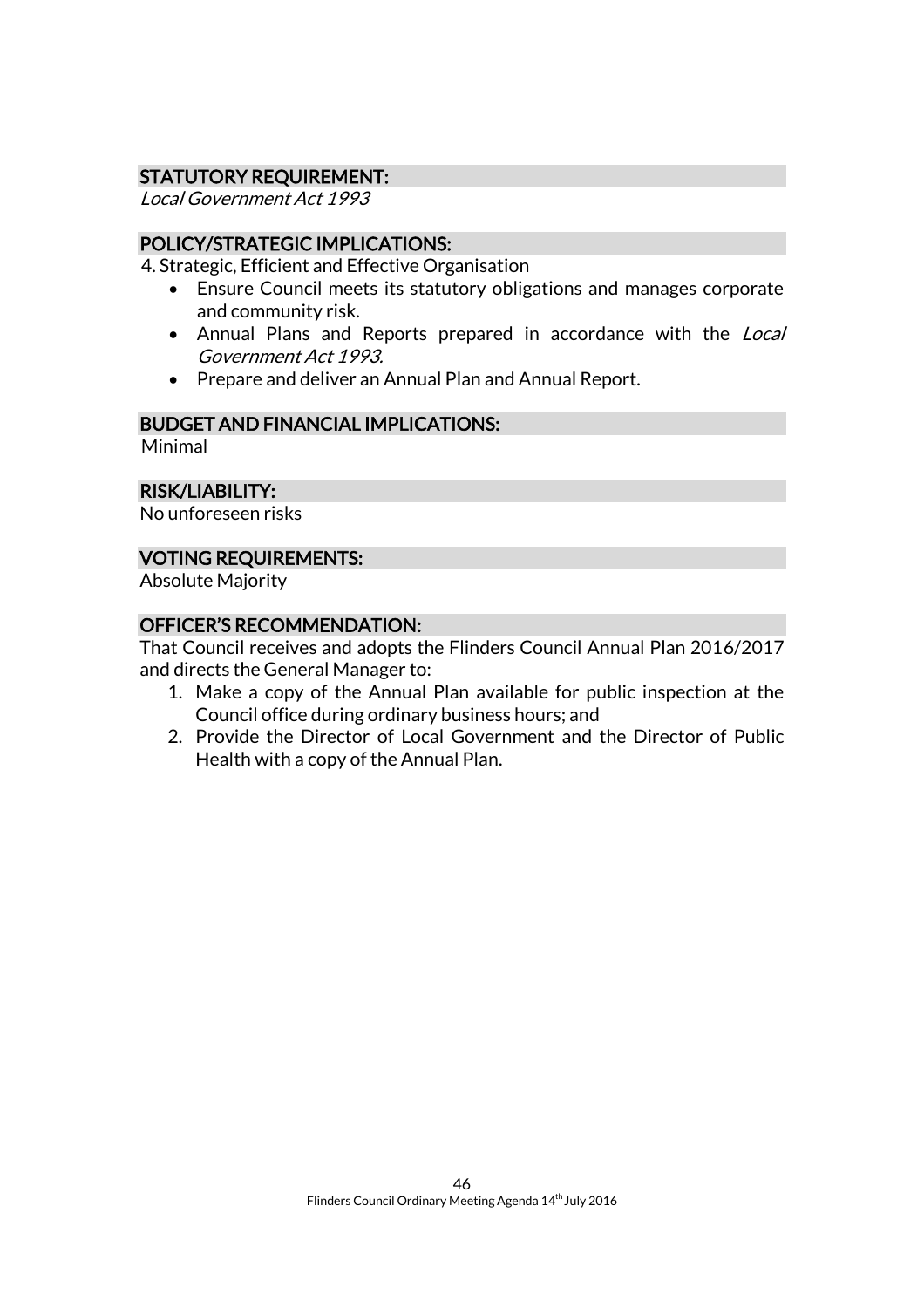#### Item F3: Tasmanian State Roads Audit

| <b>ACTION</b>            | <b>Information</b>                       |
|--------------------------|------------------------------------------|
| <b>PROPONENT</b>         | <b>Council Officer</b>                   |
| <b>OFFICER</b>           | Sophie Pitchford, Acting General Manager |
| <b>FILE REFERENCE</b>    | ASM/0400                                 |
| <b>ASSOCIATED PAPERS</b> | Nil                                      |

#### INTRODUCTION:

The recent Infrastructure Tasmania State Roads Audit proposed that a process be set up for State and Local Governments to discuss potential road trades that could see ownership swap from one party to the other and vice versa.

The document sets out the principles to be considered and the evidence base required if a trade was to occur. It also documents the arbitrator role that Infrastructure Tasmania intends to play in brokering any trades.

#### PREVIOUS COUNCIL CONSIDERATION:

Nil

#### OFFICER'S REPORT:

The principles that will need to be considered are as follows:

1. Cost neutrality.

Any trade of assets is to be as close to cost neutral for both parties as possible. In practice this will be difficult and requires the party proposing the trade to think carefully about what it may be willing to take on in return and, in doing so, is advised to consider and present the life cycle costs of road management.

2. Ownership should align with functional hierarchy.

Roads that have economic importance more significant than just to the Local Government area in which it is located, or roads that support high value/large volume economic output should more sensibly be owned by the State as these will generally be roads that sit in the upper tiers of the State Road hierarchy.

Similarly, there will be circumstances where the State, for historical reasons, owns sections of road that now carry predominantly local traffic due to the decline in a previously significant industry. In such cases it may be more sensible for these roads to be traded to Local Government.

3. Multiple ownership should be minimised.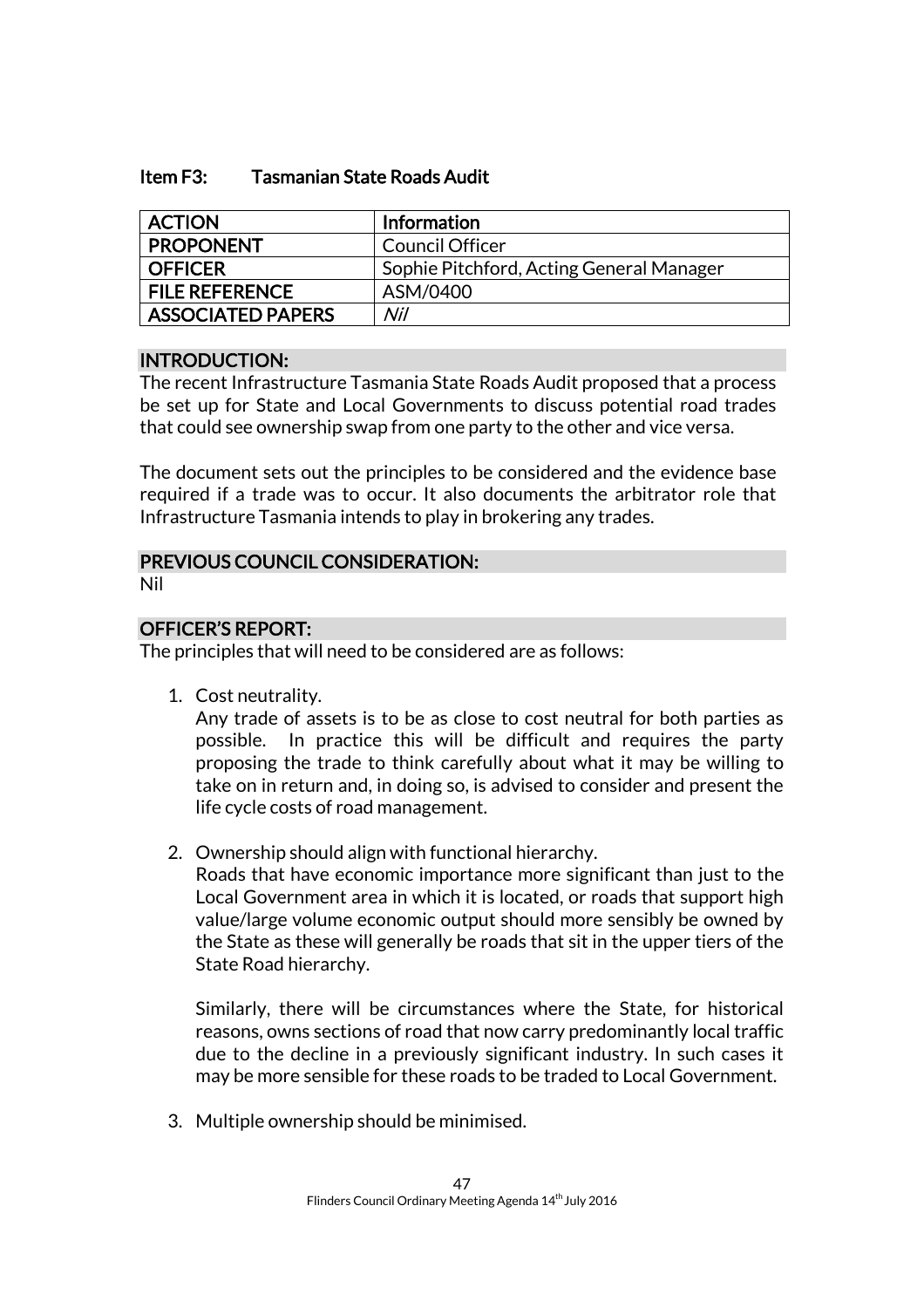- 4. Road trades proposed must have an evidence base.
- 5. Trades cannot be conditional.

Council was asked to provide feedback according to the criteria to the Local Government Association of Tasmania (LGAT) so that they could provide a collated response to Infrastructure Tasmania.

Council identified that there is an opportunity to explore a trade of Parks & Wildlife Services (PWS) roads with Palana Road, however also identified the key challenge of convincing State Growth and PWS that these roads are strategic assets.

#### STATUTORY REQUIREMENT:

Local Government Act 1993

#### POLICY/STRATEGIC IMPLICATIONS:

2. Infrastructure and Services - An Islands' specific approach to planning and delivery to ensure community and environmental values are maintained.

2.2 Explore alternative investment and operating models for core and critical Island infrastructures and services.

2.2.1 Alternate operational structures for the delivery of infrastructure based services are explored.

2.2.1.3 Advocate for State ownership of 90kms of road on Flinders Island.

#### RISK/LIABILITY:

Nil

#### VOTING REQUIREMENTS:

Simple Majority

#### OFFICER'S RECOMMENDATION:

That the officer's report on Infrastructure Tasmania State Roads Audit be noted.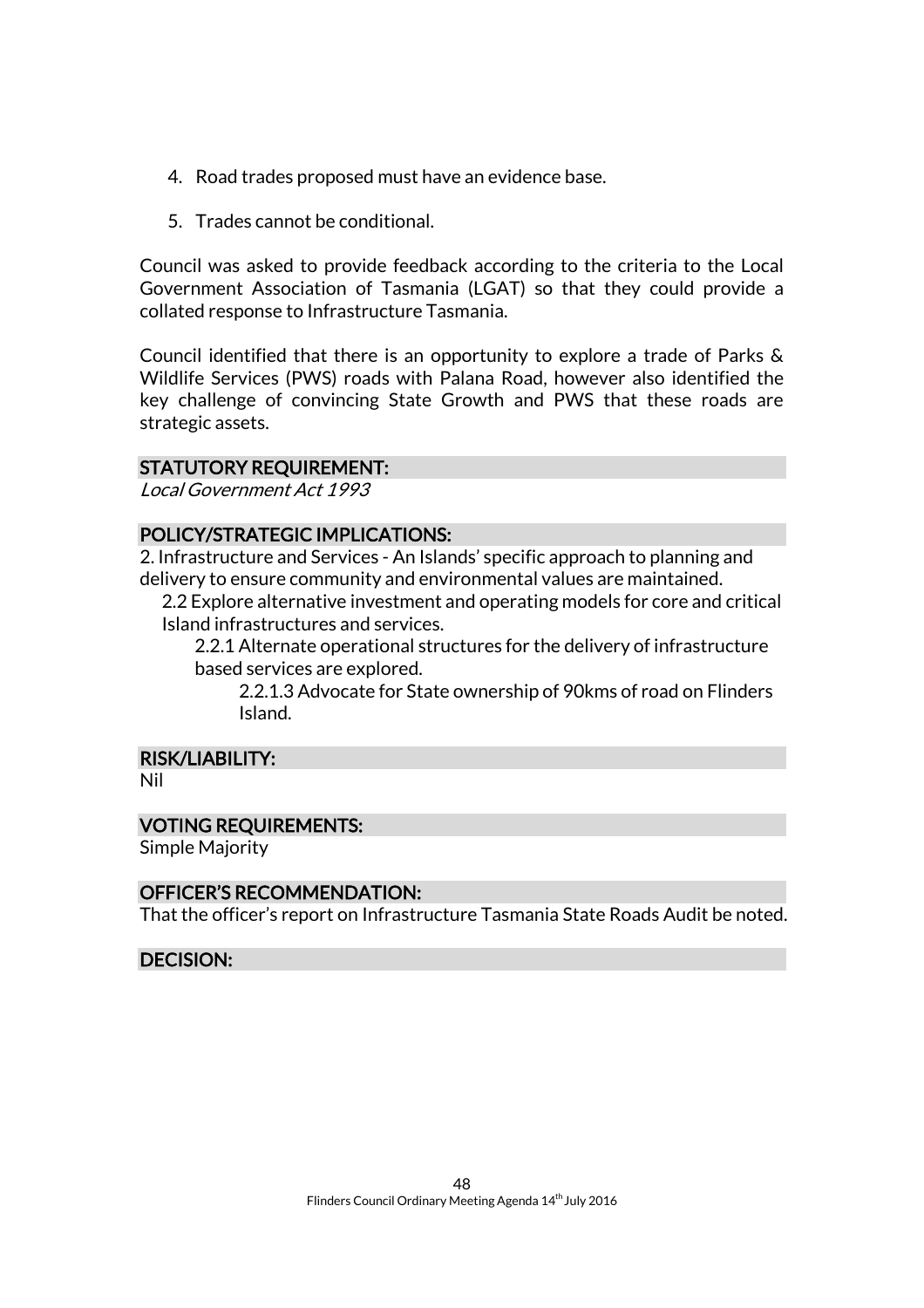#### Item F4: Furneaux Islands Festival

| <b>ACTION</b>            | <b>Decision</b>                          |
|--------------------------|------------------------------------------|
| <b>PROPONENT</b>         | Council                                  |
| <b>OFFICER</b>           | Sophie Pitchford, Acting General Manager |
| <b>FILE REFERENCE</b>    | CDV/0301                                 |
| <b>ASSOCIATED PAPERS</b> | Nil                                      |

#### INTRODUCTION:

The Furneaux Islands Festival (FIF) embraces the intertwined shared history of the Furneaux Islands Aboriginal and non-Aboriginal communities within the Flinders Municipality and the Festival programs have been underpinned by the themes of celebrating our communities' shared culture and heritage through music, dance and food.

For the past 3-years Council has supported a whole-of-community celebration of Australia Day with the introduction of the Furneaux Islands Festival in acknowledgment of the communities' shared cultural heritage.

The 2016 FIF was presented and delivered jointly by Council and the Flinders Island Aboriginal Association Incorporated (FIAAI) with both organisations contributing both financial and staff resources. This marked a significant partnership between the two organisations with staff working cooperatively and harmoniously to develop the program and deliver the FIF events in a genuine partnership built on mutual respect.

The Council annual decision to support, or not, the FIF with an associated budget allocation creates staff limitations to successfully plan the delivery of the FIF and creates limitations to fostering ongoing external partnerships.

| <b>PREVIOUS COUNCIL CONSIDERATION:</b> |                            |  |
|----------------------------------------|----------------------------|--|
| Council Workshop                       | $30^{\text{th}}$ June 2016 |  |
| 77.03.2015 & 78.03.2015                | $26th$ March 2015          |  |

#### "77.03.2015 Moved: Deputy Mayor M Cobham Seconded: Cr D Williams

- 1. That Council holds the third annual community Furneaux Islands Festival on the last weekend of January 2016.
- 2. That at the upcoming 2015-2016 Council Budget workshops, an amount similar to the 2015 Furneaux Islands Festival budget be committed to the proposed event.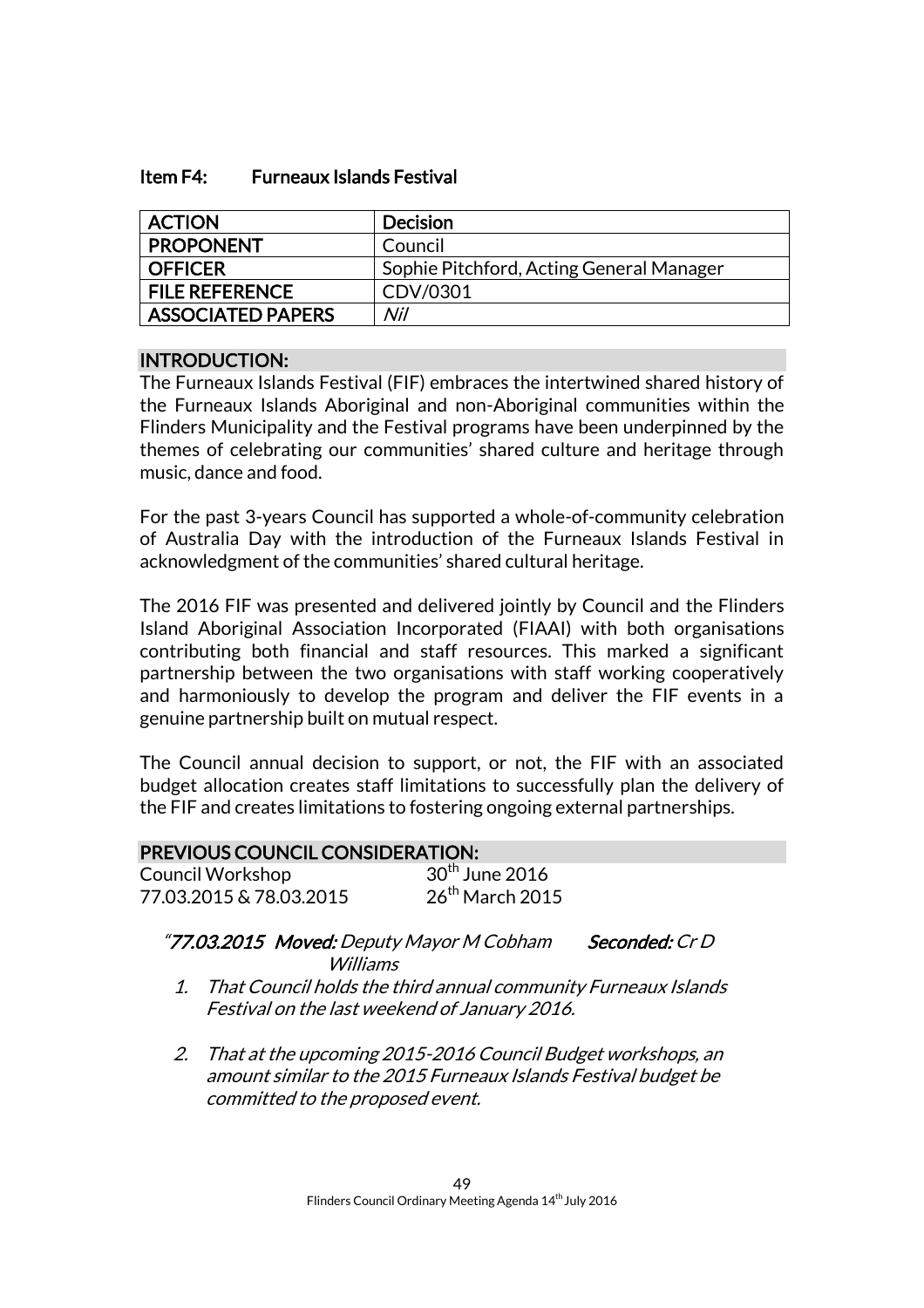# **AMENDMENT**

78.03.2015 Moved: Cr G Willis Seconded: Cr P Rhodes

- 1. That Council holds the third annual community Furneaux Islands Festival on the last weekend of January 2016.
- 2. That at the upcoming 2015-2016 Council Budget workshops, an amount similar to the 2015 Furneaux Islands Festival budget be considered for the proposed event.

# CARRIED (6-1)

For: Mayor Carol Cox, Cr Chris Rhodes, Cr Peter Rhodes, Cr Ken Stockton, Cr David Williams and Cr Gerald Willis. Against: Deputy Mayor Marc Cobham

# **SUBSTANTIVE**

77.03.2015 Moved: Deputy Mayor M Cobham Seconded: Cr D Williams

- 1. That Council holds the third annual community Furneaux Islands Festival on the last weekend of January 2016.
- 2. That at the upcoming 2015-2016 Council Budget workshops, an amount similar to the 2015 Furneaux Islands Festival budget be considered for the proposed event.

# CARRIED UNANIMOUSLY (7-0)

For: Mayor Carol Cox, Deputy Mayor Marc Cobham, Cr Chris Rhodes, Cr Peter Rhodes, Cr Ken Stockton, Cr David Williams and Cr Gerald Willis."

Council Workshop 12<sup>th</sup> March 2015

958.12.2014 18<sup>th</sup> December 2014

"Moved: Cr G Willis Seconded: Cr K Stockton That Council rescind motions 866.08.2014 and 867.08.2014 "That the 2015 community day celebration will be held on Saturday 24<sup>th</sup> January" and support the change in Festival programming for the community BBQ to be held on the Monday 26<sup>th</sup> January 2015.

Motion withdrawn by the mover with the consent of the seconder.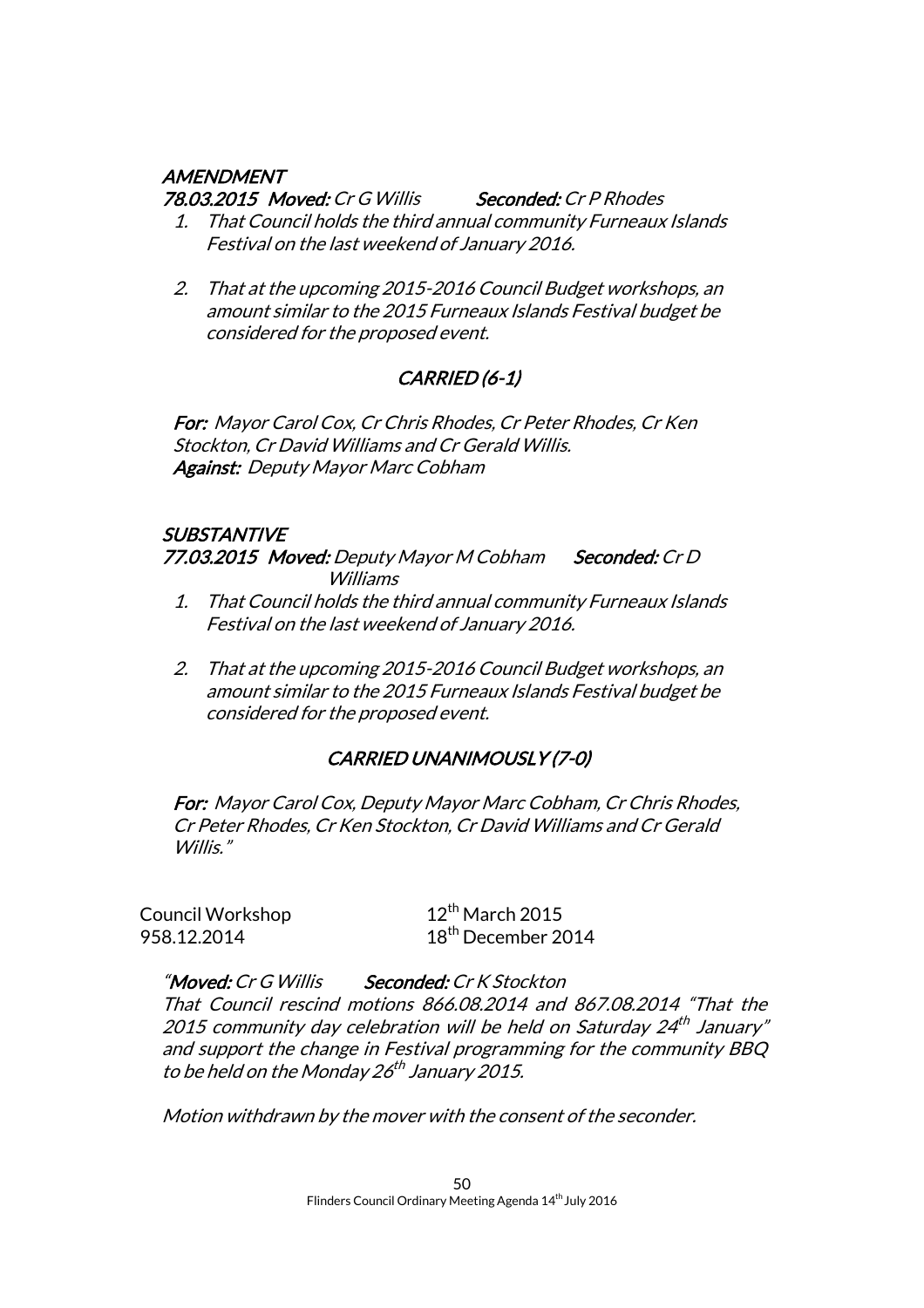# 958.12.2014 Moved: Cr D Williams Seconded: Deputy Mayor M

Cobham

That Council rescind motion 867.08.2014 "That the 2015 community day celebration will be held on Saturday 24th January" and support the change in Festival programming for the community BBQ to be held on the Sunday 25<sup>th</sup> January 2015.

# CARRIED (6-1)

For: Mayor Carol Cox, Deputy Mayor Marc Cobham, Cr Chris Rhodes, Cr Peter Rhodes, Cr Ken Stockton and Cr David Williams. Against: Cr Gerald Willis

866.07.2014 21<sup>st</sup> August 2014

"866.07.2014 Moved: Deputy Mayor D Williams Seconded: Cr M Cobham

That Council reconfirms their commitment that future Australia Day events organised and supported by Council celebrate our own unique culture on a day to be agreed and reserve the 26th January as a day for our community to undertake their own activities.

# CARRIED (4-2)

For: Deputy Mayor David Williams, Cr Marc Cobham, Cr Mary-Anne Roberts and Cr Ronald Wise. Against: Mayor Carol Cox and Cr Gerald Willis.

867.07.2014 Moved: Cr M Cobham Seconded: Cr R Wise That the 2015 community day celebration will be held on Saturday  $24<sup>th</sup>$ January.

# CARRIED (5-1)

For: Mayor Carol Cox, Deputy Mayor David Williams, Cr Marc Cobham, Cr Mary-Anne Roberts and Cr Ronald Wise. Against: Cr Gerald Willis"

687.11.2013 21st November 2013

"687.11.2013 Moved: Mayor C Cox Seconded: Deputy Mayor D Williams 1) That the Australia Day Committee be disbanded.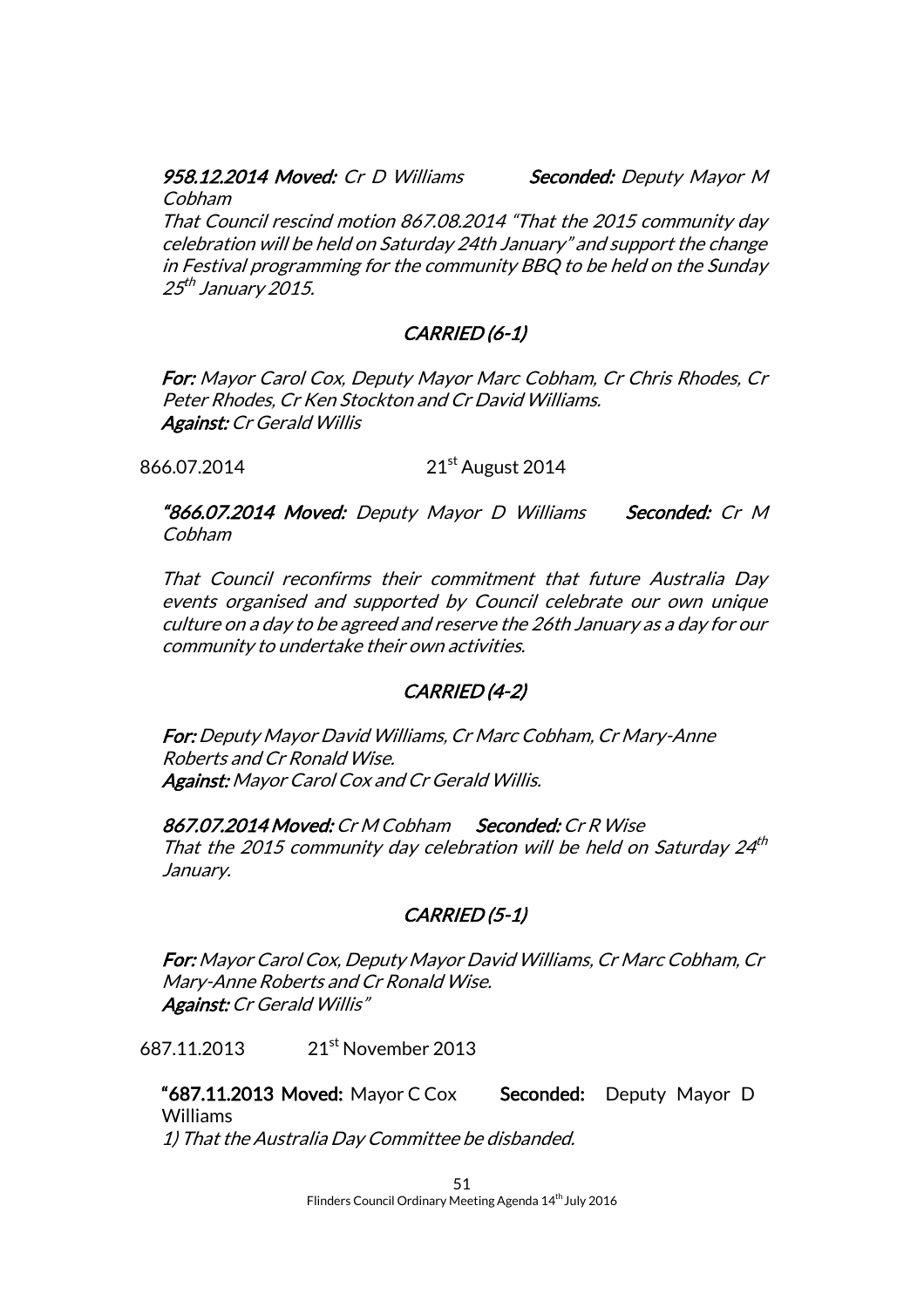2) That the General Manager direct Council staff to develop and deliver a BBQ on the Australia Day weekend from the existing budget allocation for such events.

CARRIED (6-1) For: Mayor C Cox, Deputy Mayor D Williams, Cr M Cobham, Cr M Roberts, Cr G Willis and Cr R Wise Against: Cr P Rhodes"

Previous Council consideration includes the issue of celebrating Australia Day, or having an island celebration on some other date, being discussed by Councillors at Council workshops held on  $4^{th}$  April 2013 and  $2^{nd}$  May 2013.

#### OFFICER'S REPORT:

Over the years 2012 - 2013, a number of Council workshops were held to discuss options for an inclusive Australia Day celebration as it was recognised by the Elected Members that celebrating on the  $26<sup>th</sup>$  of January generated a divisive nature to a large proportion of our community; the date evoked strong negative feelings on a day when we are to be celebrating our National Day.

In response to this, in November 2013 the former Council group acknowledged the divisive nature this caused within the Islands' Communities and supported a motion put forward by the Mayor and the first Furneaux Islands Festival was created in replace of a specific Australia Day event held on the  $26<sup>th</sup>$  January. This did not in any way preclude community members from holding their own Australia Day celebrations.

The 2014, 2015 and 2016 Furneaux Islands Festivals were all deemed to be a great success by those who attended; the attendance growing progressively each year.

The Chief Executive Officer of the Flinders Island Aboriginal Association Incorporated (FIAAI) congratulated Council on the direction taken and stated that: "it is a giant step forward to build positive relationships with Council and the Aboriginal Community".

The National Australia Day Council (NADC) supports communities celebrating Australia Day in a way that best harmonises Aboriginal and non-Aboriginal Australians coming together to celebrate Australia Day using the tag line #Australia Day Your Way.

In 2015 NADC invited Council's Community and Economic Development Manager to present as a key note speaker at the National Australia Day Conference on the sensitive and progressive approach chosen by Council to support a whole-of-community celebration of Australia Day with the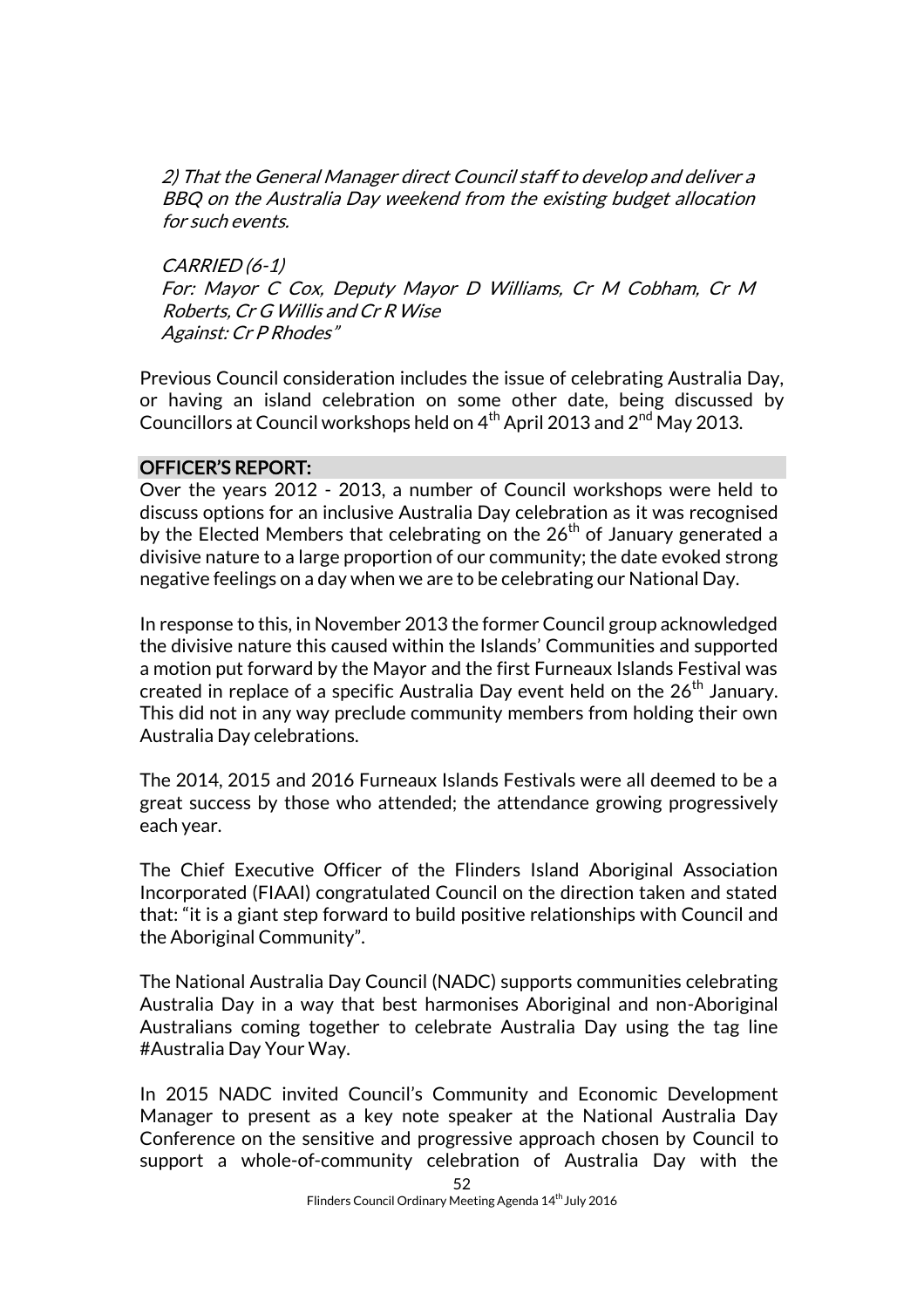introduction of the Furneaux Islands Festival in acknowledgment of the community's shared cultural heritage.

In the spirit of mutual respect and understanding, NADC Chairman Ben Roberts - Smith VC MG, gave his 2016 National Australia Day Message with the theme of harmony, diversity, and unifying as a nation this Australia Day. Ben spoke of the importance of actively understanding each other and encouraged all Australians to join a national conversation around human dignity, diversity and equality that we can all share.

The past two FIFs have been supported by small grants procured from the State Australia Day Office within the Tasmanian Government's Department of Premier and Cabinet despite the Office understanding and recognising that no FIF events commemorating Australia Day within the Flinders Community were planned to be held on the  $26<sup>th</sup>$  January.

The Department of Premier and Cabinet is "wholly supportive of Flinders Island, and any Tasmanian Communities, deciding for themselves how they wish to celebrate and acknowledge Australia Day. This includes the decision to not hold any activities on the  $26<sup>th</sup>$  out of respect for the Aboriginal Community."

The 2016 FIF was presented and delivered jointly by Council and FIAAI with both organisations contributing both financial and staff resources. This marked a significant partnership between the two organisations with staff working cooperatively and harmoniously to develop the program and deliver the FIF events in a genuine partnership built on mutual respect.

The Tasmanian Government recognises the value of events to the economic and social wellbeing of communities and has released the Events Strategy 2015-2020, a strategic approach to events in Tasmania in an effort to ensure that the tourism and hospitality sectors continue to grow, attracting more visitors and creating additional jobs.

The recent 4-Year Marketing Strategy developed for Flinders Island by Sydney based advertising agency Jim Jam identifies local, cultural events as a significant drawcard for increasing visitation and awareness to Flinders whilst assisting to build the brand of the Islands; assisting also to help tell and share the story/ies of the Furneaux Group of Islands and the significant cultural heritage of this place and people.

Over the past several years Council and FIAAI staff have taken incremental steps to establish a shared and cooperative delivery of youth health services and health promotion activities often working in partnership to help fund and deliver these activities to the Community. The relationship has grown slowly and it is fair to say that staff at both organisations have built their working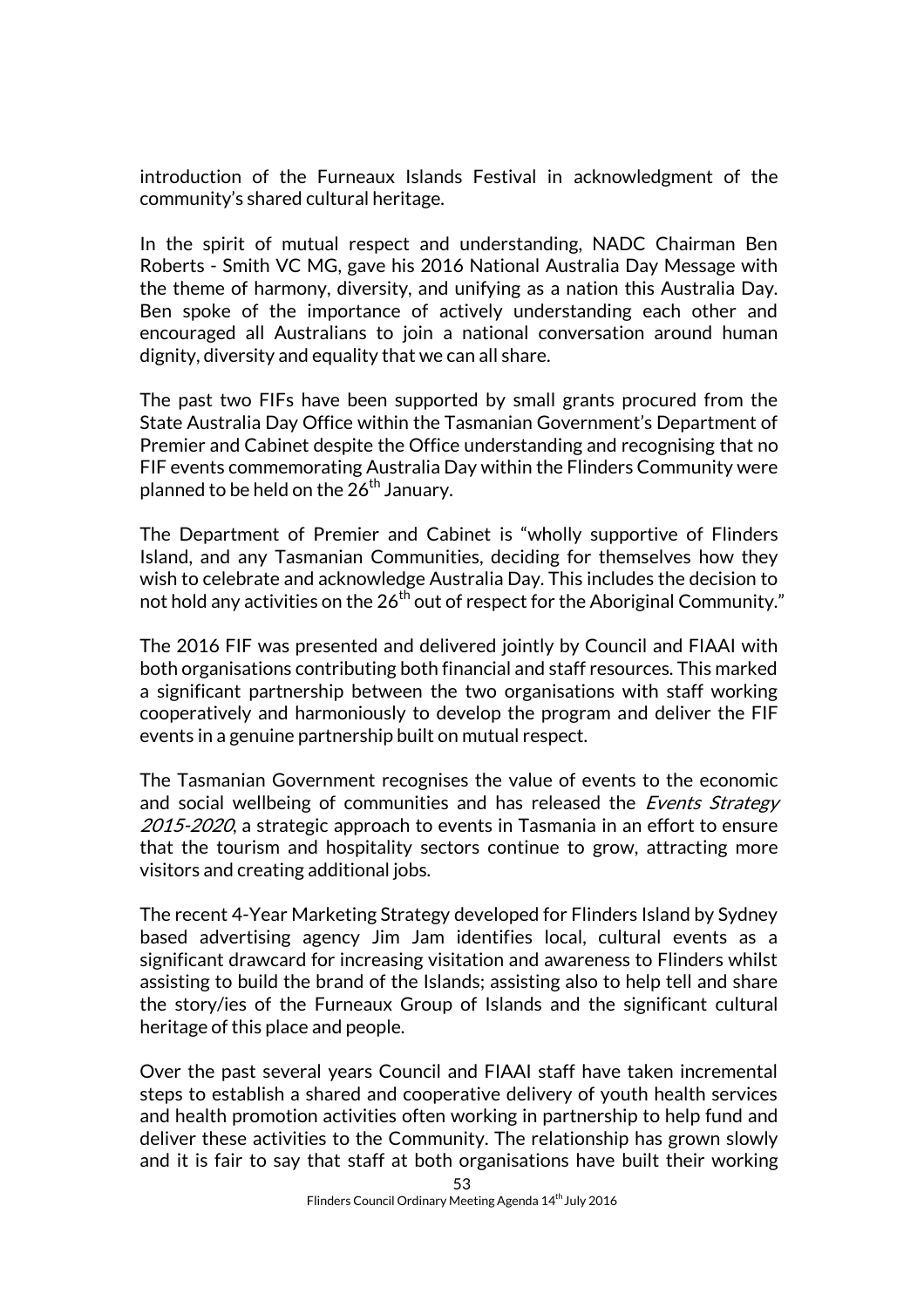relationship on trust and mutual understanding. This cooperative way of working has meant that many of the activities presented to our Islands' youth have been jointly delivered utilising the resources of both organisations.

The Council's annual decision to support, or not, the FIF with an associated budget allocation creates staff limitations to successfully plan the delivery of the FIF and creates limitations to fostering ongoing external partnerships. It is suggested that Council considers a commitment of a minimum of 4-years funding support for the Furneaux Islands Festival to be delivered in January each year.

#### STATUTORY REQUIREMENT:

Local Government Act 1993

#### POLICY/STRATEGIC IMPLICATIONS:

1. Population Growth - Focusing on strategies, projects and policy initiatives that support the community, economic development, innovation and investment attraction.

1.2 Increase "the working age" population.

1.2.1 Services and activities for young people that also aim to attract and retain young families to the Islands.

1.4 Foster and support entrepreneurial activity.

1.4.3 Promotion of the region's natural and cultural environment.

5. Liveability - Protect, improve and promote the safety, creativity, health and wellbeing of the Islands' communities.

5.2 Support cultural activities and events that foster social engagement, inclusion and emotional wellbeing and provide opportunities for creative expression.

5.2.1 Arts and cultural activities are encouraged and supported.

Community events and activities are supported, encouraged and delivered.

#### BUDGET AND FINANCIAL IMPLICATIONS:

\$15,000 minimum budget allocation to the delivery of the Furneaux Islands Festival for 4 years (2017, 2018, 2019, 2020).

The Agenda Item if supported will be further discussed during the 2018, 2019 & 2020 Council Budget Workshops.

#### RISK/LIABILITY:

The risk that is involved with this decision if it is not supported is the quality of the events delivered as part of the Furneaux Islands Festivals; the staff limitations to successfully plan the delivery of the Furneaux Islands Festivals; and creates limitations to fostering ongoing external partnerships.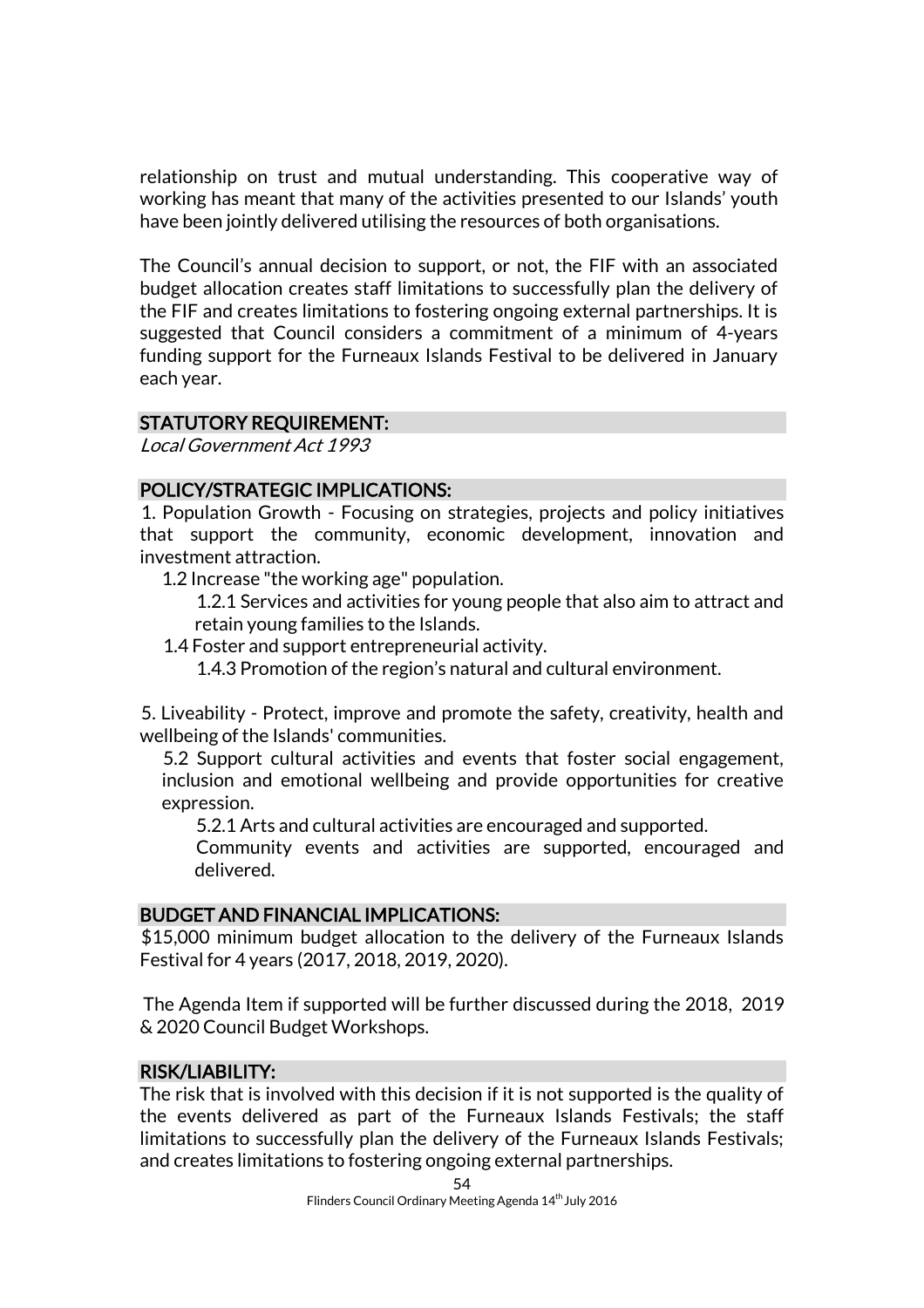# VOTING REQUIREMENTS:

Absolute Majority

# OFFICER'S RECOMMENDATION:

That Council supports a commitment of a minimum of 4-years budget allocation towards the Furneaux Islands Festival to be delivered in January over the years 2016, 2017, 2018 & 2019.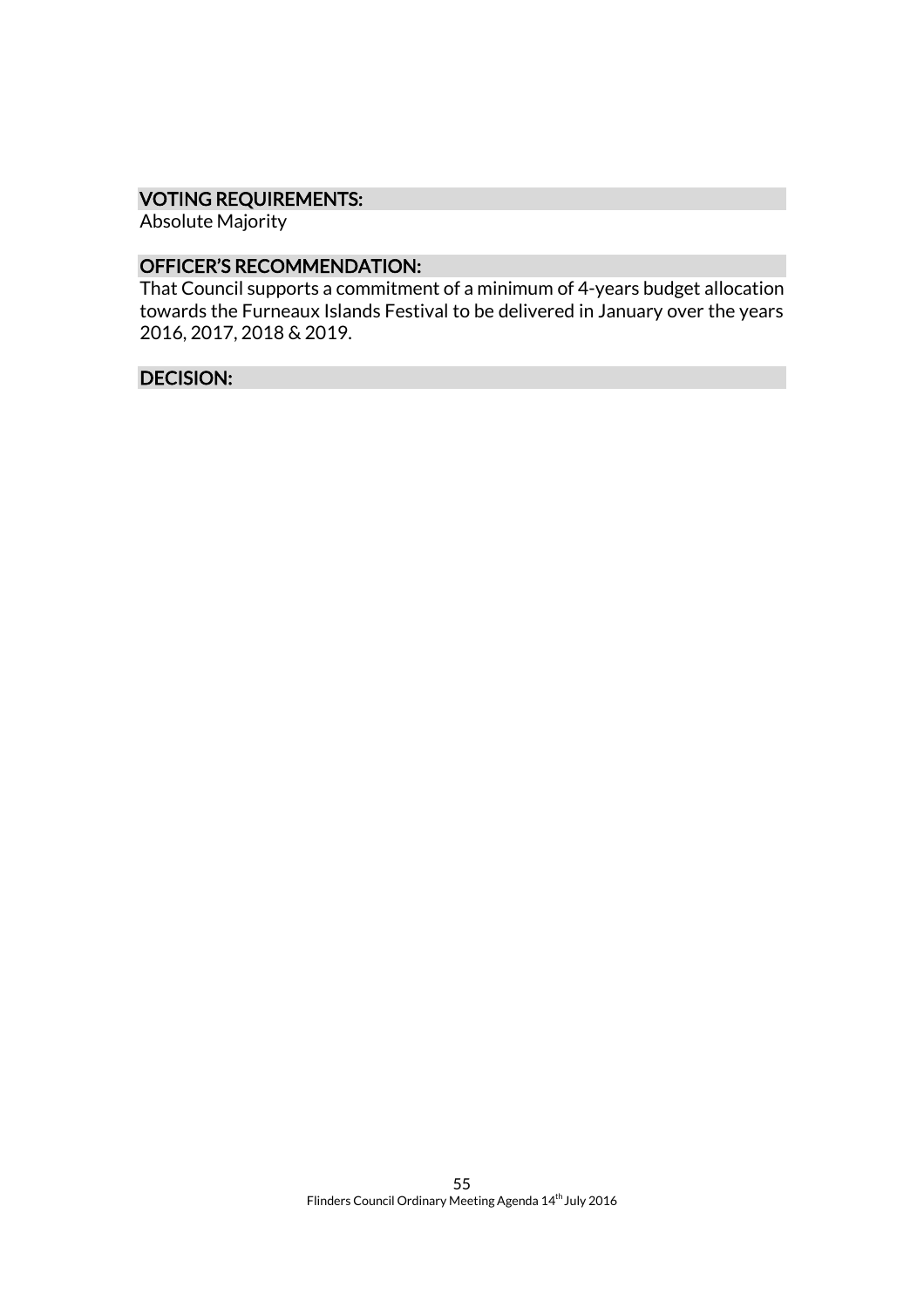| <b>ACTION</b>            | <b>Decision</b>                           |
|--------------------------|-------------------------------------------|
| <b>PROPONENT</b>         | <b>Council Officer</b>                    |
| <b>OFFICER</b>           | Sophie Pitchford, Acting General Manager  |
| <b>FILE REFERENCE</b>    | CSV/1704                                  |
| <b>ASSOCIATED PAPERS</b> | Annexure 17: Flinders Island Brand and    |
|                          | <b>Marketing Strategy</b>                 |
|                          | Annexure 18: Investment Strategy (Elected |
|                          | Members only)                             |

# Item F5: Flinders Island Brand & Marketing Investment Strategy

#### INTRODUCTION:

Michael Buck and Jo Youl (Flinders Island Tourism and Business Inc. (FITBI) Executives) presented the four year branding and marketing strategy at the Councillor workshop to seek Council investment to assist in the implementation of the strategy.

# PREVIOUS COUNCIL CONSIDERATION:

Council Workshops 2  $2<sup>nd</sup>$  and 30<sup>th</sup> June 2016

# OFFICER'S REPORT:

Flinders Council received an election commitment grant to develop a marketing strategy for the Furneaux Islands. Council engaged a Sydney based consultancy firm Jim Jam to develop the strategy in cooperation with key stakeholders.

The delivery of a 4-year marketing strategy has been completed and endorsed by the FITBI members.

FITBI Executive has presented to Council at two 2016 - 2017 Council Budget Workshops on the strategy and subsequent Council investment to implement. Moving forward FITBI will be the responsible organisation to coordinate the implementation of the strategy working with industry partners with the support of Council staff. In addition FITBI has appointed a Brand Ambassador, Jo Youl, who is also project manager, to ensure the branding work and subsequent activation and funding required for the activation moves forward.

The Flinders Island Brand and Marketing Strategy is projected to deliver more than \$6 million worth of traditional and social media coverage and ultimately visitation, business investment and population growth to Flinders Island.

The FITBI Executives have met with local businesses both on and off the Island and have received a substantial level of support to deliver the 4-year plan.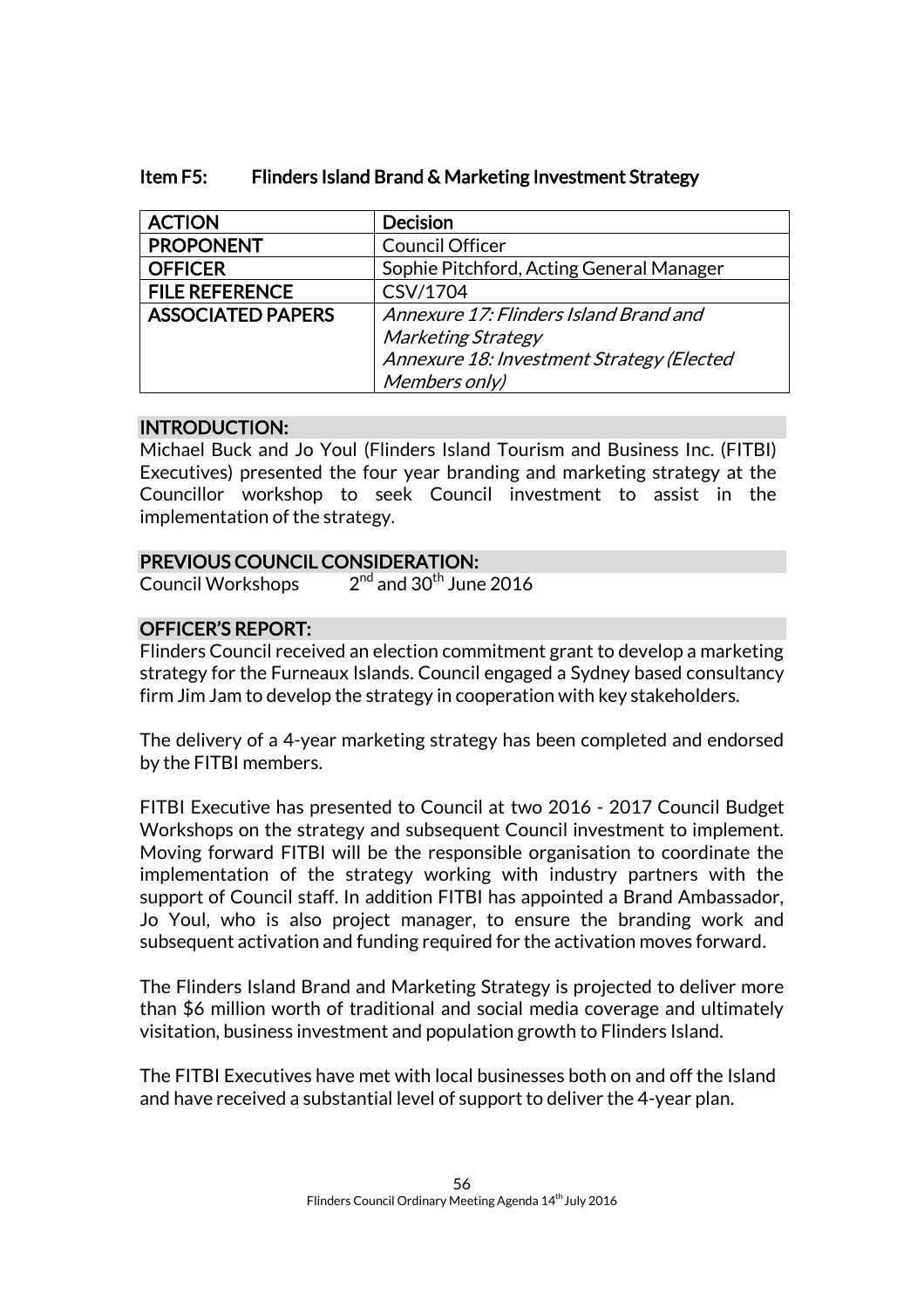FITBI requires a level of funding from Council to assist with the strategy and has presented a four year budget outlining the areas where funding is required.

As with any investment, Council is interested in gaining a better understanding of what the returns will be to the Community. This is extremely difficult to gauge in the short-term due to a restricted budget.

However, the level of exposure, increased business opportunities and a renewed interest in Flinders Island will compliment Council's four year Strategic Plan with particular emphasis on 'Population Growth - Focusing on strategies, projects and policy initiatives that support the community, economic development, innovation and investment attraction'.

#### STATUTORY REQUIREMENT:

Local Government Act 1993

#### POLICY/STRATEGIC IMPLICATIONS:

1. Population Growth - Focusing on strategies, projects and policy initiatives that support the community, economic development, innovation and investment attraction.

#### BUDGET AND FINANCIAL IMPLICATIONS:

An allocation of funds as follows:

- 2016-17 Budget \$74,580
- 2017-18 Budget \$44,000

#### RISK/LIABILITY:

Nil

#### VOTING REQUIREMENTS:

Simple Majority

#### OFFICER'S RECOMMENDATION:

That Council supports the implementation of the Branding and Marketing Strategy by committing to an allocation of funds as stipulated:

- 2016-17 Budget \$74,580
- 2017-18 Budget \$44,000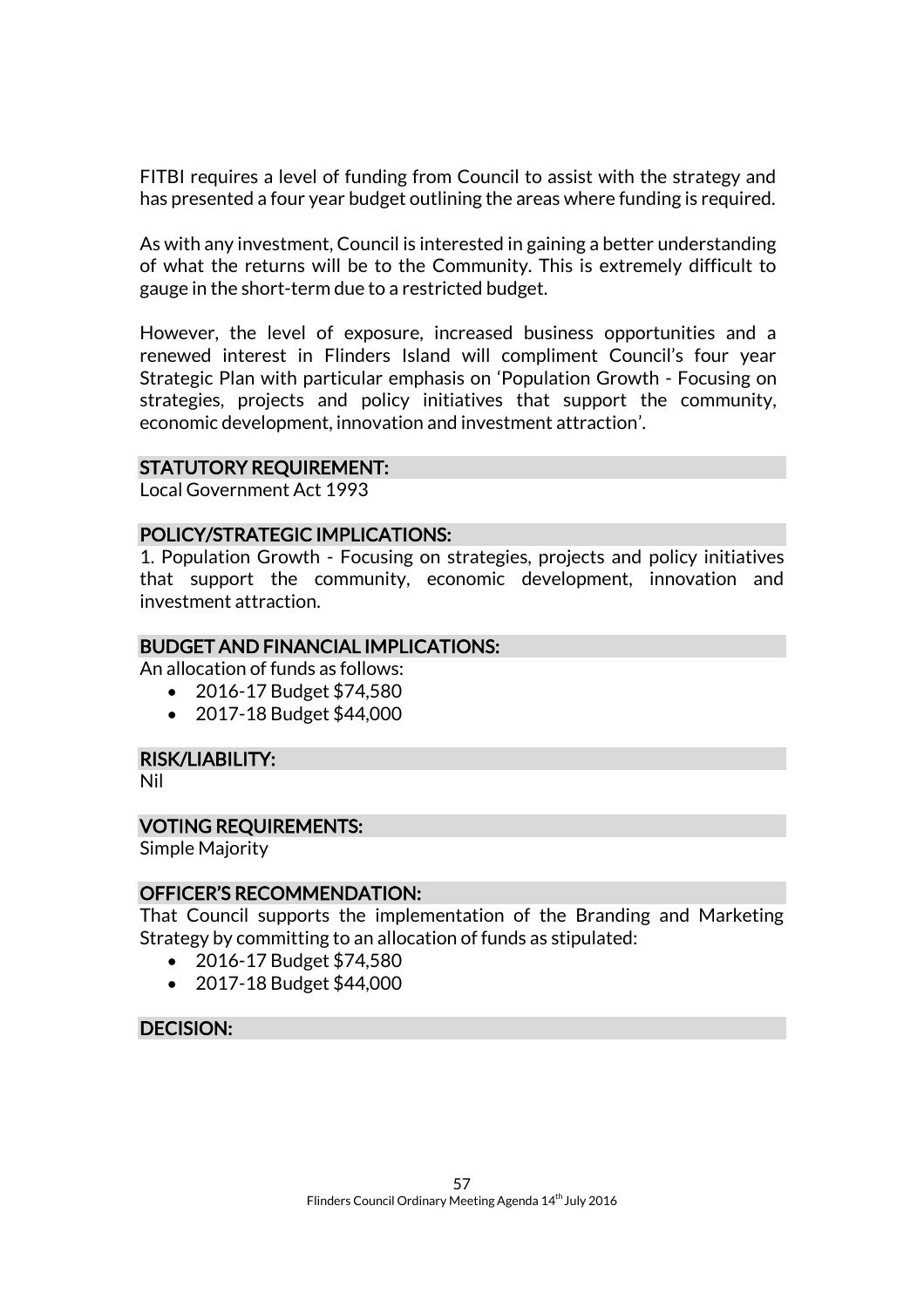# Item F6: Local Government of Tasmania Annual General Meeting and General Meeting

| <b>ACTION</b>            | Information                                                                                                                                                                                                                                                                                                        |
|--------------------------|--------------------------------------------------------------------------------------------------------------------------------------------------------------------------------------------------------------------------------------------------------------------------------------------------------------------|
| <b>PROPONENT</b>         | <b>Council Officer</b>                                                                                                                                                                                                                                                                                             |
| <b>OFFICER</b>           | Sophie Pitchford, Acting General Manager                                                                                                                                                                                                                                                                           |
| <b>FILE REFERENCE</b>    | COU/0303                                                                                                                                                                                                                                                                                                           |
| <b>ASSOCIATED PAPERS</b> | Annexure 19: LGAT Annual General Meeting<br>Agenda 20 <sup>th</sup> July 2016<br>Annexure 20: LGAT Annual General Meeting<br>Attachments 20 <sup>th</sup> July 2016<br>Annexure 21: LGAT General Meeting Agenda<br>$20th$ July 2016<br>Annexure 22: LGAT General Meeting<br>Attachments 20 <sup>th</sup> July 2016 |

#### INTRODUCTION:

The Local Government of Tasmania (LGAT) Annual General Meeting and General Meeting will be held on the 20<sup>th</sup> July 2016. The Annual General Meeting Agenda and attachments and the General Meeting Agenda and attachments are provided for Elected Members as Annexures 19 – 22.

# PREVIOUS COUNCIL CONSIDERATION:

Council considers the LGAT Annual General Meeting Agenda annually and the General Meeting Agenda at the Ordinary Council meeting prior to the LGAT General Meeting to allow Council to inform the Mayor of what position it wishes the Mayor to take in relation to voting on specific matters.

#### OFFICER'S REPORT:

A number of motions are included in the LGAT Annual General Meeting and the General Meeting Agendas. Council provides direction to the Mayor in relation to voting.

The Annual General Meeting Agenda and attachments can be accessed via the LGAT website at<http://www.lgat.tas.gov.au/page.aspx?u=333> and the General Meeting Agenda and attachments at <http://www.lgat.tas.gov.au/page.aspx?u=757> .

# STATUTORY REQUIREMENT:

Nil

#### POLICY/STRATEGIC IMPLICATIONS:

4. Strategic, Efficient and Effective Organisation - Responding to risks and opportunities.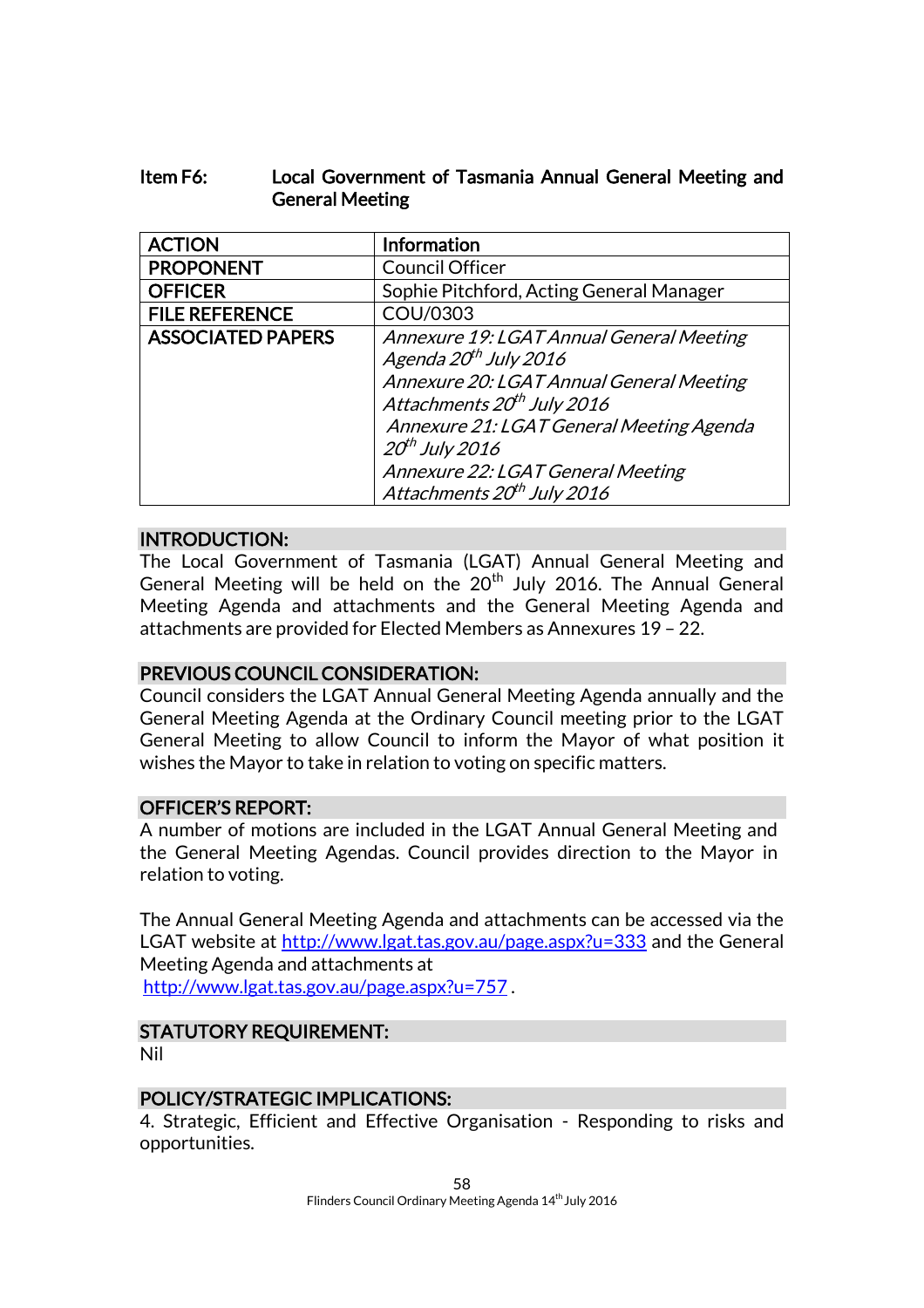4.1 Remain actively engaged with internal and external stakeholders providing regional leadership.

#### BUDGET AND FINANCIAL IMPLICATIONS:

No known budget implications at this time.

#### RISK/LIABILITY:

Minimal

#### VOTING REQUIREMENTS:

Simple Majority

#### OFFICER'S RECOMMENDATION:

That Council notes the Local Government of Tasmania Annual General Meeting Agenda and General Meeting Agenda and provides the Mayor with direction in relation to the items listed for a decision.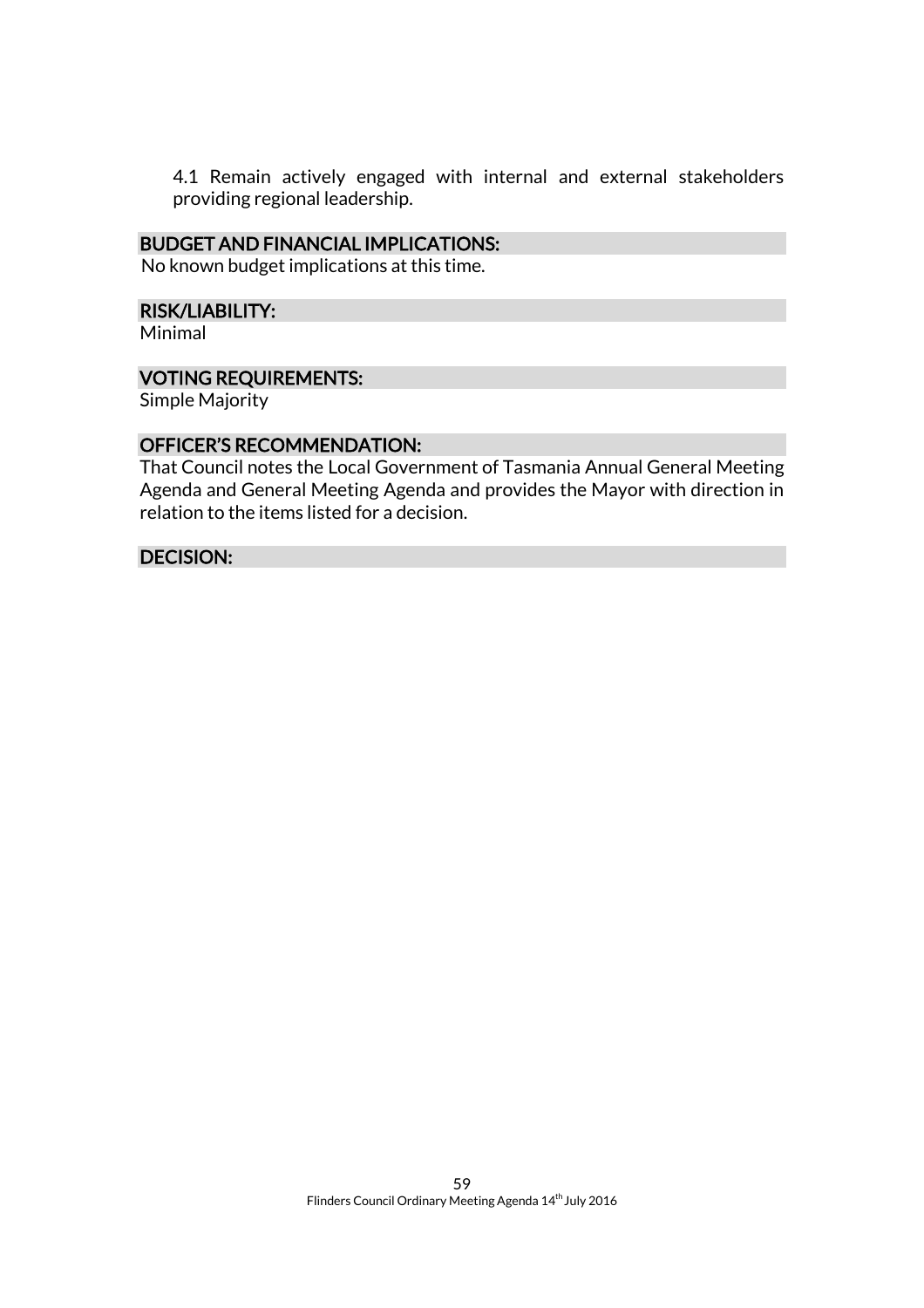#### Item F7: Council's 4<sup>th</sup> Quarterly Report

| <b>ACTION</b>            | Information                                             |
|--------------------------|---------------------------------------------------------|
| <b>PROPONENT</b>         | <b>Council Officer</b>                                  |
| <b>OFFICER</b>           | Sophie Pitchford, Acting General Manager                |
| <b>FILE REFERENCE</b>    | COU/0600                                                |
| <b>ASSOCIATED PAPERS</b> | Annexure 17: Council's 4 <sup>th</sup> Quarterly Report |
|                          | (April - June 2016)                                     |

#### INTRODUCTION:

The purpose of this report is to provide Councillors with an update of the various actions taken by the whole of Council for the fourth quarter of the financial year.

#### PREVIOUS COUNCIL CONSIDERATION:

Previously provided as departmental monthly reports then departmental quarterly reports.

#### OFFICER'S REPORT:

Please read Annexure 17 - Council's 4<sup>th</sup> Quarterly Report (April - June 2016).

#### VOTING REQUIREMENTS:

Simple Majority

#### OFFICER'S RECOMMENDATION:

That the Council's  $4<sup>th</sup>$  Quarterly Report (April - June 2016) be received and accepted by Council.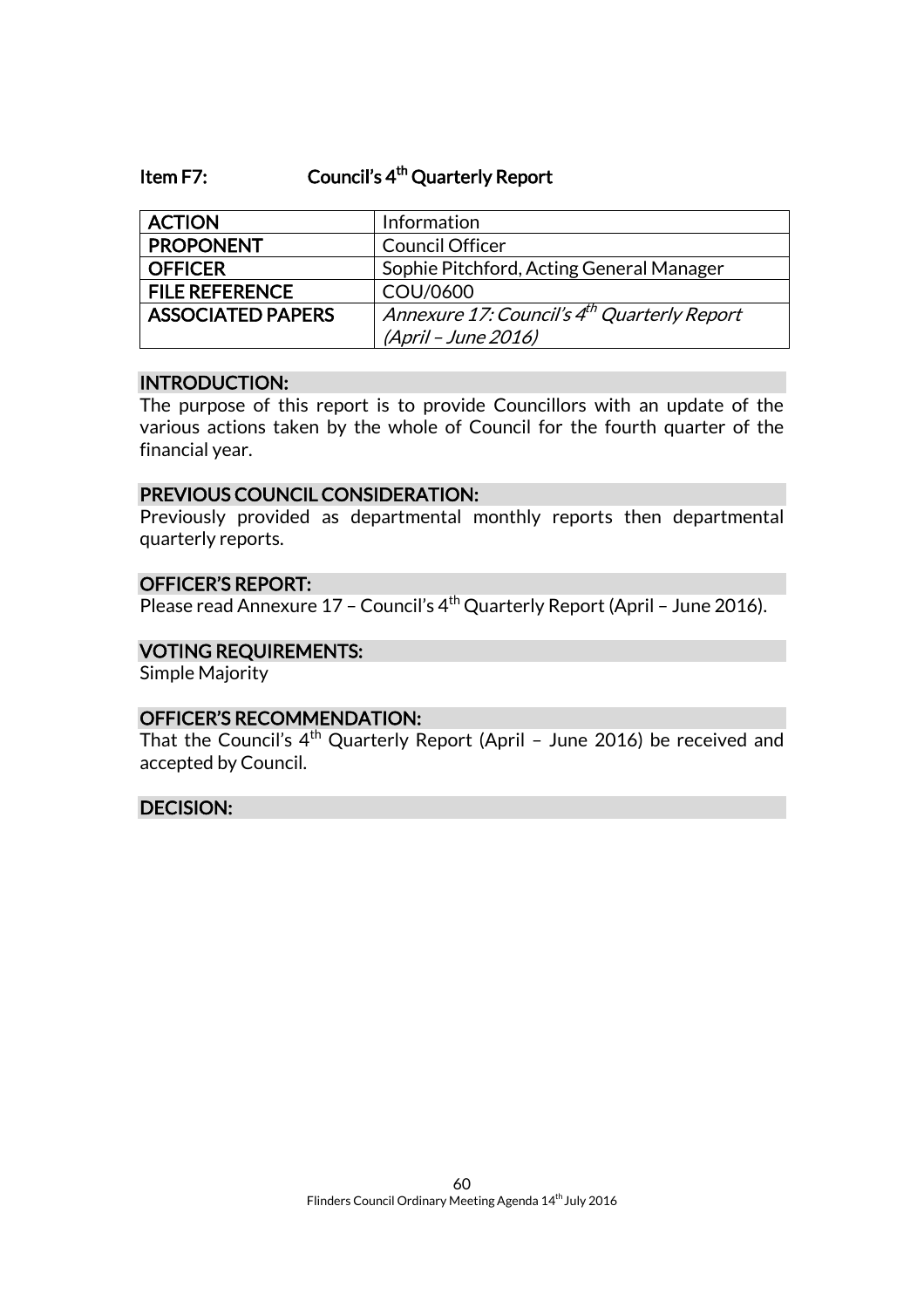#### Item F8: Councillor Resolution Report

| <b>ACTION</b>            | Information                                    |
|--------------------------|------------------------------------------------|
| <b>PROPONENT</b>         | <b>Council Officer</b>                         |
| <b>OFFICER</b>           | Sophie Pitchford, Acting General Manager       |
| <b>FILE REFERENCE</b>    | COU/0600                                       |
| <b>ASSOCIATED PAPERS</b> | Annexure 18: Councillor Resolution Report July |
|                          | 2016                                           |

#### INTRODUCTION:

This report identifies the actions taken and actual costs associated with implementing resolutions passed by elected members up to July 2016.

#### PREVIOUS COUNCIL CONSIDERATION:

The report is presented on a monthly basis.

# OFFICER'S REPORT:

Please read Annexure 18 – Councillor Resolution Report July 2016.

#### VOTING REQUIREMENTS:

Simple Majority

#### OFFICER'S RECOMMENDATION:

That the Councillor Resolution Report July 2016 be noted.